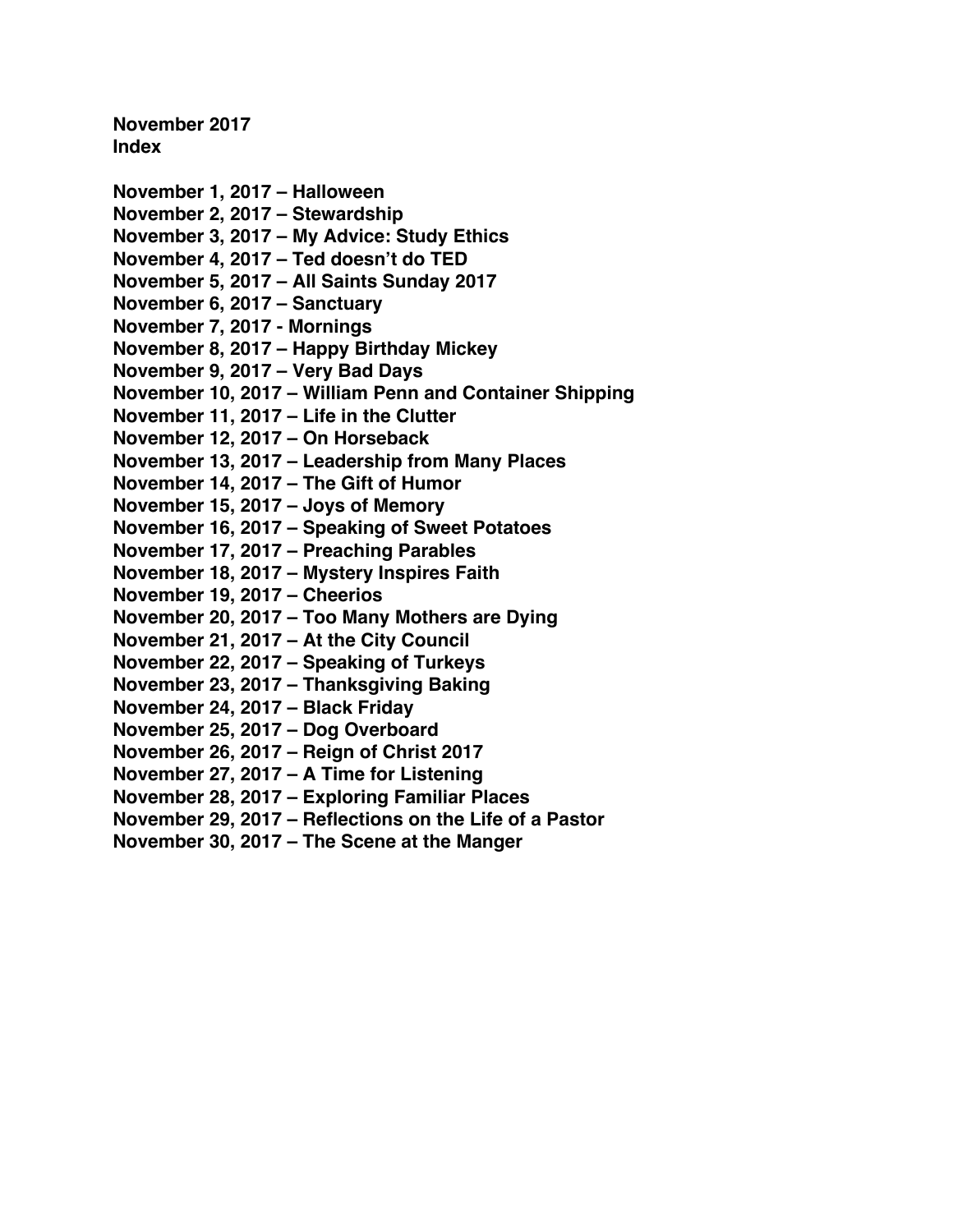### <span id="page-1-0"></span>**November 1, 2017 – Halloween**

We had a rather laid-back Halloween at our house. We did not head out for any parties, but stayed home. A couple dozen trick-or-treaters rang our doorbell and received their treats. Asking them if they know any tricks seems to confuse them. The three who came back for a second visit received treats on their repeat visit, though not quite as much as they received the first time. There were a mixture of costumes, a couple of quite memorable wigs and one young visitor whose hockey mask didn't come off during his visit. It appears that our neighbors across the street were having a small party, with a bonfire and a few adults gathered around and the children of those parents made their way around our cul-de-sac visiting the closest neighbors. After a little while, we noticed that the fire was extinguished and the cars gone, perhaps a sign that they had planned a progressive event and moved on to the next neighborhood.

We got to see more young people in costume at work, where the preschool had parties on both Monday and Tuesday. There was a regular stream of ballerinas, pirates, and other characters at that end of the hallway and one of the teachers from the preschool brought us plates of cookies, fruit, meats and cheeses for a snack.

The place where we always notice Halloween is on West Boulevard, a residential street not far from the church. Each Halloween I remind all of the people who come to the church to be careful because there will be a lot of children on the Boulevard. As I left the church to make hospital visits around 4 pm, the flood of costumed characters was in full swing, with groups of ten or more children, some accompanied by parents working their way up and down the street. One friend who lives on the Boulevard said their plan in recent years was to prepare 1,000 snacks and when they were gone they turned out their lights. It is hard for me to imagine a thousand trick-or-treaters. I saw a couple of homes where those handing out treats were set up at the sidewalk so visitors didn't even have to walk up to the house and ring the doorbell.

As we sat in our living room last night, I tried to recall the "rules" for trick-or-treat that we had when I was a kid. I remember a few:

You can't go trick or treating before it gets dark.

Trick or treat is for children. You can do it in the 6th grade but that is all. When you are in the 7th grade, you are too old.

Some people don't do trick-or-treat. That is their choice. If the porch lights at a house are not turned on, skip that one and go on to the next.

We might have had other rules, but that is what I could remember. I could also remember that when I was a sixth grader, we took our bicycles and newspaper bags. We would park our bikes in the alley then go out with our bags and collect candy, stopping by our bikes frequently so that we could empty our paper bags into the big newspaper bags so it would appear that we didn't have much candy when we visited a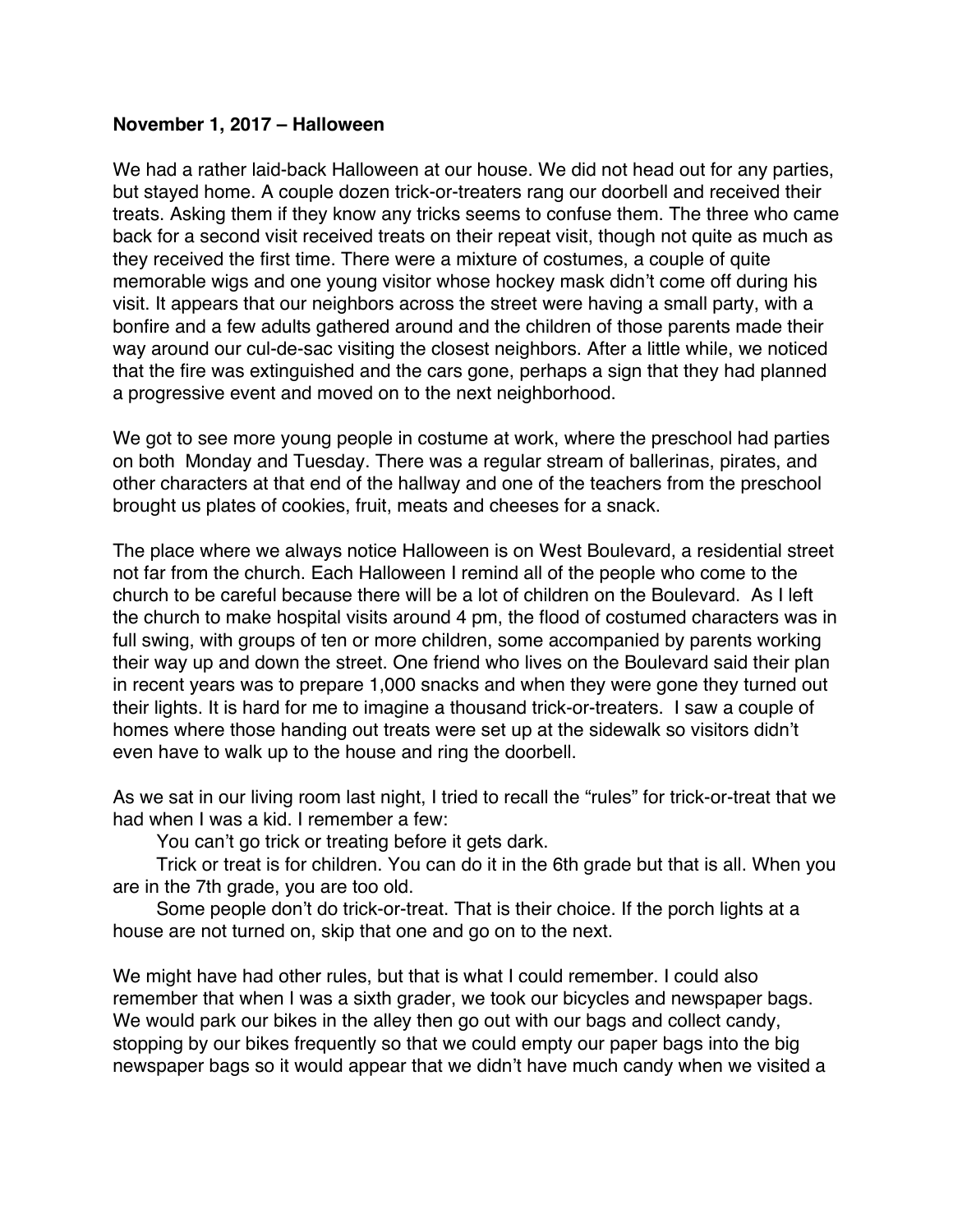home. I think we made a pretty big haul that year, but I can't remember all of the details. I had little brothers with me and remember that they slowed me down quite a bit.

What surprises me about the way that our culture has shifted is how Halloween has become a holiday for adults these days. Clerks at the grocery store, at the bank, and even at the County offices were wearing costumes. I didn't have reason to visit my doctor's office, but I suspect that folks there also were wearing costumes. I'm pretty sure that there were plenty of decorations at professional offices all around the city. There were houses in our neighborhood that sported a lot of different decorations, many of which were homes with no children. I think that as far as we got with decorating when I was a kid was carving pumpkins and placing a candle in them.

I was quite surprised at the amount of decorations at an area care facility that I visited this week. In one hallway there were multiple inflatable decorations. The sound of the fans that kept the decorations inflated was so loud that I wondered how the residents could stand it. I guess there are some advantages to hearing loss. At one point, one of the residents unplugged a large viking ship. The decoration was definitely more frightening as it lay in a deflated pile of colored plastic on the floor than it had been when it was inflated. Several residents of the facility pointed out all of the places where I could get candy from containers that lined the halls. I'm pretty sure that that facility doesn't get very many child visitors, so the candy must have been intended for adults. Hopefully the residents got their share.

I'm not big on costumes. I wasn't as a child, either. The two most popular costumes when I was a kid were ghost, made of a sheet, and bum, being just some old clothes with lots of holes some of which wee ill-fitting and perhaps a few black dots on the chin to resemble whiskers. Halloween was definitely a low budget affair in our house. As an adult, however, I do have a gorilla costume, a gift for my 50th birthday. My daughter does not like that costume, and has told me that it is too frightening to wear around children. One Halloween I put it on and sat on the front porch. I didn't see many trick-ortreaters and after a while the hot costume drove me inside where I removed it.

Today is my holiday. It is All Saints day and a good day for me to remember the many people who have been important in my life who have died. I won't be wearing a costume for this holiday, either.

Copyright (c) 2017 by Ted E. Huffman. I wrote this. If you would like to share it, please direct your friends to my web site. If you'd like permission to copy, please send me an email. Thanks!

# **November 2, 2017 – Stewardship**

In the life of the church, autumn is often a season of emphasis on stewardship. In many congregations, the focus is aimed at financial stewardship. We conduct an annual pledge drive to secure financial support for the coming budget year. In the congregation I serve, that process is fairly laid back. Envelopes are prepared for members with a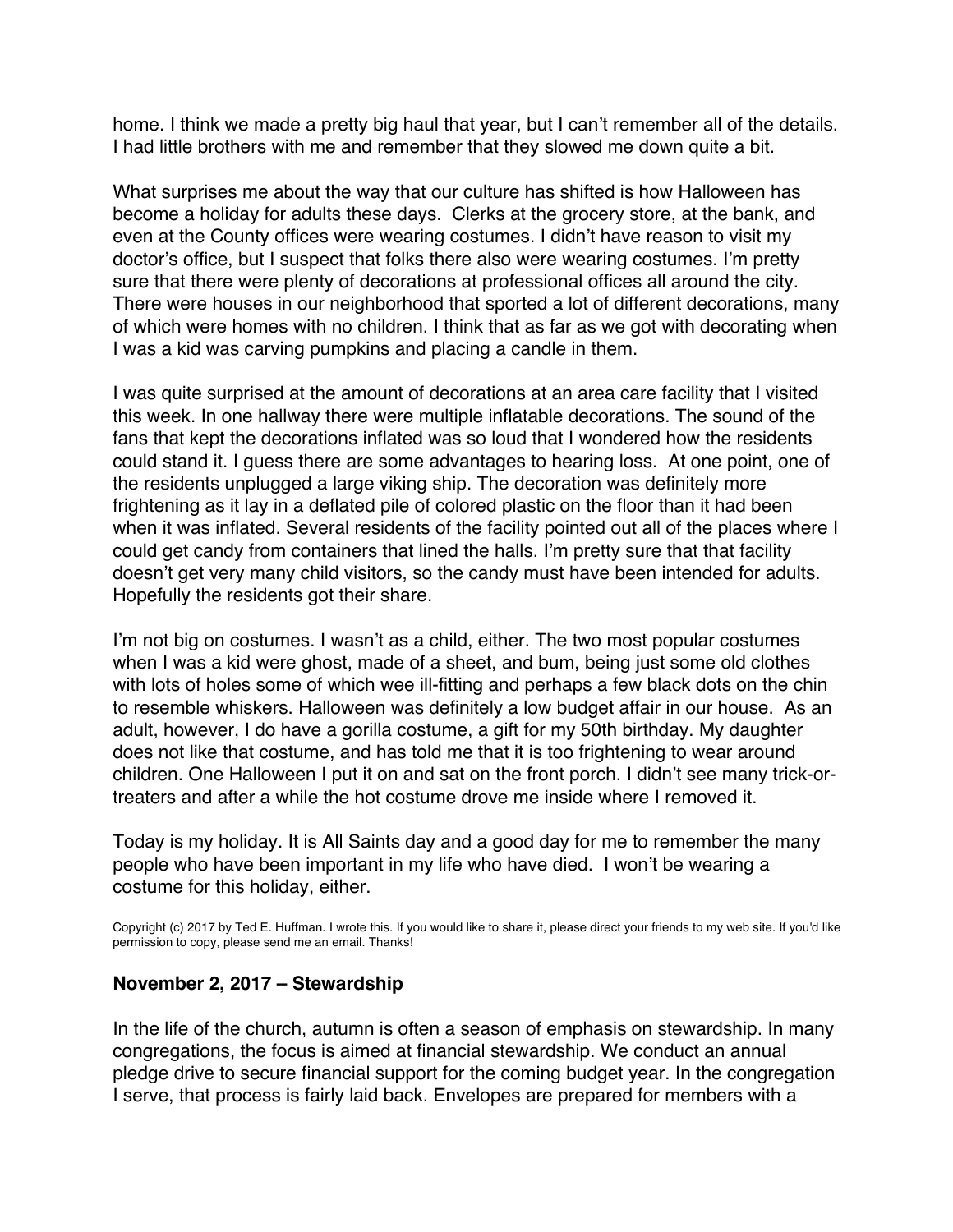<span id="page-3-0"></span>cover letter, a pledge card and a return envelope. Those envelopes are passed out before and after worship for a few weeks and those that are not picked up by members are mailed. A few members of the Department of Stewardship and Budget will come before the congregation and make an appeal for pledges. In a few weeks the stewardship drive is over and we go on with our life together. The process of forming a budget follows, using the totals of the pledges that have been made as an important part of the formula. This approach has been used for many years and each year the percentage of the budget that is supported by pledge income has slipped a little while unplugged income has become a much more important part of the budget formula. That system works for our church. We have a long history of balanced budgets and living within our means.

The concept of stewardship, however, is much broader than an annual appeal for financial support. Stewardship is the process of taking care of something. In the first chapter of Genesis, God names humans as stewards of other creatures including "the fish of the sea, the birds of the air and over every living thing that moves upon the earth." Our theology gives us responsibility for the care of other creatures.

Caring for others demands that we move significantly beyond our own self-interests. The moral and ethical thrust of Biblical teaching calls us to look beyond ourselves. We are called to love God and to love others. The gospels move us even farther, calling humans to self-sacrifice. "Greater love has no man than this, that a man lay down his life for his friends."

That is a far higher calling than running a fund drive for a nonprofit institution.

To be stewards of the church does involve making sure that financial decisions are responsible and that institutional health is maintained. Part of our stewardship is careful budgeting and generosity towards the needs and programs of the church. It involves making financial commitments. But if all we do is give money, we have fallen far short of our calling.

Being stewards of the church involves keeping our attention on the mission of the church - the work to which God is calling us. Churches can lose sight of the vision of serving others in a frenzy to maintain buildings and preserve the status quo. It takes constant attention and nurture to remain faithful to serving the needs of others, to reach out beyond the walls of the institution and beyond the ranks of current members. Churches generally do not fail because they face financial bankruptcy. They fail because they become so inwardly focused that they lose their capacity to grow. Institutional decline is often the product of individual members who put their own immediate needs and interests ahead of their obligations to serve others. When a church becomes only interested in taking care of its own members, it travels a path of decline. We are all mortal and we will not go on forever. Taking care of ourselves only is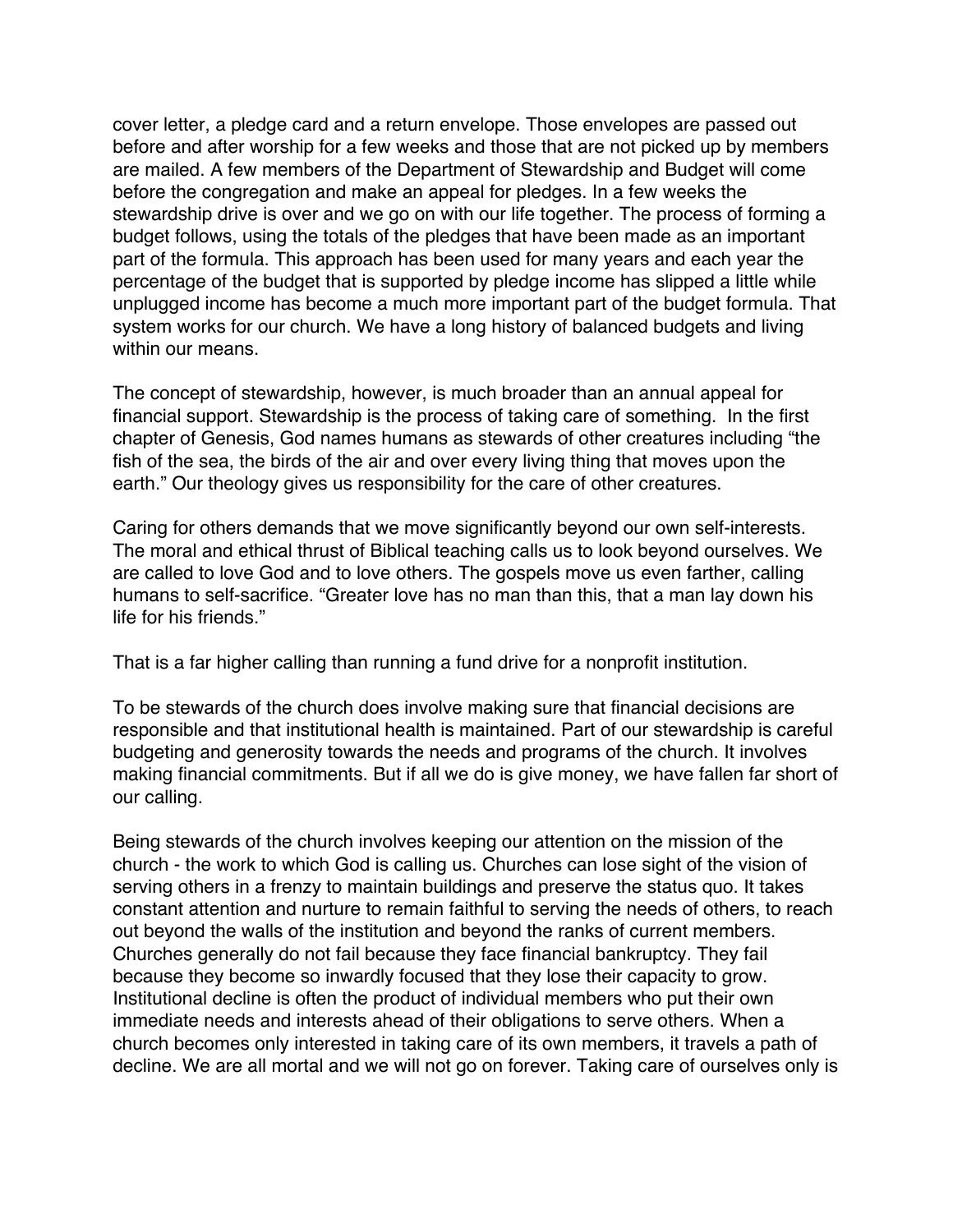a recipe for having fewer people to take care of each year until the institution runs out of people completely.

I am personally aware of this reality. I have officiated at the funerals of two people who were the last living members of a small rural church. When they died the church literally had no more members. It still had a nice building, but it was no longer a church.

Of course we are called to be stewards of far more than the institutional church. Our society, including our government, require constant stewardship. Democracy wanes when people put their own self interests ahead of the needs of fellow citizens. If we view government only as something that serves our interests and forget about the needs of others, democracy slides into autocracy.

Stewardship involves taking responsibility. When conflict arises, we often see people trying to duck responsibility. Blaming of others is one of the most common tactics employed when avoiding personal responsibility. "It's not my fault!" we cry, trying to deflect blame to some other person. Our faith calls us to a different position entirely. Instead of deflecting blame and pointing to others, we are called to confess our failings, repent from our mistakes, and accept the gift of new life. We don't have to go forward the way we always have done things. The grace of God is a gift that allows new directions and new possibilities.

An angry rampage directed at another person is generally not a sign of effective stewardship. To provide care for another demands that we not only accept God's grace for change in our lives, but we acknowledge that others can change as well.

We have a tendency to belittle the concept of stewardship when we reduce our thinking of stewardship to thoughts of raising money for institutional support. Responsibility for finances is required and it is important for us to conduct regular campaigns to encourage and inspire generosity in others. But money is not at the heart of our life together and being responsible for financial decisions is only part of our responsibility to others.

In our church, the conclusion of the fall stewardship drive is a special prayer offered on pledge dedication Sunday in which we give thanks to God for abundant generosity and we pray for guidance and faithfulness in the use of the resources that god has provided for our church. In a little over a week, I will need to lead that prayer in our congregation. Finding the right words is a challenge however. I want it to be about so much more than a stack of pledge cards and a church budget. I want it to be about our call to care for others in all of our lives.

It is likely that it will take more than a single prayer. Thessalonians urges us to "pray without ceasing." It is a good idea for those who wish to be stewards.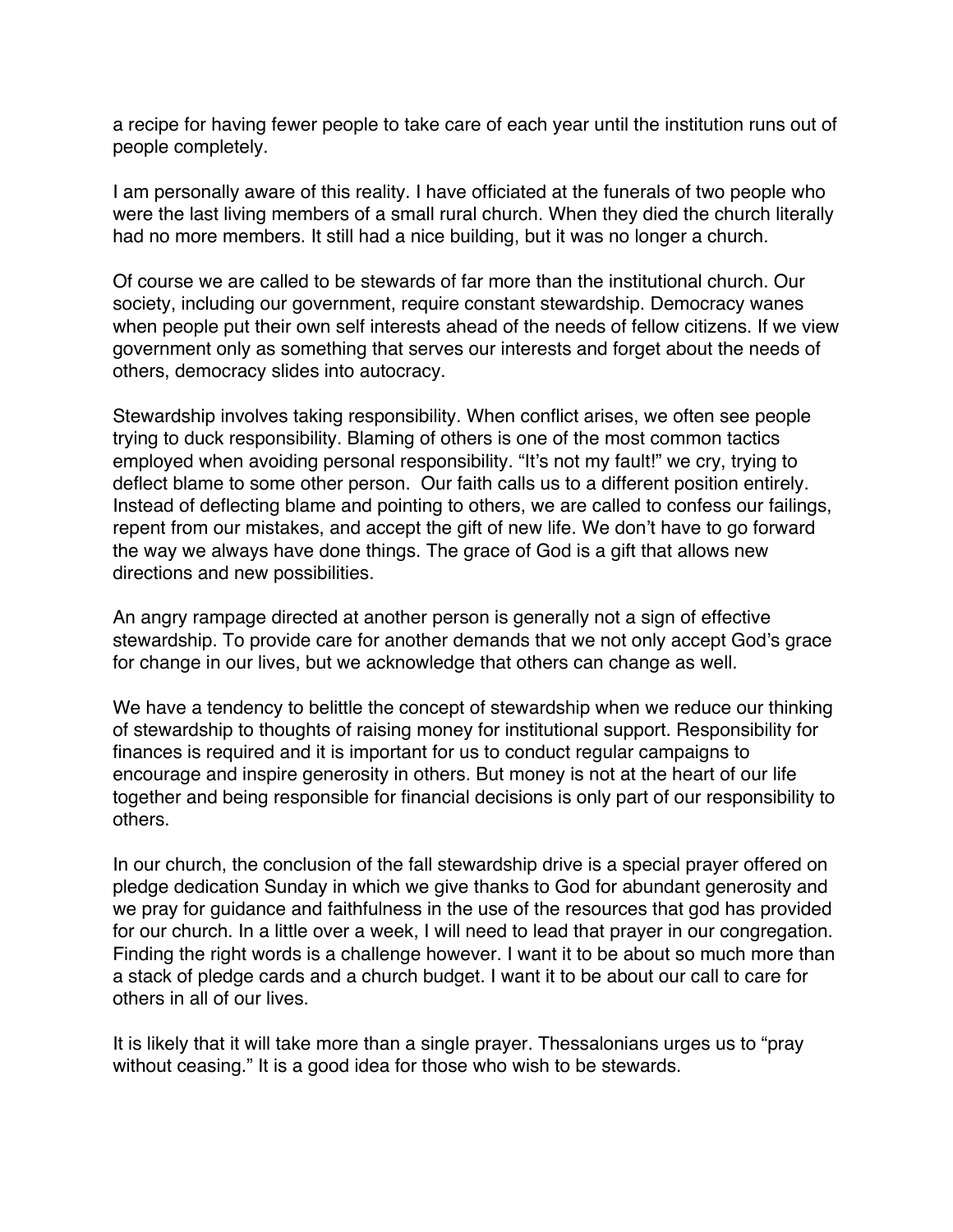<span id="page-5-0"></span>Copyright (c) 2017 by Ted E. Huffman. I wrote this. If you would like to share it, please direct your friends to my web site. If you'd like permission to copy, please send me an email. Thanks!

# **November 3, 2017 – My Advice: Study Ethics**

I'm fairly sure that this journal entry is going to sound like one of my "soapboxes." I've commented on this topic before and I'll comment about it again. It is a theme in my evaluation of the state of education in our country today. I'll make no bones about it. I'm a huge fan of liberal arts education. I believe that the humanities are essential to the formation of good citizens. I believe that every student pursuing STEM (Science, Technology, Engineering and Math) degrees, should be required to take courses in ethics and philosophy - at least the philosophy of science. I know that there is huge pressure on students and on parents to invest only in education that has a measurable financial return, but we as a society are not being realistic in our evaluation of the costs of focusing narrowly on science and engineering as the mark of an educated person.

We got a good look at that this week. On Tuesday, the Senate Judiciary Committee kicked off three hearings examining the relationship between social media and Russian influence in the 2016 U.S. presidential election. Spokespersons for Google, Facebook and Twitter gave testimony about how their platforms were and continue to be manipulated as part of Russian political disinformation campaigns targeting U.S. voters. The tech companies, ever wary of any hint of regulation, chose to send their general counsel - their lawyers - instead of their top executives. They wanted to have tight control over what was said before policy makers. Let's be honest, the tech companies are not used to having their feet held to the fire. They aren't used to scrutiny. They are accustomed to ever increasing profits and a business model that is based on perpetual growth. They get nervous when anyone questions how they are doing business. Any business that his such incredible discrepancies between actual income and stock prices ought to be nervous, but that is a different matter.

For now the tech companies were asked how they allowed such blatant manipulation by foreign investors, some of whom represented foreign governments in their platforms. One line of questioning that demonstrated the situation of the companies was Facebook General Counsel Colin Stretch being questioned by Senator Al Franken of Minnesota. Franken pointed out that Facebook is proud of its ability to manage and coordinate millions of data points and to deliver advertising directly to consumers based on multiple data points. Stretch agreed that the company has great expertise in managing data points. Franken closed in: "You put billions of data points together all the time… you can't put together rubles and a political ad? How did you not connect those two dots?"

The companies judiciously didn't send their technology wizards to testify. They knew what might have happened had they done so. They sent, rather, their lawyers, believing that lawyers might be better able to represent their interests. They were already admitting that they need more expertise than simply STEM-educated people.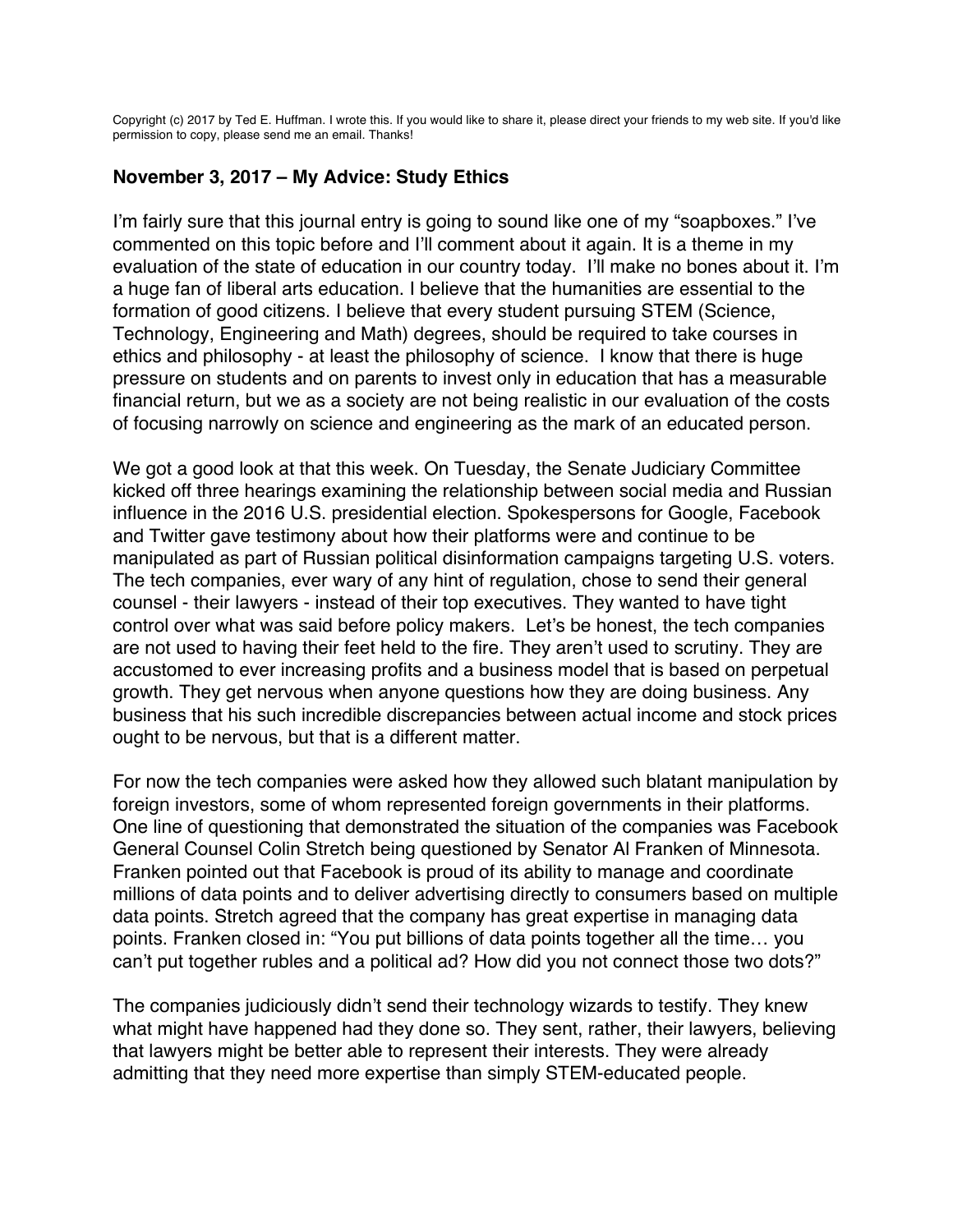What they didn't send to represent their companies were their chief ethicists. The reason is simple. They don't employ ethicists. They believe that technology can be somehow pursued in a manner that is ethically neutral.

If I were advising a high school student on what field to enter, I would definitely suggest philosophy and ethics. It is abundantly clear that our society - and the tech companies that are leading 21st century innovation are desperately in need of philosophers and ethicists, and that need is only going to grow as time passes.

Look for a moment at another company that has garnered a huge share of headlines recently. Amazon.com is frequently touted as a unique type of business. Wall Street is almost completely baffled in its attempts to predict its quarterly earnings. The company operates on razor thin margins and it reinvests all of its earnings back into the company to produce growth. The value of its stock is based purely on continual growth within the company. It isn't like shareholders are being paid dividends, or expect to ever do so. They purchase the stock on the belief that it will be worth more in the future because of the explosive growth of the company. The company that once sold books, now sells almost every type of retail product and it makes itself the exclusive source of certain items such as self-published books, single source craft items and a lot more. Companies that depend on showrooms have a great difficulty competing with Amazon in part because Amazon doesn't need traditional stores. It is even more difficult to compete, however, because Amazon doesn't care about making money. When it does do so, as it did last quarter when it made about 19 cents per share, it makes big news in part because analysts expected it to lose 14 cents per share. Amazon's profits are tiny when compared to other companies like Google and eBay. Its entire model is completely based on growth and growth alone.

Growth, however, does not go on forever. There are real limits to resources, customers, and capital. It can be a fun ride while the growth lasts, but there will come a point when continued growth becomes impossible. The model of endless growth is illegal when it is sold to investors in its most blatant form: each investor recruits two further investors. It is called a pyramid scheme and not only is it illegal, it always fails and leaves investors with losses. Ask any of the investors who trusted Bernard Madoff with their funds based on his ability to make promises of growth that outstripped the rest of the market.

I'm not saying amazon.com is a pyramid scheme exactly. I am saying that they could use some people who are educated in ethics and the history and philosophy of business as well as those who understand the philosophy of science. They may not know they need such expertise, but the time will come when it will be abundantly clear.

That day seems to have arrived for Facebook, Twitter and Google. It may also have arrived for Uber, Lyft, and Airbnb. I'm betting that it won't be long before they will be willing to pay big salaries not only to the techies, but also to those who can give them solid advice on ethics.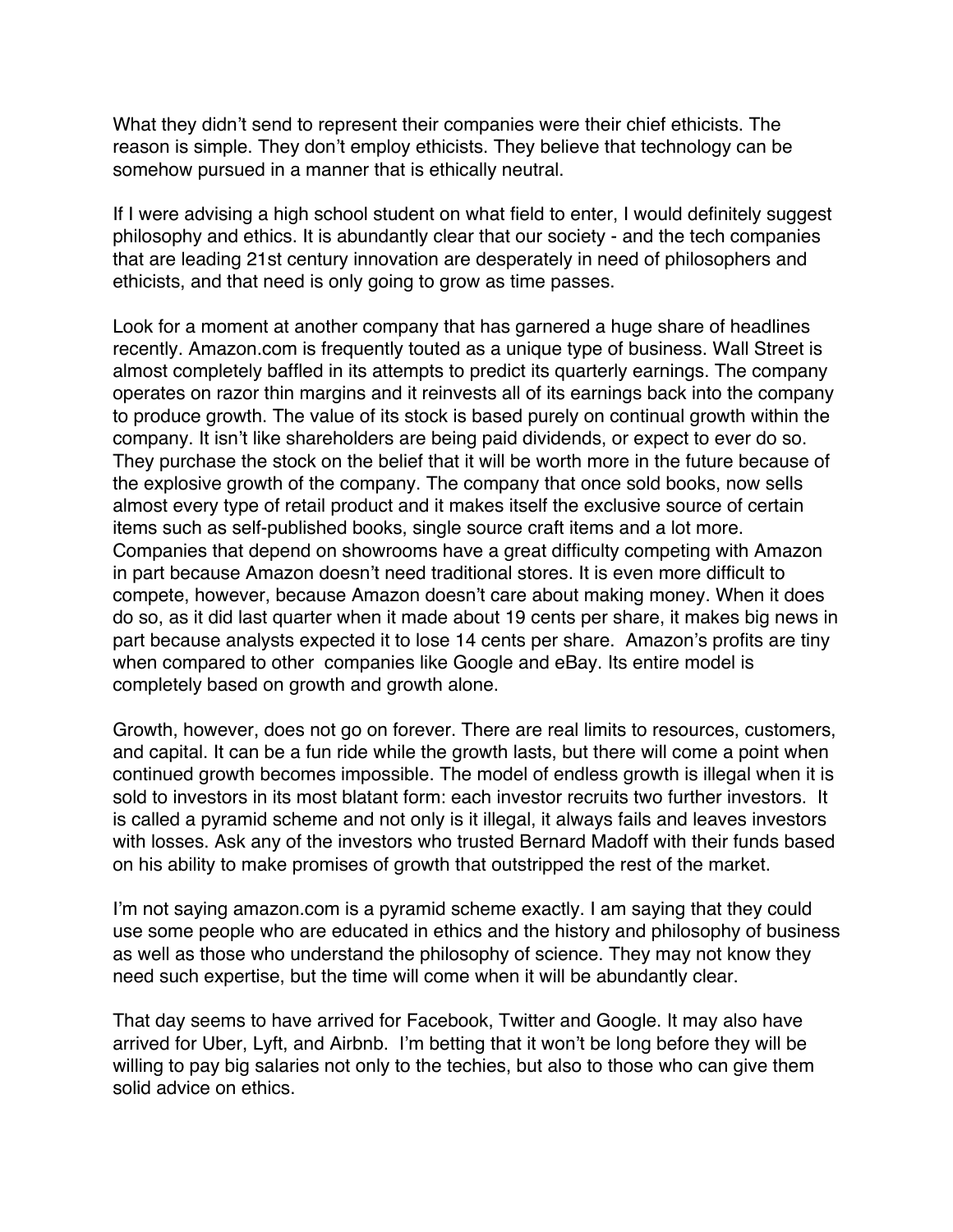<span id="page-7-0"></span>Copyright (c) 2017 by Ted E. Huffman. I wrote this. If you would like to share it, please direct your friends to my web site. If you'd like permission to copy, please send me an email. Thanks!

### **November 4, 2017 – Ted doesn't do TED**

If you google my first name the first thing that comes up is the media organization TED. Known for TED talks, which are speeches by influential speakers on business, education, science, technology and creativity. The acronym stands for Technology, Entertainment, Design. The annual TED Conference, started in 1990 was preceded by several years of less-organized events. Now there are both events fully organized by the official TED group and more widespread events sanctioned by the group and hosted by local organizers. YouTube has an extensive catalogue of TED talks and NPR has a program that excerpts talks and interviews presenters called the TED Radio Hour.

I used to listen to quite a few of the talks. The slogan of the TED group is "ideas worth spreading," and there are a lot of good ideas and useful information in TED talks. I subscribed to the TED Radio Hour podcast for a couple of years.

However, my enthusiasm for TED has waned in recent months. I'm not sure why, but it probably started with my unsubscribing from the TED Radio Hour. I did so because so many of the podcasts were reruns. They simply could not produce new shows as quickly as their podcast schedule, so they would repeat shows that had been previously put out. If you subscribe that means that you keep getting podcasts that you have already heard. There is a way to simply click on to the next podcast, but because I primarily listen to podcasts when driving, this is a bit of an annoyance and I decided that there were plenty of other podcasts that didn't present that particular problem.

As a preacher, however, I also was learning the limits of TED talks to teach me much about public speaking. TED talks feature excellent speakers who are highly rehearsed for the talks that they give. For the most part the speakers are engaging and even charming. Listening to a TED talk makes you want to listen to another one. I noticed something about the talks, however. They didn't seem to motivate me to action. They were simply presentations of good ideas. I might learn something new. I might understand something better. But I rarely felt motivated to do anything specific in response to the talks.

More interesting to me as a preacher, however, was that the presenters usually gave a single talk. A few have given more than one talks and a smaller number or printers have given several. There is no TED talk presenter who was giving anywhere near 50 talks a year. As a preacher, I deliver at least one sermon each week. In addition, I address groups of people with prayers and instructions and make other presentations on a regular basis. Today is a good example. We are making a firewood delivery to the Cheyenne River Reservation. That is the main activity of the day for many of our volunteers. I will be leading a 30 minute devotion before our departure and will present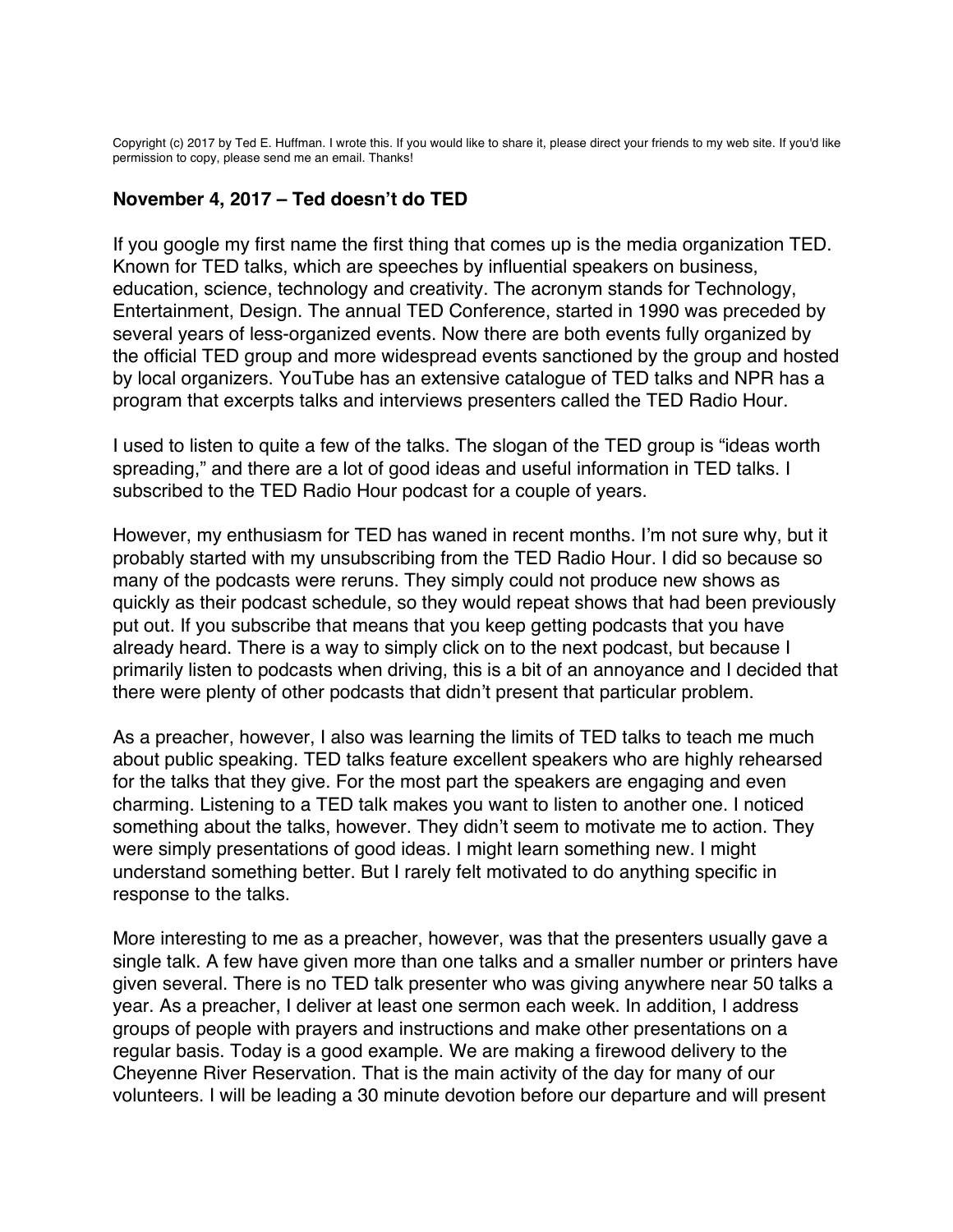the invocation at a large banquet in the evening. The words I speak on both occasions need to be concise, to the point, engaging and inspiring. It is a challenge of most of my days.

Unlike TED presenters, I have a mixed record. People who attend our church regularly know that some of my sermons are better than others. As hard as I work at public speaking, and I do work at it a lot, I frequently experience the sensation that I could have done better. It frequently surprises me that my congregation doesn't always react to a sermon the same way that I do. I've done what I have evaluated to be a less than usual quality job only to hear from a member of the congregation that I have said exactly what they needed that day. The Holy Spirit works through our human imperfection to touch lives even when our performance is less than stellar.

Still, I rehearse my sermons every week. The transition from written to oral language requires a fairly high degree of memorization for me. I almost always go through my sermons early in the morning on Sunday to an empty church. Some weeks I have been in the sanctuary rehearsing for multiple days in a row before Sunday.

I think I might be capable of a TED talk, but I know I am not capable of giving a TED talk every week. Not only do I speak too often for the degree of polish in a TED talk, most of the people in my congregation have heard me speak a lot of times already. My setting and the challenge of oral communication is very different from the TED stage.

Part of the difference has to do with content. I do not routinely speak of Technology, Entertainment or Design when I step into the pulpit. Actually I rarely deliver sermons from the pulpit, preferring to stand in the center of the chancel in front of the communion table. That aside, my content should have a more intimate connection with the everyday lives of those who come to worship. Although I do see sermons as an opportunity to teach the Bible, they do so by making connections between the scriptures and the everyday lives of the people who are listening. Building that relationship means addressing real issues in the lives of the people that I serve. Although I try to be educated, rational, and careful with my choice of words, I understand that I am not the originator of the ideas I address. I am part of a long line of religious thinkers who are always influenced by those who have gone before. My job is not to send the people away from the church thinking about my sermon or the quality of my presentation. It is to send my people away from the church having made a significant connection with God. It doesn't matter if they remember what I say, if the scriptures and the traditions of faith are communicated to them. It isn't about me. It is about what God is doing in our world.

I'll probably continue to listen to TED talks from time to time. It is humbling and educational to listen to one who is a better speaker than I am. Still, I don't aspire to become a TED speaker. I have a sermon to deliver tomorrow. I hope it is meaningful to those who listen.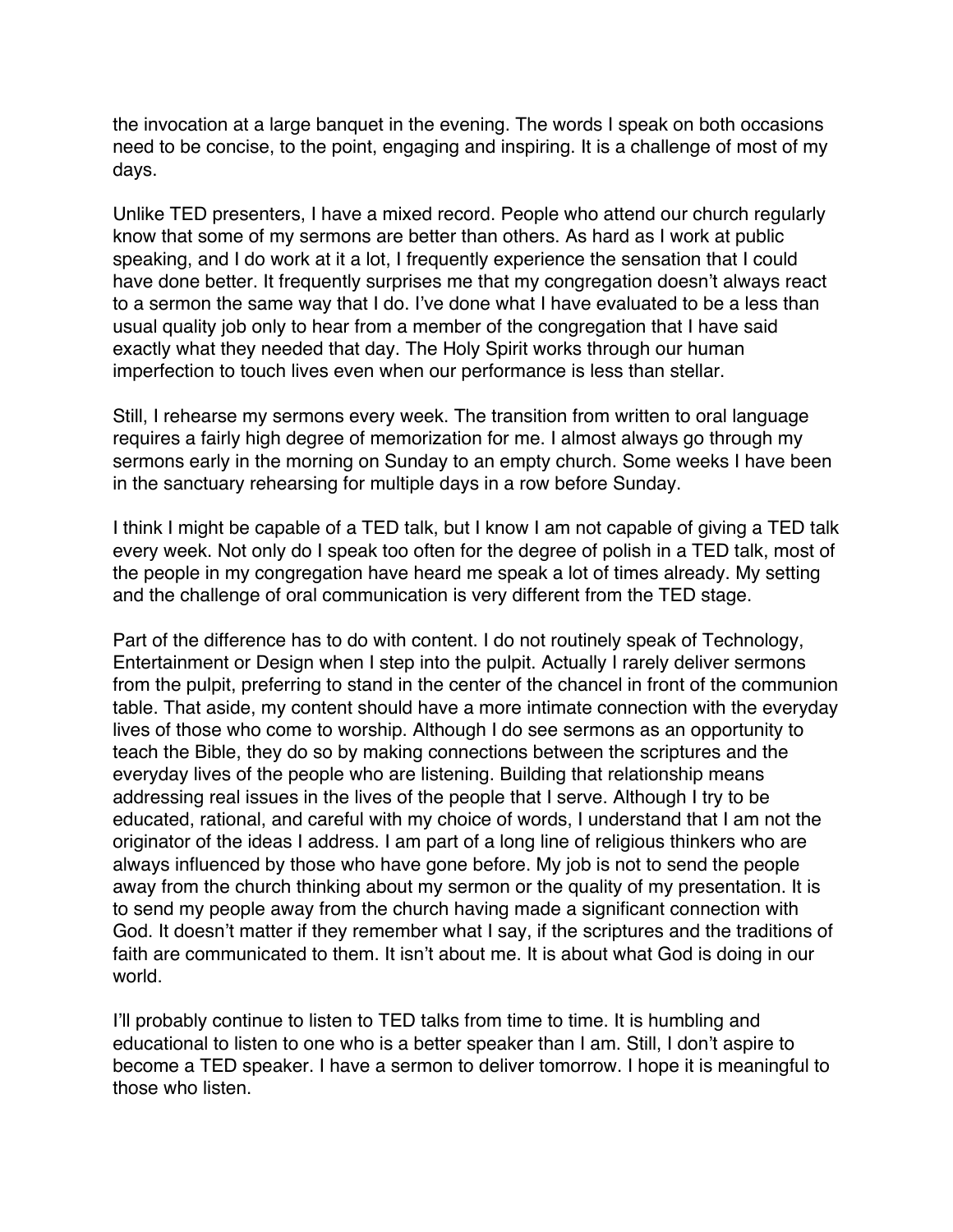<span id="page-9-0"></span>Copyright (c) 2017 by Ted E. Huffman. I wrote this. If you would like to share it, please direct your friends to my web site. If you'd like permission to copy, please send me an email. Thanks!

### **November 5, 2017 – All Saints Sunday 2017**

A few days ago, I was looking at the pictures of those whose funerals were celebrated by the pastors of our church in the past year. We were preparing for this morning's worship. It is a recent tradition in our church to show the pictures of those who have died on All Saint's Sunday, the first Sunday of November. It is not an attempt to stretch out grief or to dwell in sadness, but rather a way of acknowledging the continuing presence of those who have died in the story of our church family. The exercise always brings a tear to my eye. I have been pastor in this congregation long enough to feel deeply the loss of those who die. They are my friends.

We also read the lectionary readings for All Saints Day on this day in place of the readings for Prober 26. Our lectionary places All Saints on November 1, regardless of what day of the week and assigns texts for every Sunday. When November 1 lands on a Sunday, there are two sets of texts for that day. We choose to observe All Saints on a Sunday to involve a larger percentage of our congregation in the celebration.

I use the words celebrate and cerebration carefully because we don't often think of funerals as occasions for celebration. Although we do want to offer gratitude for the life of the one we have loved and we do want to recall the joy that person brought into this world, we are deeply aware that grief involves pain. It isn't easy to deal with the complex emotions of loss.

The Gospel for today, Matthew 5:1-12, is the familiar beatitudes from Jesus' sermon on the mount. We have heard that passage so many times that we have kind of domesticated it. It no longer shocks us if it ever did so. The words are appreciated for their poetry and rhythm, but when we pause to think of their meaning, it is strange that Jesus started the reflection with a list of blessings that don't seem to be blessings at all on first glance. The second of those blessings causes us pause: "Blessed are those who mourn." When grief overwhelmed us, our initial reaction is rarely to see it as a blessing. It doesn't feel like a blessing.

I remember the season of grief that enveloped my family a few years ago when my brother, my mother and my father-in-law all died in the span of 12 months. I wrestled heartily with my emotions. I still find it painful to go back and read my journal entries from those days. There was much about that year that I don't want to repeat. And, when I read those entries, I am well aware that there were struggles and problems I experienced that we even too painful to make it into the journal.

Being one who mourns doesn't feel like a blessing.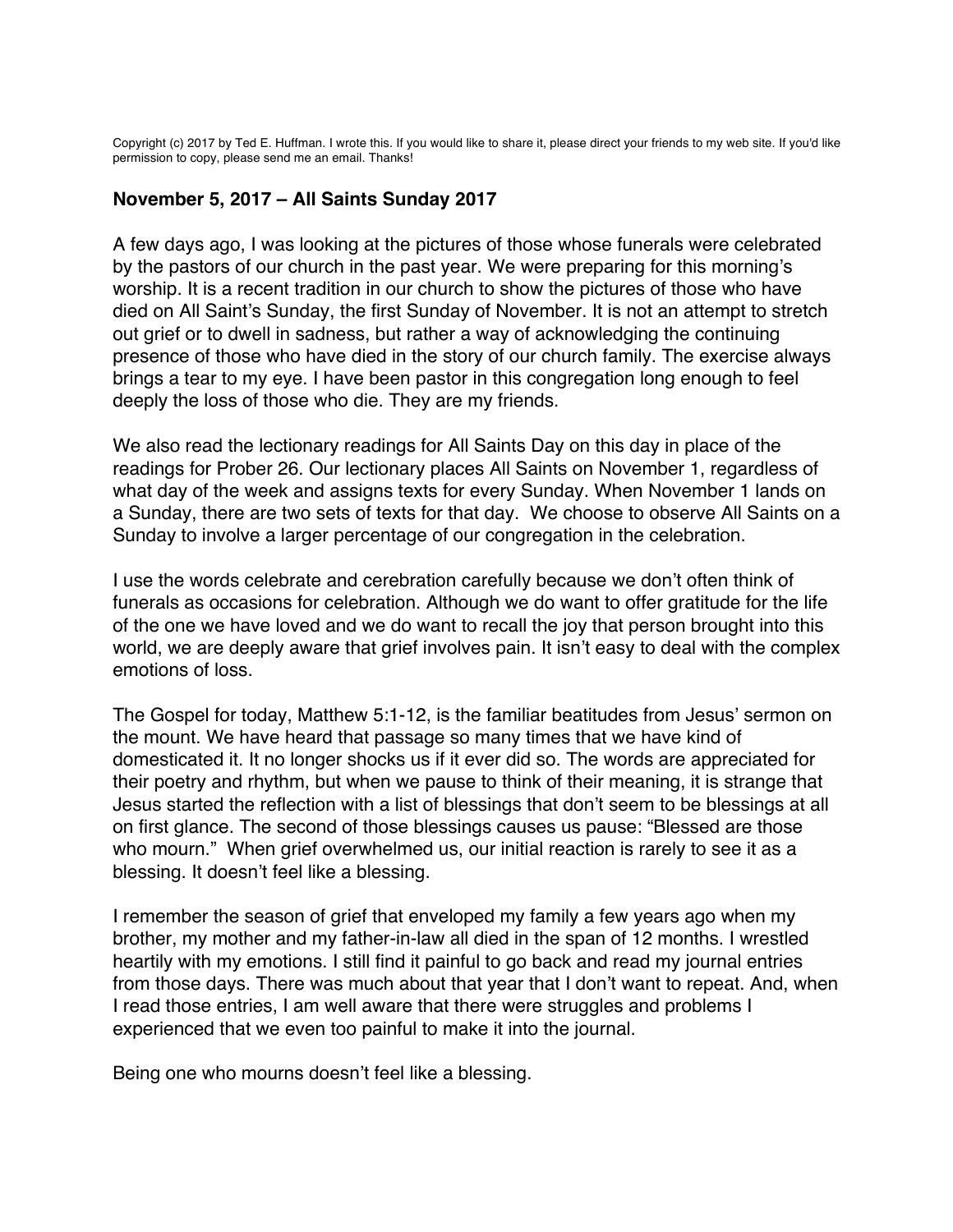I suppose the same is true of some of the other beatitudes. I probably doesn't feel like a blessing to experience oneself poor in spirit or to hunger and thirst for righteousness, or to be persecuted.

Of the nine blessings, the first eight are written as if speaking of others: "blessed are those." It is only the tenth that is directed directly at the listeners to the sermon: "Blessed are you when people revile you and persecute you and utter all kinds of evil against you falsely on my account." The change in the the person addressed and the placement of this as the last of the blessings has a rhetorical impact. We hear it differently. Like many of the others, it doesn't seem to be a blessing at all. We do not want to be reviled or persecuted. We don't desire others to utter all kinds of evil against us falsely.

Some of the deepest blessings of this life don't seem like blessings at all.

To me, it seems that blessings take a while to be revealed. My perspective on the losses of several years ago is different from my perspective in the midst of loss and grief. When I look back, I can sense how important those people were in my life and how much my life has been influenced by their presence. I can also recognize that those who die do not become absent in my life. They are not gone.

We have such a tendency to think of the life of faith as a single generation enterprise. We speak of religion and the church as if what is most important is what is happening right now. We have a tendency to think of the church in terms of what it can provide for me in my life. But God is continually engaged in a multi-generational enterprise. From God's perspective, the present is only part of the story. These tensions are often evident when controversy or disagreement arise in the church. We have been blessed with those who remember the past and with those who can envision the future. They don''t always agree on what should be done in the present. The disagreement is not a curse, it is a blessing when we can see that it is a way of reminding us that ours is not the only time in the story of the church.

Our faith didn't arise instantly in our time. It has been forged by generations of faithful people experiencing all that life has to offer in generation after generation of people who seek relationship with God. We are a part of that story, but only a part. Ours isn't to be or even to know the whole story.

It shouldn't surprise us that our emotions are mixed as we celebrate All Saints Sunday. It is a bittersweet day. Mixed emotions, however, are not a reason to avoid our memories, even the painful ones. The gospel reminds us to count our blessings, even when we can't see them as blessings. It is a challenge for us, so we practice our faith. We do this every year as we continue to learn.

Copyright (c) 2017 by Ted E. Huffman. I wrote this. If you would like to share it, please direct your friends to my web site. If you'd like permission to copy, please send me an email. Thanks!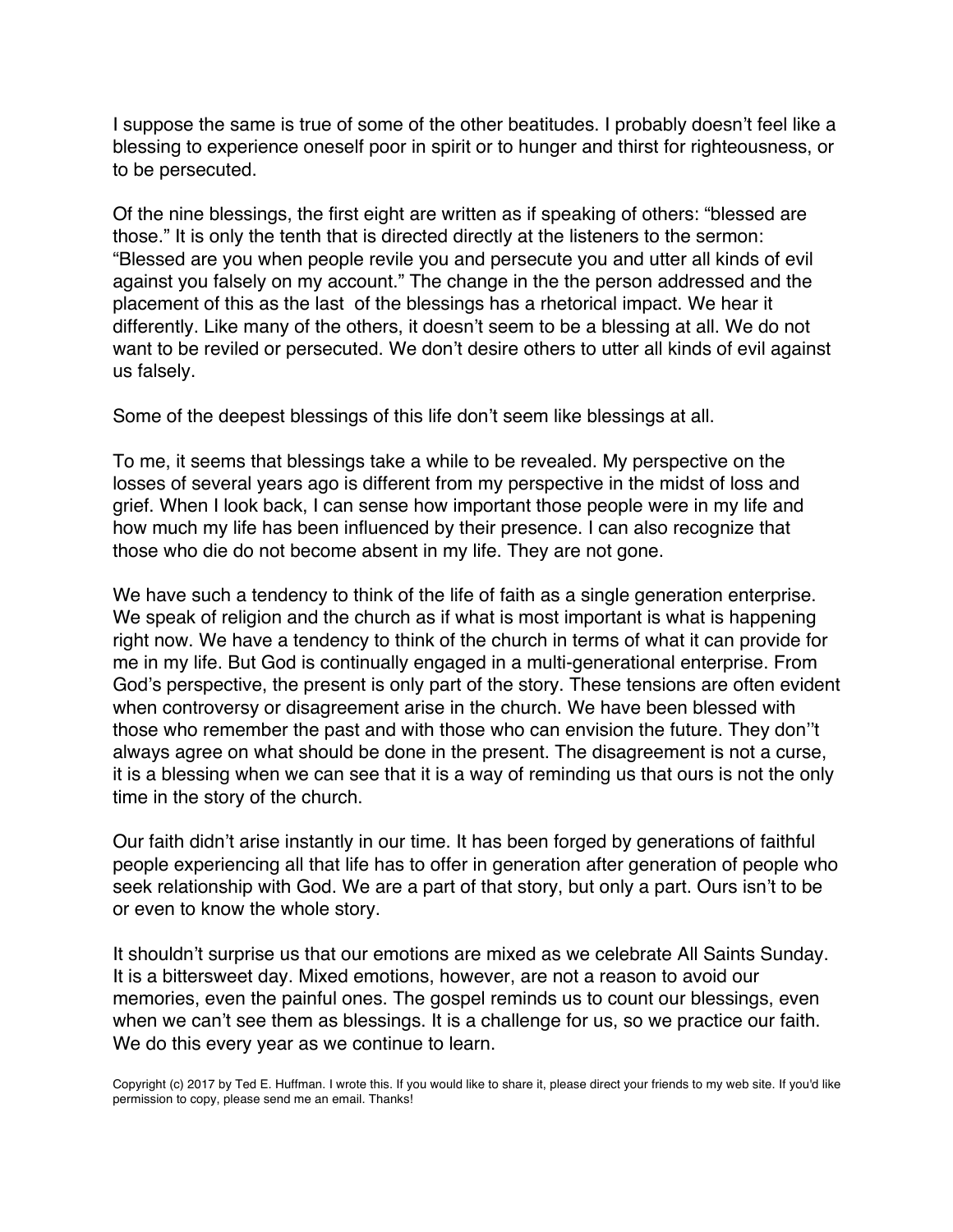### <span id="page-11-0"></span>**November 6, 2017 – Sanctuary**

At the deepest roots of our Judeo-Christian tradition is a conversation about place. The earliest stories of our people tell of the time when Abram and Sarai left the land of their parents and forebears and headed out to a new place - a place that God would show them - a place for their children and grandchildren to have as a home. Some of our teachers have said that this means that we became a people of history and not a people of place. They taught that what defines us as distinct from other people is that we are defined not by the place where we live but by the stories of our people.

The stories of our people, however, begin to be stories of significant places, almost from the beginning. You can't tell the history of our people without naming the places: the field where Sarah was buried, the place where Jacob wrestled with the angel, Mount Horeb, where Moses spoke with God, Mount Nebo, where Moses looked into the promised land and died before having entered it. And Jerusalem - the city and the temple - which from the time of David became the spiritual center of our story. It was the city of Jesus' dedication and the place of his death and burial. Despite our sense that God is in every place, specific places have come to hold great meaning for our people. Pilgrimage to sacred places has been a part of our tradition for millennia.

And we build sanctuaries - special buildings with special rooms dedicated to worship. We make the distinction between a sanctuary and a shrine. A shrine is a place set up with symbols to focus one's attention on that which is beyond the temporal. A sanctuary is a safe place for people to come together to worship. You can visit a shrine all by yourself, but a sanctuary is a gathering place.

We have created our sanctuaries with safety in mind. It has been a tradition, at least since medieval times, that weapons are left outside of the sanctuary. For those of us who visit our sanctuaries regularly, they become filled with layer upon layer of meaning and story. Our sanctuaries are the places where we baptize our children and gather to celebrate the commitments of marriage. They are the places where we hold the funerals for our loved ones. When we enter our sanctuaries, our minds are flooded with memories of other times of sharing this space with others.

Our sanctuaries are holy ground for us.

So the horror of yesterday's attack upon the sanctuary of First Baptist Church of Sutherland Springs Texas overwhelms us. At least 26 people, aged from 5 to 72, were killed and 20 others were wounded in a horrific attack. This is a small congregation. Average Sunday worship attendance is around 40. We are likely to learn more in days to come, but what we now know is difficult to understand. A lone gunman got out of his car at a gas station across the street. He was wearing a bullet-proof vest and carried an assault rifle. He shot into the church building from two different locations before entering the church where more shots wee fired. He exited the building and got back into his car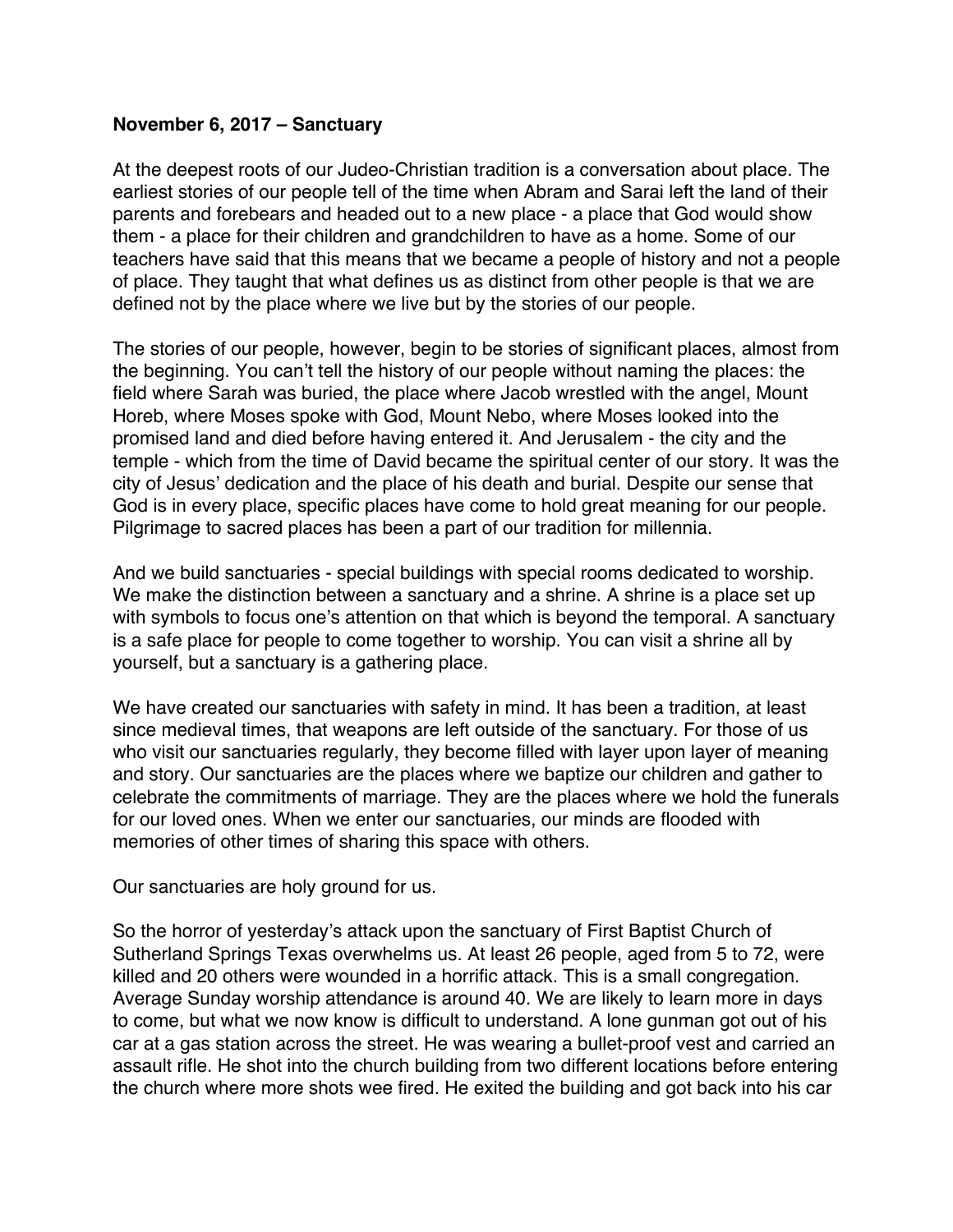and sped from the scene pursued by armed civilians. His car wrecked and he was found dead in the vehicle. It isn't clear whether he died from a self-inflicted gunshot or from a shot fired by one of his pursuers.

The pastor of the church was away yesterday, attending meetings in Oklahoma. His daughter was among the victims. I can't imagine what comes next. The number of funerals that need to be conducted in the next week will demand that other pastors come to the assistance of the small congregation. How does a church recover from the loss of half its regular members? How do you return to a sanctuary desecrated by such an unholy act? These questions will need to be confronted in the days, weeks and years to come.

And those of us who live in other places will have to have some very hard conversations about the nature of our sanctuaries. The conversation has already begun in the church that I serve. Not long after the news of the killings in Texas came the first of what I assume will be multiple inquires about what we should do to protect the people who worship in our sanctuary. Some have proposed that we need to have armed security teams in place. The conversations are not limited to our church. They have been going on for several years in many different places. Our insurance company has informed us of significant legal risks of having armed guards, so I know that the conversation is occurring in other congregations of our denomination.

We recoil in horror at the thought. We are servants of the Prince of Peace. We have long discussions about the need for violence in any form in any place. At best it is a necessary evil. For many a life of pacifism is preferable to participating in the violence of the outside world. Importing guns, which are the tools of death, into our sanctuary where the gospel of abundant life is preached seems profoundly wrong.

And yet we will need to have those conversations.

We have believed that our church is safe. We are in a rather isolated location. We are not one of the mega churches attracting thousands each week. We don't think of ourselves as the kind of place that would become the target of someone's biases or anger. But that must have been true of First Baptist Church of Sutherland Springs before yesterday. How could they have imagined they would become the target of such a horrible act?

I believe that a culture of vigilance does not require that we bring lethal weapons into our sanctuary. I believe that we do not have to conform to the violence of this world. I believe that guns don't solve the problem of violence. But I know that there will be another church whose sanctuary will be desecrated. We live in a violent culture.

So we need to have these conversations. And they won't be easy. Yesterday, after I learned of the shooting, I went alone into the sanctuary of our church. The doors were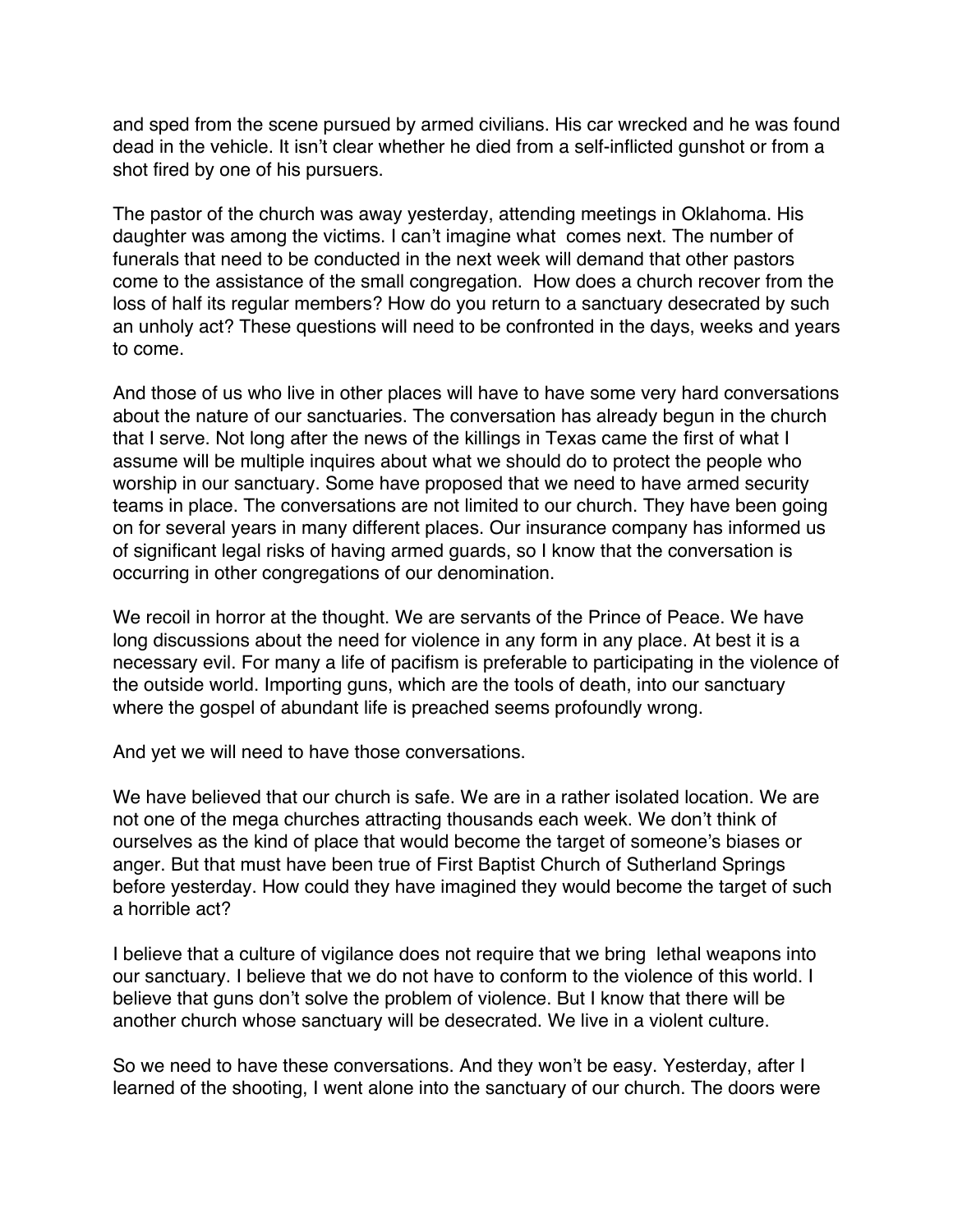<span id="page-13-0"></span>unlocked to the world. I sat in a safe place to pray for the people of the church in Sutherland Springs. I gave thanks for the peace of our sanctuary. I did not feel vulnerable. I felt safe. We must be careful to maintain the safety of that place.

Copyright (c) 2017 by Ted E. Huffman. I wrote this. If you would like to share it, please direct your friends to my web site. If you'd like permission to copy, please send me an email. Thanks!

# **November 7, 2017 - Mornings**

I've long been a morning person and I have been richly rewarded for my early rising. When I was a child, my father rose early and left the house before daylight. He was a pilot who operated light aircraft in the mountains and mornings were the best time for cool calm air that allowed the planes to perform well in the rugged environment. When I rose early, there were many days when I could go with him, something that my sisters and brothers got, but in smaller doses and less frequently than I. It simply was harder for them to get up and get going in the morning. The practice of mornings has continued throughout my life. When I was a college student, rising early earned me the job of opening the library in the morning. The library wasn't busy first thing in the morning and I had quiet time for additional study and access to all of the reserve volumes that professors had designated for use in the library only. That pattern of study early in the morning worked well for me in graduate school as well.

These days I am the first to arrive at the church office each day. That first hour is quiet. The phone rarely rings. I have time to concentrate and focus.

Having lived this way for many years I have noticed that I work best in the morning. I can accomplish much more in the first four hours of the day that I can in the last four hours. When my work requires me to work into the evening, which it frequently does, I am less efficient in managing my tasks and I make more mistakes.

There are drawbacks. I am somewhat out of sync with the people that I serve. There are important tasks of my job which are not best done in the wee hours of the morning. First thing in the morning is not a good time for hospital or nursing home visits. I have a bible study group that mets at 8 am. It is more lightly attended than the bible study that meets at 9:30 am. I have boards and committees that meet at lunchtime, late afternoon, during the dinner hour and in the evening. I don't have any that meet first thing in the morning. It is much better for me to adjust my schedule to meet the needs and desires of others than to ask them to confirm to my somewhat unusual schedule.

And so I reap the benefit of another advantage to the morning: solitude. There is less traffic on the road. There are fewer people in the places I go for recreation. The phone doesn't ring as often. I can enjoy the peace and quiet of the morning at my own pace.

I've wondered if the reason I am more efficient and effective in the morning has to do with the simple fact that there is no one putting pressure on me. I work at my own pace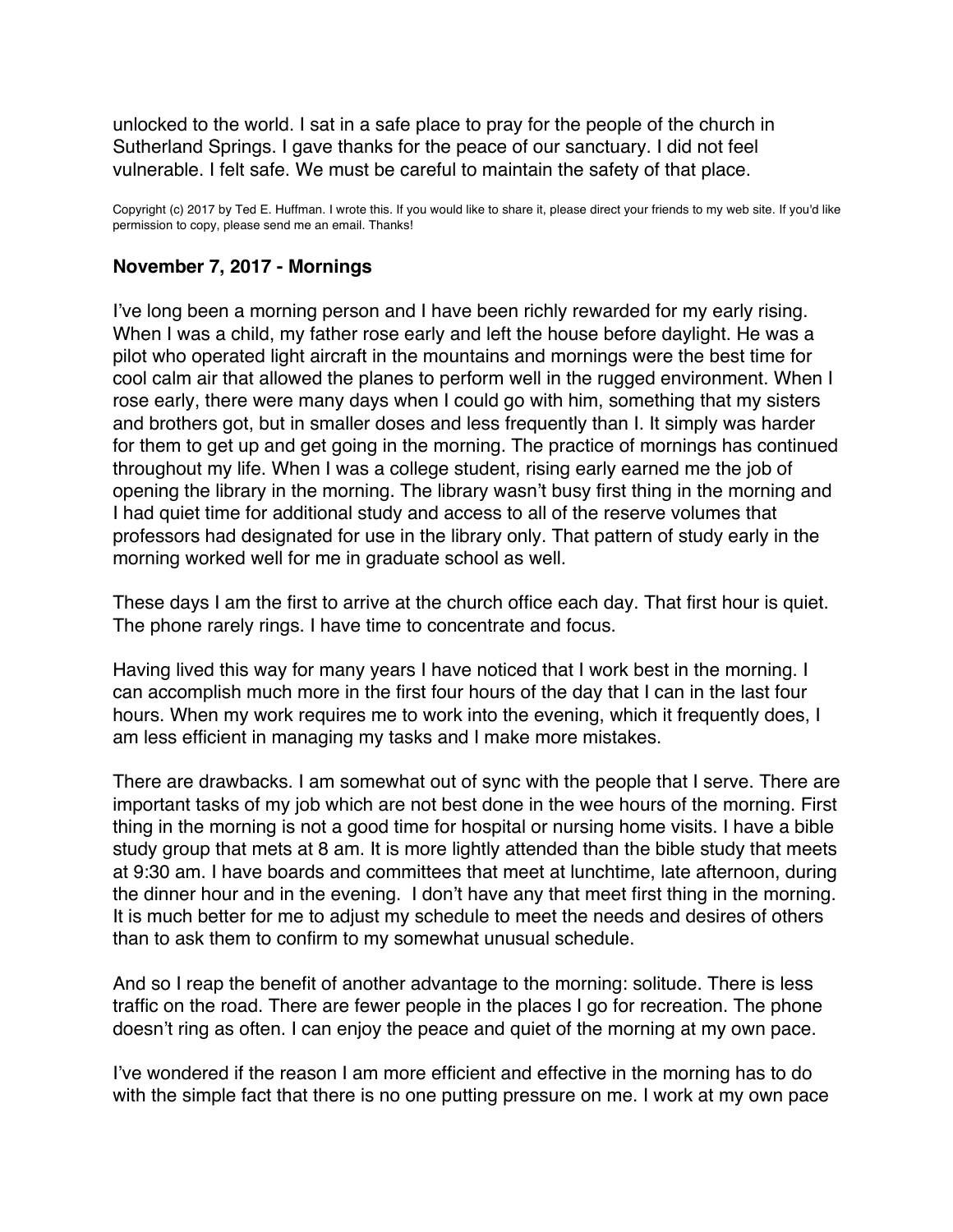and discover the pace that works best for me. Even when I am trying to accomplish tasks to meet a deadline, deadlines are usually at the end of the day, not the beginning. I have time to think and to work at the pace that suits me.

William Stafford's poem, "Any Morning," hints at even more important virtues of the morning:

#### **"Any Morning"**

by William Stafford

Just lying on the couch and being happy. Only humming a little, the quiet sound in the head. Trouble is busy elsewhere at the moment, it has so much to do in the world.

People who might judge are mostly asleep; they can't monitor you all the time, and sometimes they forget. When dawn flows over the hedge you can get up and act busy.

Little corners like this, pieces of Heaven left lying around, can be picked up and saved. People won't even see that you have them, they are so light and easy to hide.

Parker Palmer suggests that we learn to pick up and save "a little piece of Heaven" so it can be later retrieved when we encounter those who judge, frown and shake their heads. I'm not sure that I am able to capture and keep the mood of the morning, but I do have a sense that there is a bit of my morning routine that does naturally allow me to feel closer to God. Just as some religions writers speak of "thin spaces," where it is easy to draw close to God, I am convinced that there are "thin times," when a life of devotion and praise is less challenging than it might be in the midst of the over scheduled, hectic nature of our daily lives.

Morning allows me to arrange my tasks and activities in a pattern that works for me. When I get into the hours of appointments and meetings, I need to conform to the needs and expectations of others. Unless there is some huge crisis, no one pays attention to what the pastor is doing at 5 am.

One of my friends who is retired has told me that one of the benefits of retirement for him is that he rarely has to we wakened by an alarm clock. He simply sleeps until he wakes. I do use an alarm clock to remind me that it is time to rise, but I don't feel the irritation towards the device that he reports. I may stop using it when I retire, but I doubt that I will stay in bed much later. When we are on vacation, I always turn off my alarm,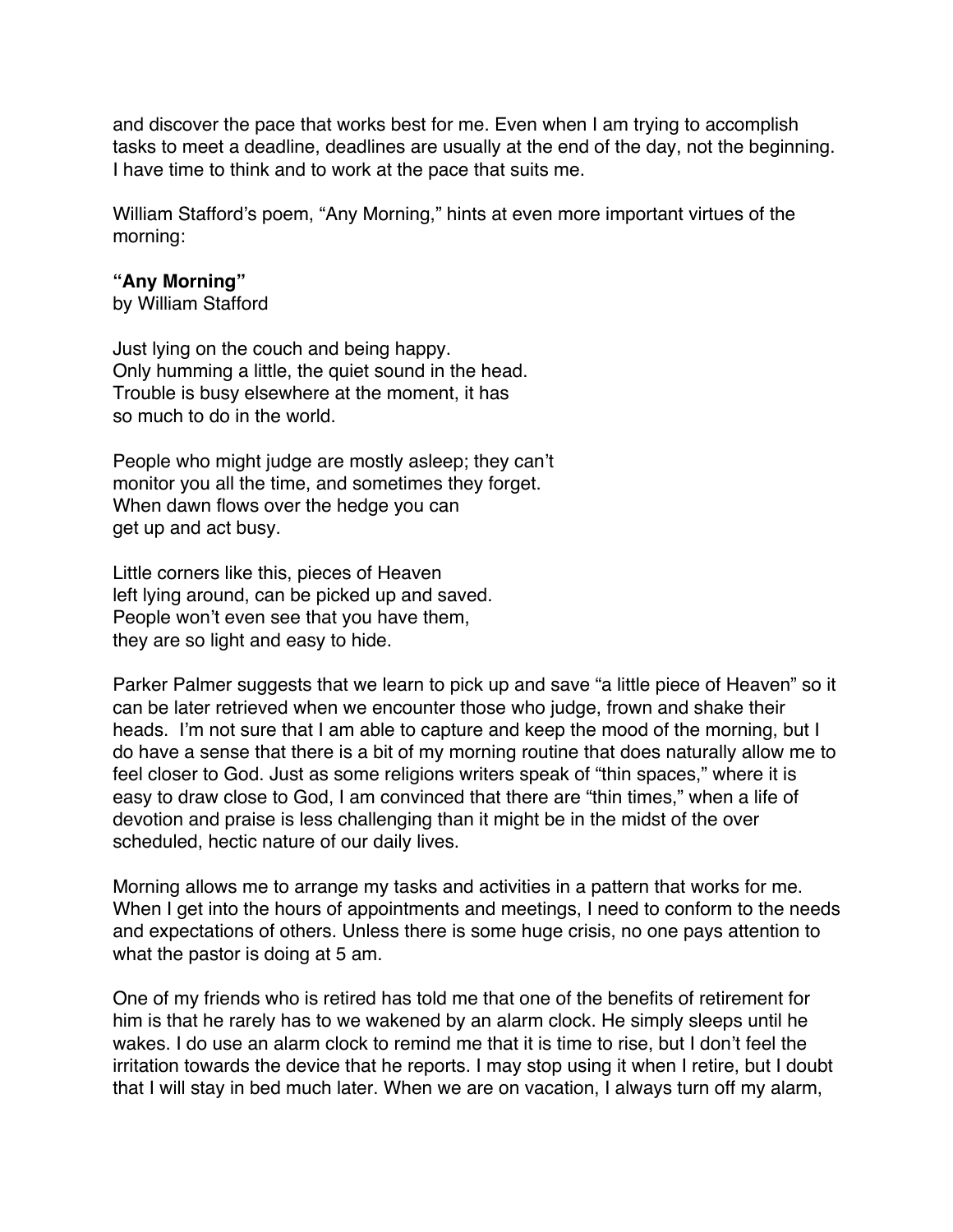<span id="page-15-0"></span>but usually rise in the wee hours to write my journal and do other tasks. Sometimes I go back to bed afterward for a while, sometimes I do not. I suspect that most days I'd get along just fine without the alarm. But when I retire, I have no intention of giving up my mornings.

They are little pieces of heaven.

Copyright (c) 2017 by Ted E. Huffman. I wrote this. If you would like to share it, please direct your friends to my web site. If you'd like permission to copy, please send me an email. Thanks!

### **November 8, 2017 – Happy Birthday Mickey**

Yesterday, I paid a visit to a member of our church whose birthday is today. He's 89, having been born on November 8, 1928. Just knowing his birthday tells you a bit about the man. His childhood was during the Great Depression He was just a few years too young to be a soldier during the Second World War, but he would have been old enough to be a part of the home effort and can certainly remember the key historical events of that war. He began his active working career during the post war boom. Those things are true of the other members of his age cohort. Of course they tell you a bit about who he is, but not much, really. Each human life is unique and each of us has a story that is different from others who share our age.

Among the unique characteristics of this particular man are those that have to do with where he was born and how he grew up. His father was a railroad agent in a small town in South Dakota. He began doing odd jobs for the railroad at a fairly early age and when he became an adult, working for the railroad was a natural career choice for him. He also grew up swimming in the small reservoirs behind the dams that the railroad built near their tracks to provide water for steam engines, though the transition away from steam was well underway when he began to work for the railroad.

Yesterday his room was decorated with Mickey Mouse-themed items. It has been a family tradition for them to pick up on the fact that he and Mickey Mouse are the same age. Technically, Mickey Mouse didn't appear in a publicly released film until ten days later, on November 18, 1928, but after 90 years ten days doesn't seem like too big of a difference.

Certainly the idea of Mickey Mouse preceded the release of "Steamboat Willie." Actually Walt Disney and animator Ub Iwerks had made two short animated films featuring Mickey Mouse prior to "Steamboat Willie." "Plane Crazy" and "The Gallopin' Gaucho," initially failed to find distributors. Both were picked up and relased later.

Disney's first name for the mouse was Mortimer, but Walt's life Lily suggested that "Mickey" was a better choice. The rest, as they say, is history.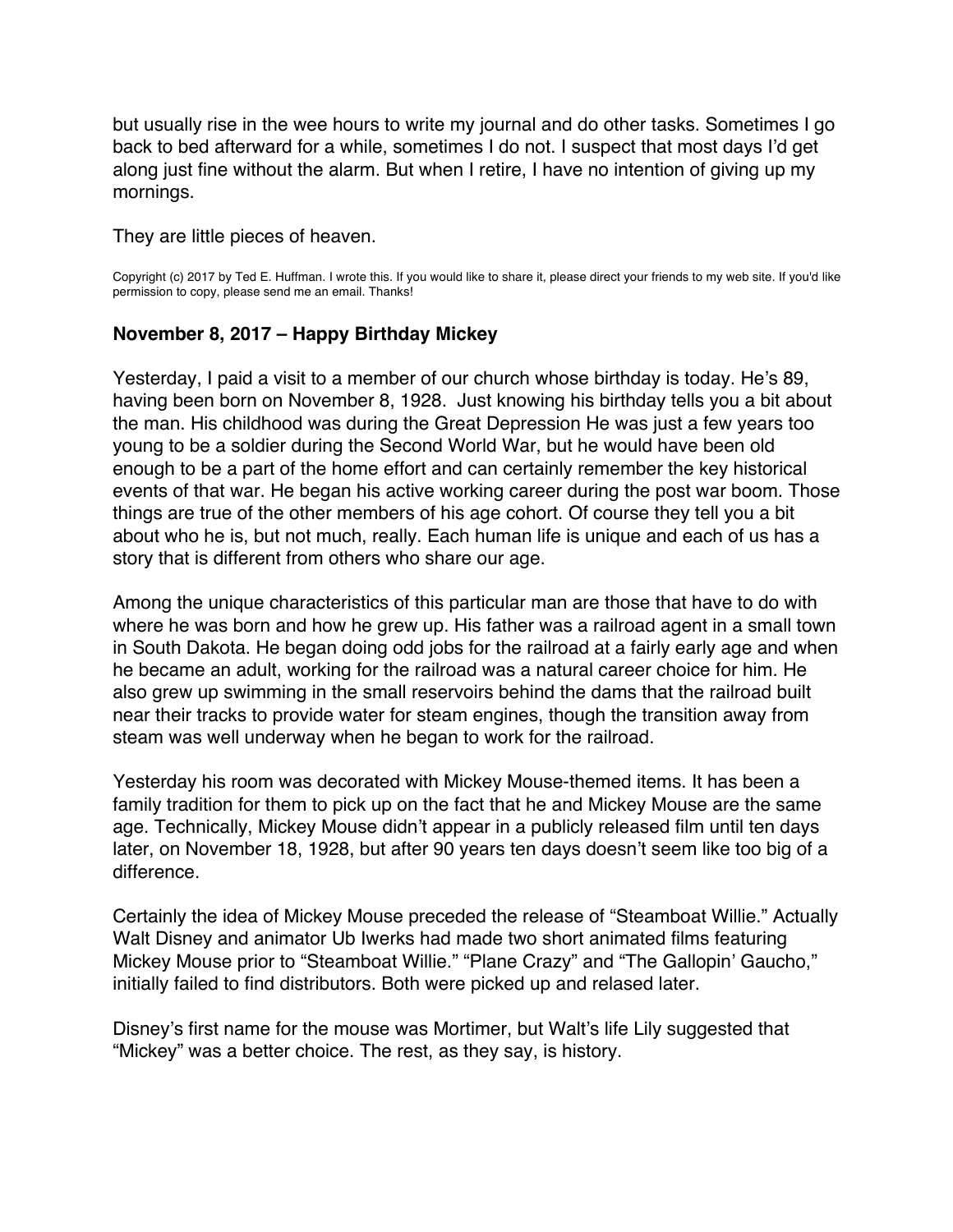Mickey didn't speak in the first few short films. In his ninth short, "The Carnival Kid," Mickey Mouse said, "Hot Dog!" Disney couldn't find the right person to do the voice for Mickey, so he did it himself until about 1947, when other actors began to do the voice.

Mickey Mouse was the first animated character to have a star on the Hollywood Walk of Fame. That star was set on his birthday, November 18, in 1978. Mickey was 50 then. Now he's 89. Time flies when you are having fun.

Mickey is still a major attraction at Disney theme parks and the iconic Mickey ears are one of the most popular souvenirs sold in their shops.

It is fun to have the association between my friend and Mickey Mouse. I doubt if I would have paid any attention to the birthday of the cartoon character were it not for the fun association made by the family of the man I was visiting yesterday. Although he was enjoying the balloons and brightly-colored decorations, our conversation didn't dwell much on the iconic mouse. Instead we talked of his growing up in rural South Dakota and how the town of Faith appeared when he was a kid - before the days of paved streets and concrete sidewalks. Those were dustbowl days in all of the upper midwest and that part of South Dakota is pretty dry in a normal year. People trying to eek out a living farming and raising cattle on that dry ground were falling short of self sufficiency. Hard times for the folks in the country meant hard times for the folks in town as well. But when you are a kid you are less aware of those details. There were always games to play and adventures to have. They didn't have money, but no one else did, either. He doesn't remember being hungry or missing out on a bed at night. He had a loving family and good neighbors and has fond memories of his early years.

He's got a few years on me, but that detail doesn't seem important to him these days. Because I have some familiarity with where he grew up and with another town, up in North Dakota, where he served as depot agent for many of his adult years, he speaks to me as if I could remember events that occurred before I had ever visited either place. I don't bother to correct the details of our conversation. I'm happy to have him tell his stories and to imagine the events he can recall so clearly.

Unlike the famous cartoon with whom he shares a birthday, my friend hasn't appeared in movies. He isn't famous. There are no theme parks where his likeness is displayed. There are no bronze statues of him holding hands with Walt Disney. He doesn't need that kind of attention. He wants his family to know his story. It is important for him that his grandchildren appreciate the pictures and railroad memorabilia that decorate his room. His legacy lies in their lives, not in the trappings of fame and fortune. His sense of meaning comes from having lived a life of honest and meaningful work, from having served the communities in which he has lived, and from his long and loving marriage and the family they raised.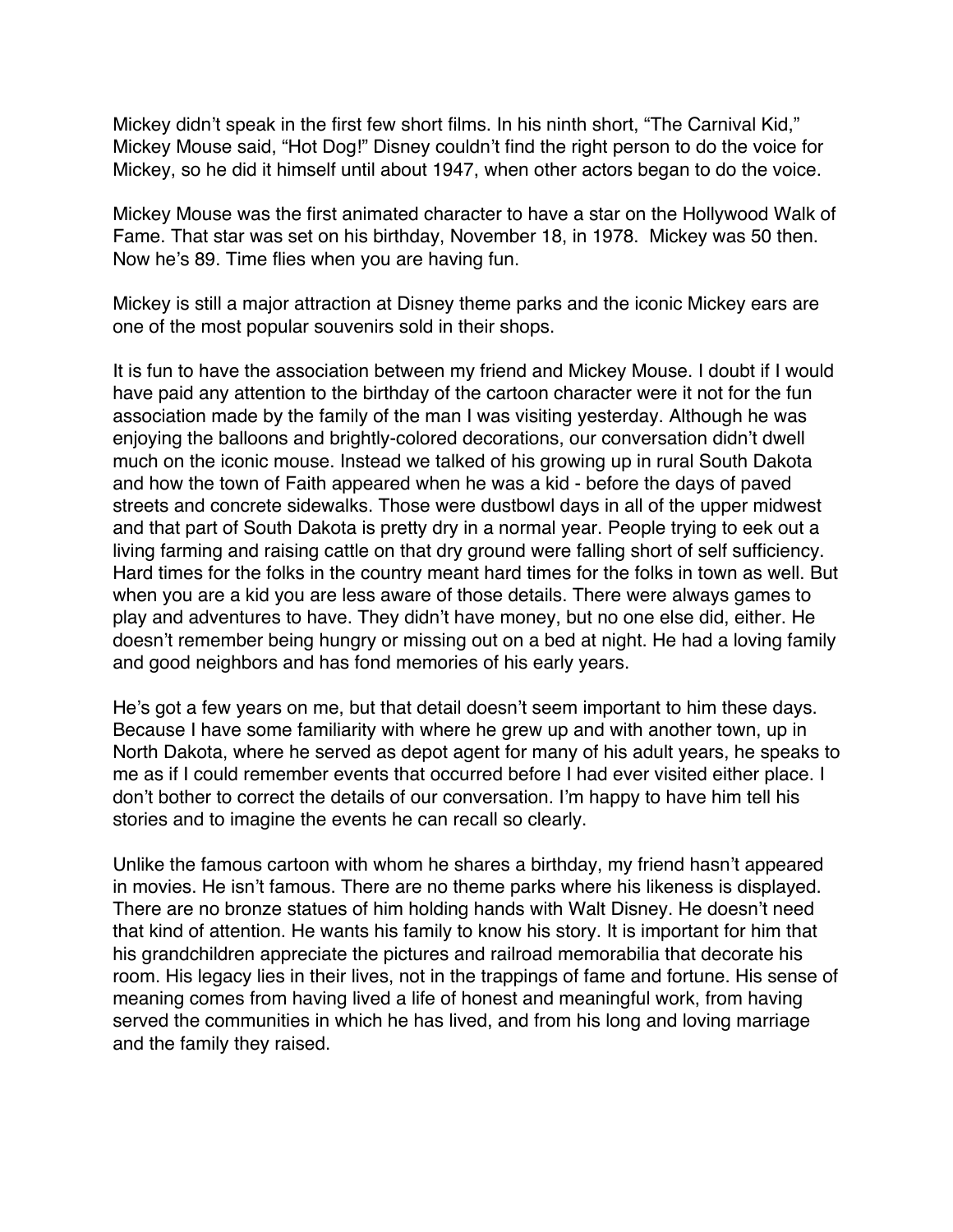<span id="page-17-0"></span>And he likes it when I come to visit. Being a part of the church has been very important in his life. He likes to tell me all of the different jobs he has held within the church and to recall the many friends he has made through the church. My presence reminds him of that community where he continues to be a treasured member.

So, happy birthday Mickey! I'm glad my friend reminded me that your day is coming.

Copyright (c) 2017 by Ted E. Huffman. I wrote this. If you would like to share it, please direct your friends to my web site. If you'd like permission to copy, please send me an email. Thanks!

### **November 9, 2017 – Very Bad Days**

I think that everyone should read Judith Viorst's children's book, "Alexander and the Terrible, Horrible, No Good, Very Bad Day." In fact, I'm considering buying the digital version so I can keep it on my tablet computer for reference.

The beginning of the book gives a good flavor of how it goes:

"He could tell it was going to be a terrible, horrible, no good, very bad day. He went to sleep with gum in his mouth and woke up with gum in his hair. When he got out of bed, he tripped over his skateboard and by mistake dropped his sweater in the sink while the water was running. He could tell it was going to be a terrible, horrible, no good, very bad day.

"It was a terrible, horrible, no good, very bad day. Nothing at all was right. Everything went wrong, right down to lima beans for supper and kissing on TV.

"What do you do on a day like that? Well, you may think about going to Australia. You may also be glad to find that some days are like that for other people too."

I had a conversation with someone yesterday who was having a day like Alexander's. I don't think he had watched television, so the kissing on TV probably wasn't part of his day, and I doubt that lima beans were, either, but you know what I mean. His day was good enough for a country song about you wife leaving you, your pickup trucking being repossessed and your dog dying. Only that isn't what happened to him.

His day, however, was a string of painful experiences and news. His dog did actually get sick and the veterinarian is recommending a very expensive surgery. His brother got sick, too, and he lives far enough away that he won't be able to go visit him soon. Fortunately his pickup is paid off and his fiancé didn't leave him, but there were a bunch of other bad news events in his life as well. I don't have permission to give out any of the details and don't want anyone to try to identify him from my journal entry, so it makes sense to simply say he had a terrible, horrible, no good, very bad day.

Like Alexander he needs to know "that some days are like that for other people too."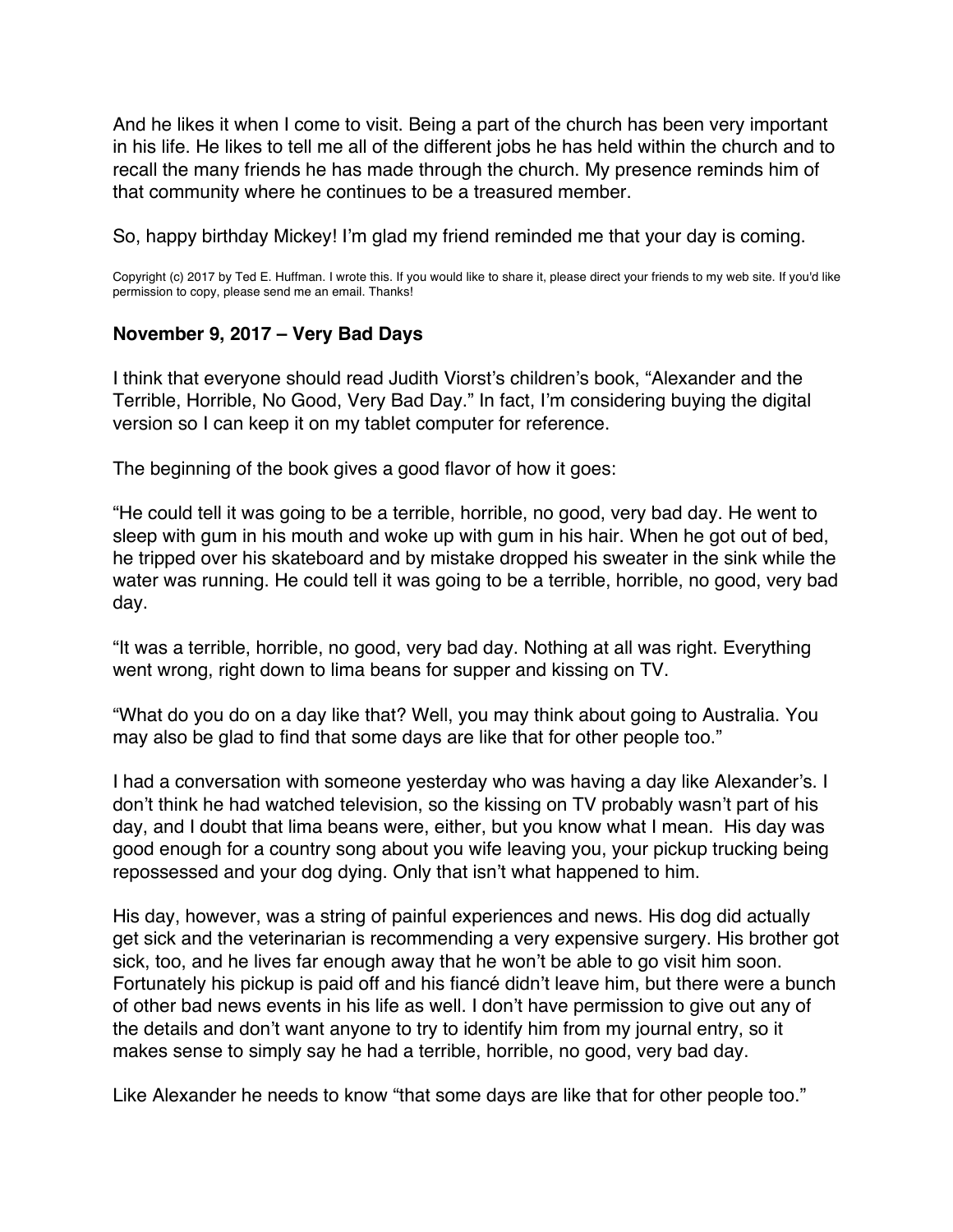At least he needed to know that he isn't alone. We spent quite a bit of time, most of it standing outside next to his pickup with me freezing because my coat was in my car, so he could tell me about his day. Problem after problem that he encountered was very real and I could see he was in a bind, but they were problems that I could not solve. I just listened as he told me about everything that was going on. I agreed with him that the things he was reporting were very stressful and that he needed help. I helped him figure out a couple of ideas about what he might do next.

He told me that he had been thinking, before he spoke to me, of going out and spending the rest of his cash on getting stinking drunk. Fortunately he decided that such action would be a very bad idea and would make things worse. He is, after all, the son of an alcoholic who tacked most of his problems by drinking. Most of those problems got a lot worse because of his father's drinking. He gets it. When we departed he was heading for the gym to work out, a far better solution than the thought that entered his mind and he dismissed. I pointed out to him that he was already taking steps to making tomorrow better by making a good decision about what to do next.

It made me think of the All Saints Gospel reading of the beatitudes: "Blessed are the poor in spirit . . . blessed are those who mourn . . . blessed are those who hunger and thirst for righteousness . . . blessed are those who are persecuted . . . blessed are you when people revile you and persecute you and utter all kinds of evil against you . . ." Jesus offers blessings to people who don't seem, at least on the surface, to be enjoying blessings. They seem to be enduring painful experiences.

Its a bit like a northerner like myself hearing Tennessee Ernie Ford say "Bless your peapickin' heart!" I wasn't sure that pea-pickin' was a blessing. I used to love the way he said it on television, but I never quite understood what it meant. I'm told that it was at times coupled with an insult: " . . . not the sharpest knife in the drawer, bless his little pea pickin' heart." I don't remember hearing the song or knowing the lyrics. I just remember the phrase being uttered at the end of a television show.

I wanted to say "Bless you!" to the guy with whom I was having the conversation. I couldn't quite figure out how to do that, so I offered a prayer instead, and suggested to him that when problems become so overwhelming, it helps to offer them to God. God doesn't sweep in and fix everything that is wrong, but it reminds you that you are not alone in the hard places of your life.

The real people I know in this life often have hard days. They encounter troubles that aren't easily solved. They become victims of poor decisions made by others. There is a lot in their lives that is beyond their control. They have terrible, horrible, no good, very bad days. And having a terrible, horrible, no good, very bad day doesn't mean that you are a terrible, horrible, no good, very bad person. In fact very good people sometimes have very bad days.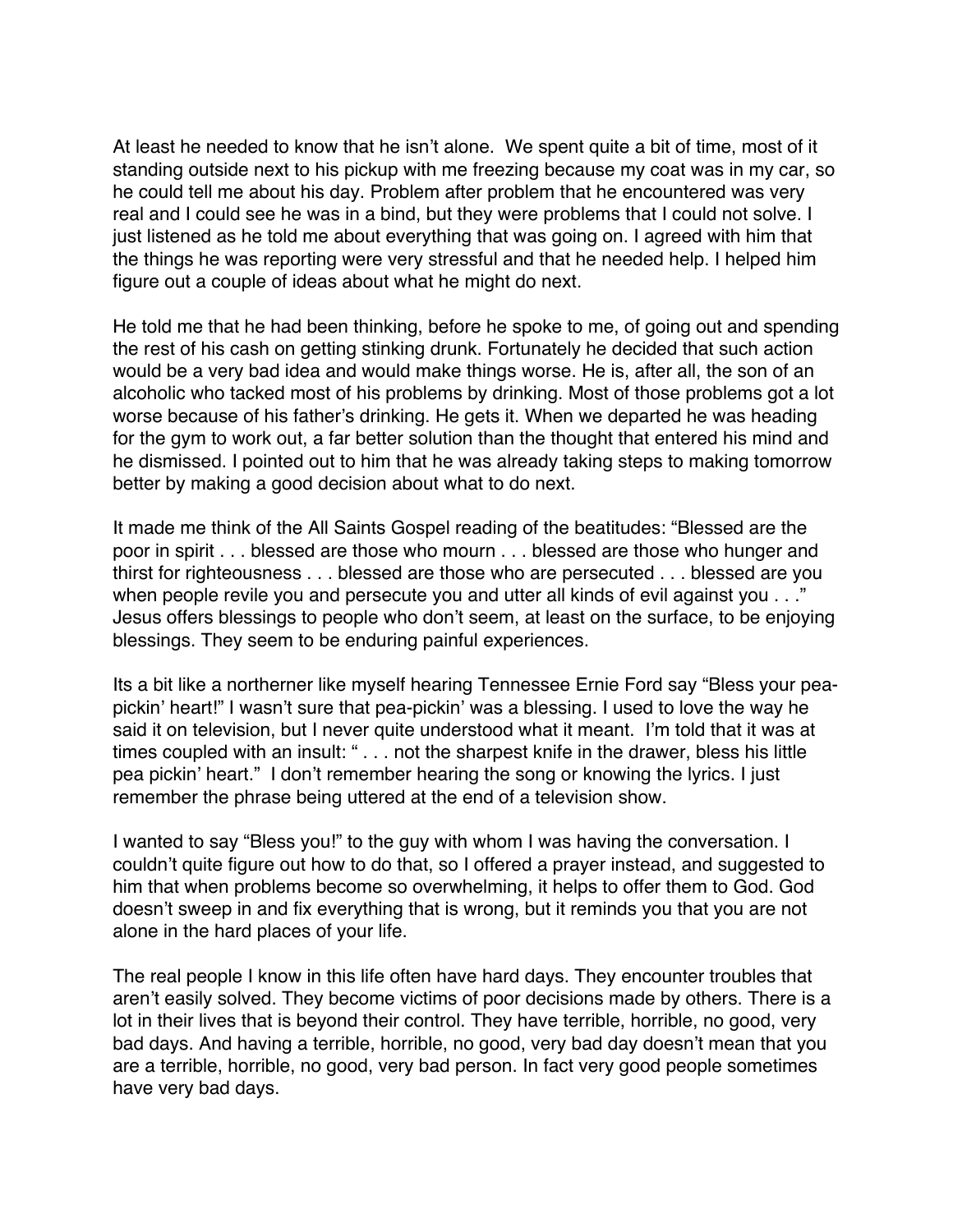<span id="page-19-0"></span>And God loves them even when they are having those very bad days.

We can certainly share that love as well. Bless their hearts, they are good people. The blessing doesn't come from the bad things that have happened. It comes from knowing they are not alone. God cares. And so do we.

Copyright (c) 2017 by Ted E. Huffman. I wrote this. If you would like to share it, please direct your friends to my web site. If you'd like permission to copy, please send me an email. Thanks!

# **November 10, 2017 – William Penn and Container Shipping**

William Penn, the founder of Pennsylvania, was the son of Vice Admiral William Pnn, one of the chief administrators of the British Navy. In fact the grant of the land that became Pennsylvania wasn't an act of graciousness on the part of the king in response to Penn's vision of how to create a peaceful society as is sometimes reported in history books. The king has borrowed 16,000 pounds from Penn's father. The tract of land was given in satisfaction of the debt. It is strange how something that doesn't belong to someone could be "given" to satisfy a debt, but that is the way it went. Furthermore, Penn wasn't focusing on spiritual values in the selection of the site for this "towne." He was a careful and strategic thinker, who selected the plot of land closest to the deepest water and set about establishing shipping and shipbuilding businesses to bring trade to his new location. He was smart, strategic and his planning paid off with great success.

Penn not only recruited shipbuilders to his new colony, he also recruited all of the supporting professions. Boatwrights, rope makers, sailmakers, block and pull makers, trunion and treenail makers were all imported early in the development of the colony. He also recruited and invested heavily in coopers. The latter made the barrels that were fashioned to hold his ships cargoes. He also was very successful in developing capital to develop his city. The Free Society of Traders was a joint-stock company of elite english investors, who received special concessions for their investments in the colony.

At the time English ships dominated the Atlantic trade, especially in the north Atlantic where trade from the new colonies and England was booming. Penn began to encourage the creation of 50' to 60' ocean-going vessels and before long colonial ships had entered and were beginning to capture large amounts of the shipping.

Pennsylvania became a center for the manufacture of oak barrels, essential to the trade business. Exports from the new world were primarily agricultural in the early days and needed to be packaged in water-tight containers. The wood for the barrels came largely from the same trees that were used in ship building, employing shorter pieces than were required for the building of the ships. Penn stipulated that for all of his farmer-settlers one in five acres of land was to be left as forest and all oak trees suitable for shipbuilding were his personal property. He then sold those trees to shipbuilders and coopers, in whose businesses he was also heavily invested.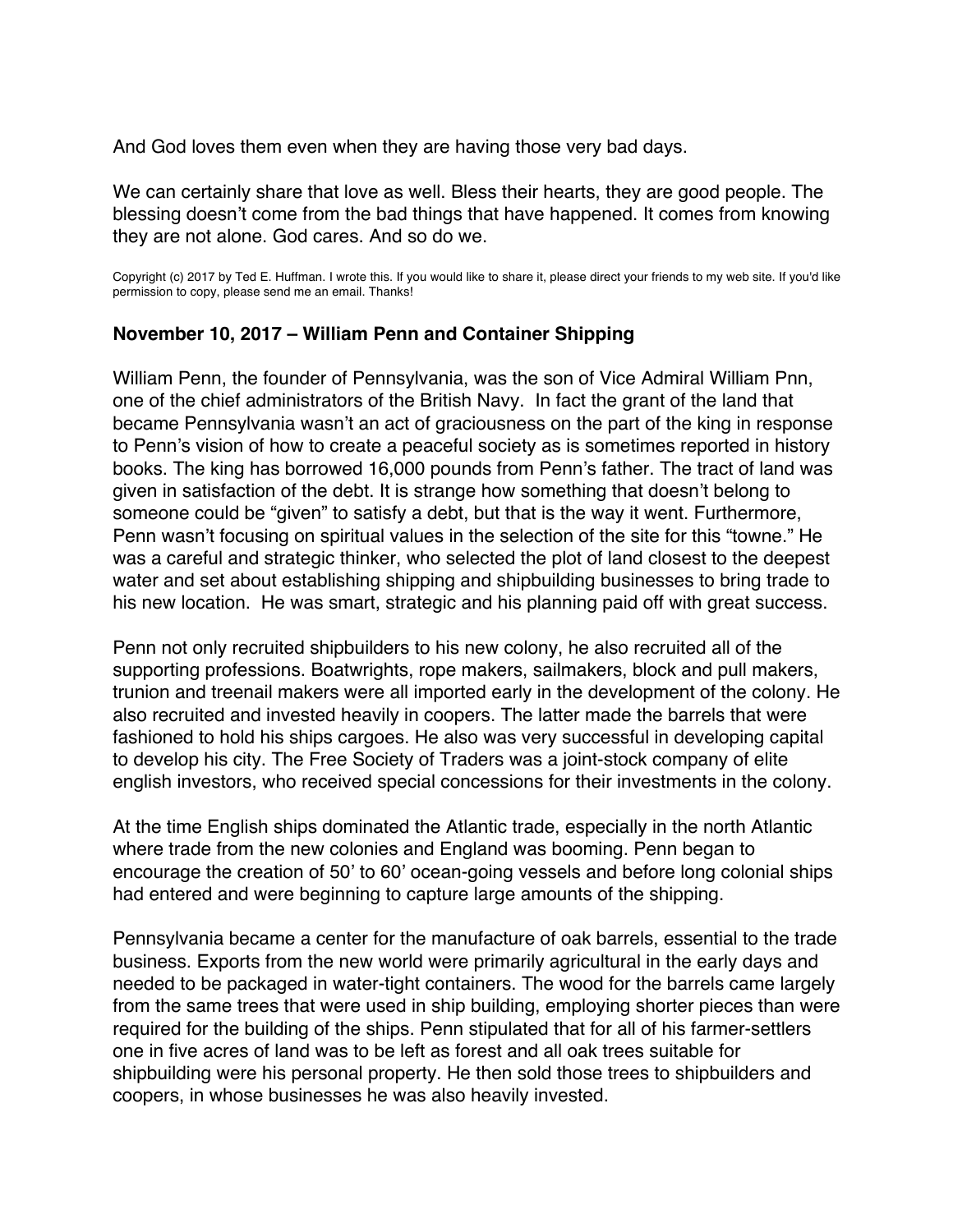William Penn had some innovative ideas about the organization of society and religious pluralism, but his success in the new world was due, in large part to his business acumen and multi-faceted investments.

Coopers, who made barrels, were essential to world trade for centuries. Since Roman times, when casks and barrels began to replace pottery vessels due to their lighter weight, those who built barrels were essential to the shipping industry.

Times have changed. Barrels are no longer the primary vessels for shipping agricultural products long distance. The revolution in shipping began after the Second World War. In April 1956, a refitted oil tanker carried fifty-eight steel shipping containers from Newark to Houston. From that modes beginning, container shipping rapidly became a huge industry. That first trip was preceded by a decade of struggle trying to get the concept of a container that could be shipped by truck, rail or ship. It was the development of standardized shipping containers that allowed for the rapid expansion of global trade. By making shipping so cheap that industry could locate factories far from customers, the container paved the way for Asia to become the world's workshop and brought low-cost products from around the globe to the shores of America. It is literally true that without shipping containers, Wal-Mart could not exist.

Unlike the days of William Penn, when American coopers produced far more barrels than were produced in Europe, allowing for American shipping companies to begin to dominate the trade, these days, the majority of the world's shipping containers are not manufactured in the United States. In fact, our trade imbalance is so dramatic that excess shipping containers are piling up on the coasts of the country, driving down the price of the containers themselves. Empty containers are now trucked from the costs to the midwest and resold as storage units. There are at least two facilities in our immediate area that offer containers for rent or sale at very reasonable costs compared to traditional buildings.

Shipping container architecture, generally based on 40' containers, has become a sub speciality of contemporary design. Using the steel containers as primary structural elements, architects have designed a wide variety of buildings. You can purchase complete homes made out of containers that can be shipped to any location that can be reached with a semi truck. Starting at around \$45,000, completed, container homes are being seen as low cost, weather resistant homes. Lower cost homes have appeared on the Internet. I have seen a one-room home office based on a 20' container, complete with a plumbed bathroom, furnishings, and delivery for under \$19,000 on eBay. Local building codes are being adapted and changed to allow the homes. Once considered to be industrial eyesores, more and more cities are allowing modified containers in existing neighborhoods.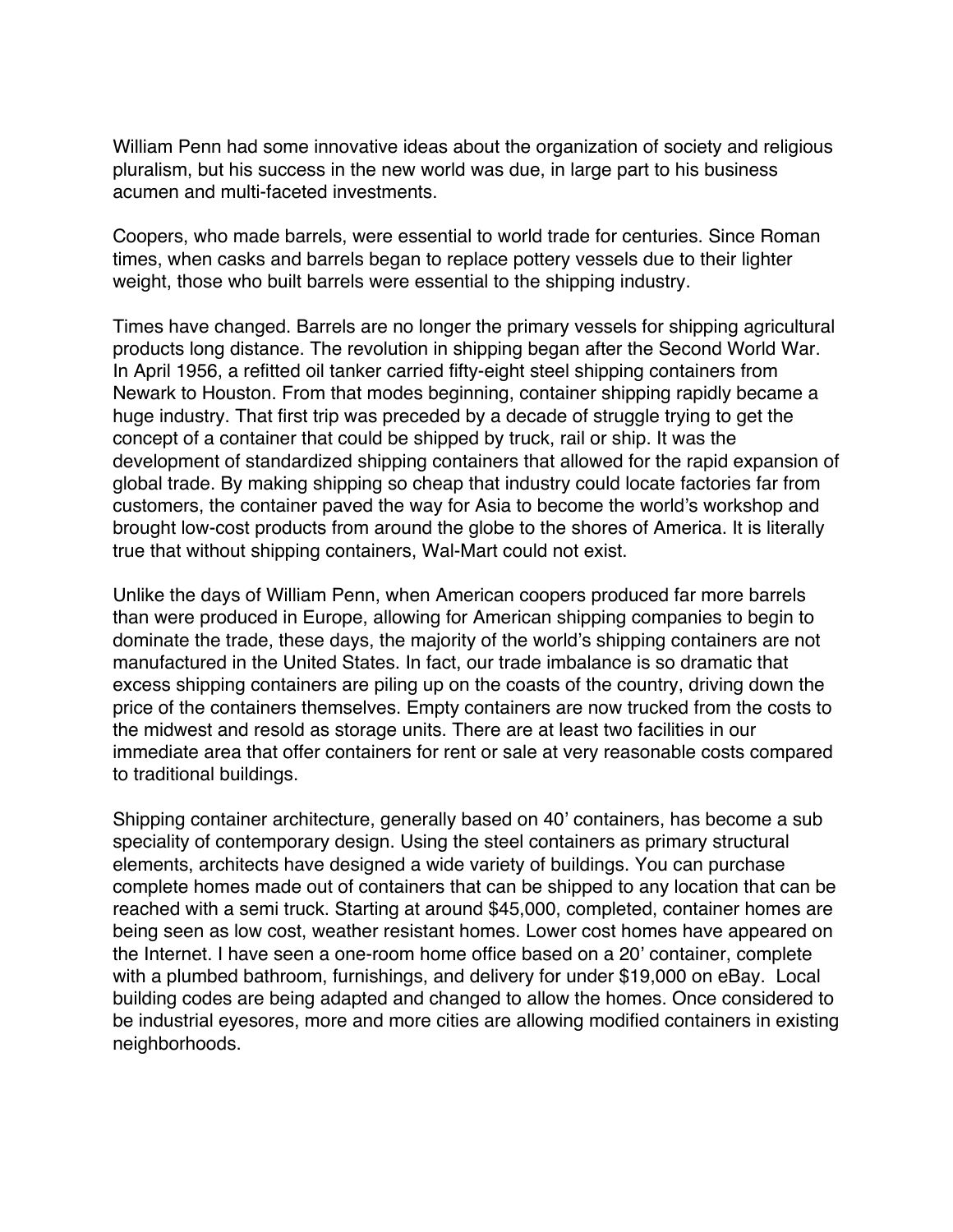<span id="page-21-0"></span>So much for coopers. You can still buy barrels and half barrels from a variety of sellers. Usually marketed as whiskey barrels, some of these actually have been used in the whiskey business before being retired and sold as items for home decoration. It seems to me that you'd have quite a business making barrel furniture to be used in container homes. The theme wouldn't be lost on me, anyway.

For the time being, shipping is an incredibly important slice of the world economy. We're no longer packing wheat into barrels and loading the barrels onto wind-driven ships, but getting goods from one place to another provides a lot of jobs around the world.

The visionary thinking of William Penn may have been as important in the field of shipping as it was in the field of religion.

Copyright (c) 2017 by Ted E. Huffman. I wrote this. If you would like to share it, please direct your friends to my web site. If you'd like permission to copy, please send me an email. Thanks!

# **November 11, 2017 – Life in the Clutter**

I have lived my adult life on the edge of disorganization. The desk where I sit writing this journal entry is cluttered. I'm pretty sure that most of the papers in the piles on this desk have become dated and obsolete. There are a few that should be saved and filed. Most can be thrown in the recycling bin. But I need to sort them and the job of sorting seems overwhelming, so it isn't at all uncommon for me to add a layer to the piles as I go through my days. On occasion I will spend a half day sorting and get the desk clear, but that doesn't last. My desk at work is in a very similar state. When the piles threaten to fall over and cover my computer keyboard, I finally get around to thinning them out a bit. There are stacks of books on the floor in this office and my shelves are full.

It isn't that I don't appreciate cleanliness and organization. I do. It isn't that I don't know how to sort things out and get organized. I do. I just prioritize my time in such a fashion that clutter is always near at hand.

I know that part of the way I live my life has to do with the ways in which I imitate the lives of others.

When I was in elementary school, I got very good grades in penmanship. I loved the practice writing sessions, making rows of big fat even o's and lines of straight l's across the double-lined paper. Then, at some point, when I was in about the fourth grade, I began to notice that there were a lot of adult men in my life whose penmanship was horrible. Dr. Standish's signature on a prescription was an illegible set of scribbles. Dr. Harries' instructions weren't readable by my eye. My father's signature was unique, but his capital letters were far more recognizable than the lower case ones. He added frills and extra loops to his signature as well. My teacher noticed the nearly instant change in my penmanship and commented on it in my report card. My handwriting never fully recovered. I can write legibly and try to do so when illustrating a talk or teaching a class,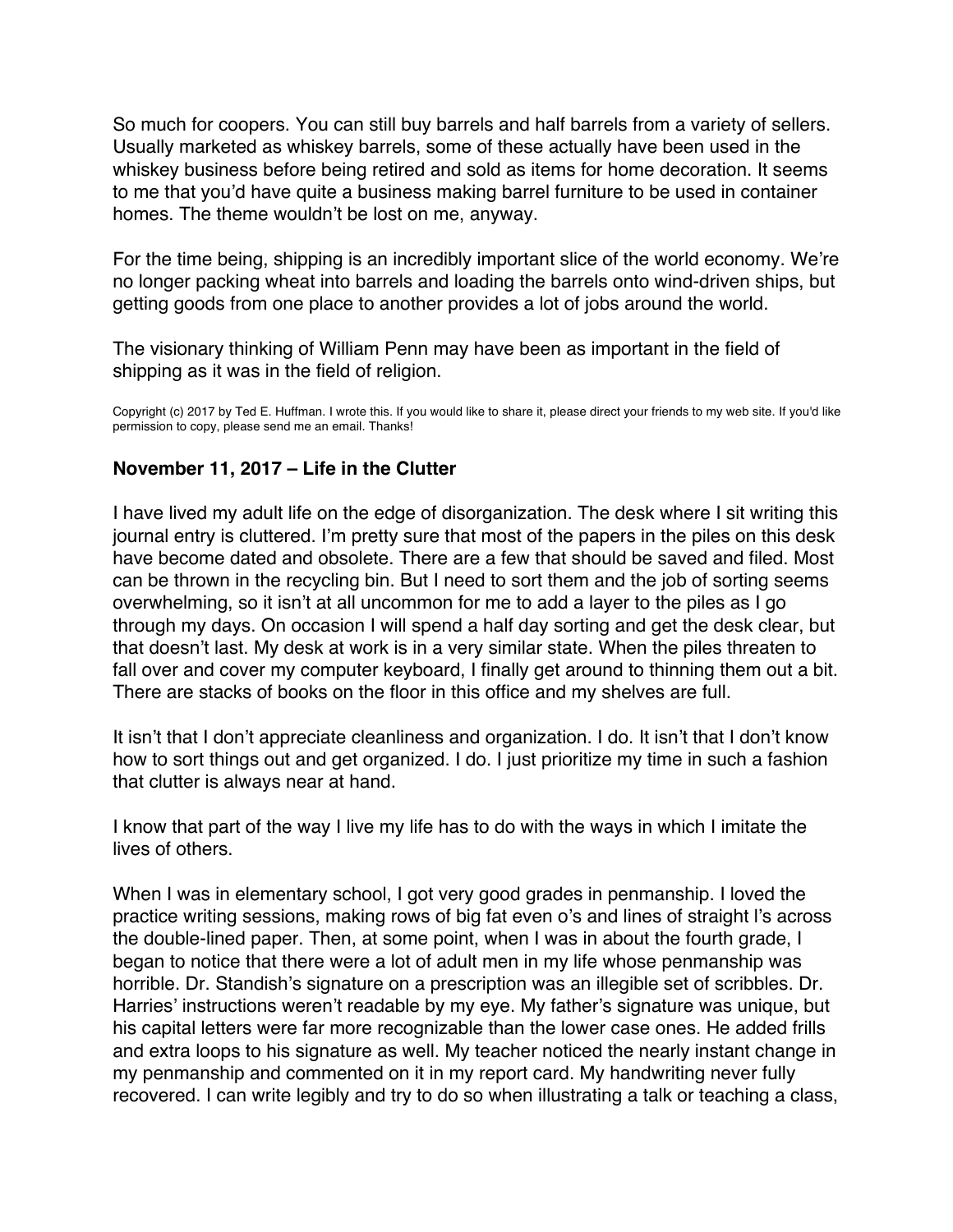but my notes to myself are often hard even for me to decipher and my signature is remarkably similar to my father's with the H of Huffman embellished with extra swooshes of the pen.

When I was in graduate school, one of the best teachers of my life moved to another school at the end of my second year of study. I helped him with the chore of cleaning out his office. One wall was filled with a huge row of filing cabinets and he had to pare down the contents into only four cabinets with four drawers each. Mostly it was a process of eliminating duplicate copies. There were some files that held two dozen or more copies of the same document. He used a lot of handouts in his teaching and he had copies made in sufficient quantities that he could simply grab a pile from the file when he taught a class. As we worked, we stopped using the waste basket and soon the floor was deep with discarded papers a pile of empty file folders began to mount on the desk so high that it was falling over. Chaos reigned for nearly a week. I have very fond memories of the conversations we had as we worked.

Another teacher that I admired a great deal had an office that was completely filled with books. It was a common experience to go to the library only to find that the book I wanted was checked out to this professor. I learned, as did most of the other students, that the thing to do in such a case was to go to his office to see if you could borrow the book. In most cases, he'd point out its location - "It is the fourth book don on the second stack next to the radiator." We were amazed at his ability to find a single volume in the clutter of that office. The joke around the seminary was that when he retired the would just leave his office as it was and call it the library annex.

One of the lessons of becoming an adult was the discovery that the adults in my life didn't have their acts all together. People whom I admired, and who deserved to be admired, had problems with organization and clutter and time management. They were still worthy of being admired. To be human is to be fallible. And, to a certain extent, being human is having areas of our lives where we don't have everything figured out.

I have dear friends whose home is immaculate. They both are very efficient and effective housekeepers and they taught their children to be the same. They know a lot of time-saving tips and have developed systems that work very well for themselves. Their style is worthy of imitation. But I know that they have all kinds of messiness in their lives. I've been with them when they struggled with decisions that their children made, when their parents were facing severe illnesses, when they lost their jobs and faced a great number of different crises. They had everything together in one area of their life - housekeeping - but there were lots of places where disorder and chaos reigned.

Maturity, it turns out, is not really about filing systems or intricately maintained calendars. It is about showing up in your imperfect form over and over and over again.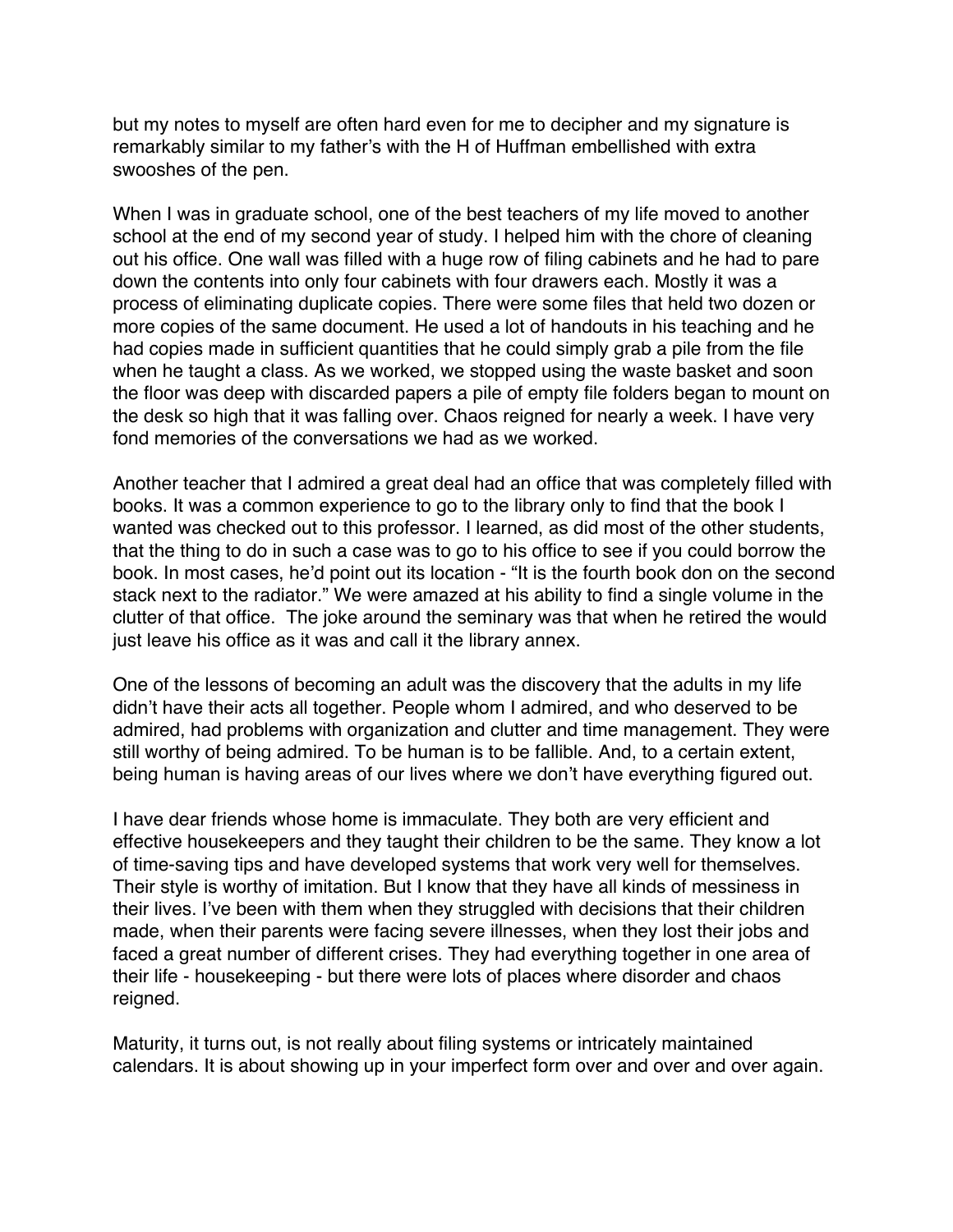<span id="page-23-0"></span>I am not willing to give in to the clutter. I confess that it is among my shortcomings, but I am willing to go to work and try to develop better systems for dealing with the clutter. I know that it is, in part, a time management issue. I know that if I spent more time dealing with the clutter I could reduce it. And occasionally I make some progress. Reducing the inventory is a struggle for me, but I haven't given up. And occasionally, allowing others to see my disorganization reminds them that I'm a flawed human being, just like every other human being.

And that isn't a bad thing at all.

Copyright (c) 2017 by Ted E. Huffman. I wrote this. If you would like to share it, please direct your friends to my web site. If you'd like permission to copy, please send me an email. Thanks!

# **November 12, 2017 – On Horseback**



When I was growing up, my father had a few donkeys. We rode the donkeys, but they rarely were an effective means of transportation. We used halters, and never put a bit into our donkey's mouths. They mostly went where they wanted to go, not where we directed them. We trained a few of our colts for pack use. They would follow on a lead a rider on a horse and carry supplies for back country hunters, forest service trail work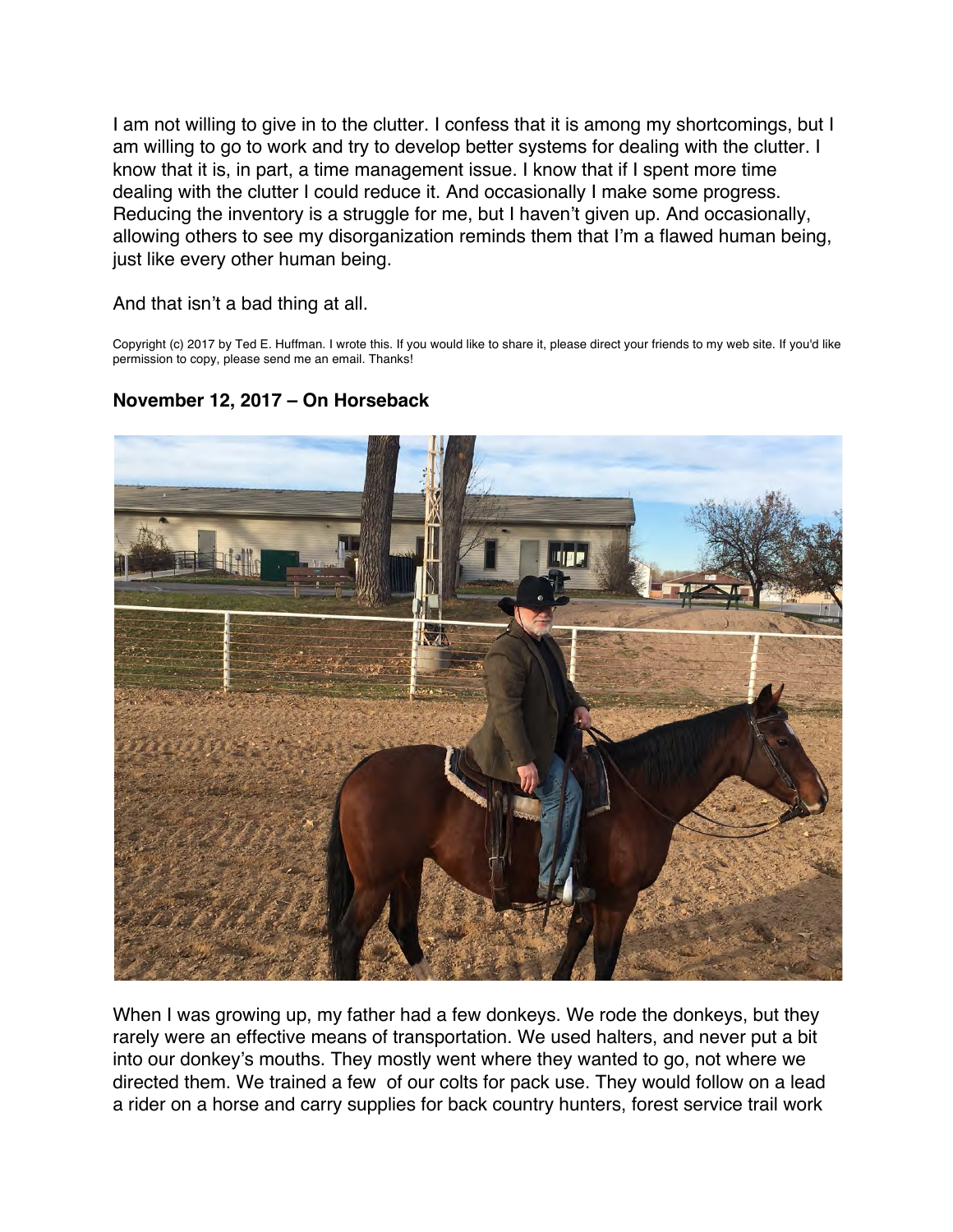and other functions. One of our donkeys would allow a half dozen kids to climb on her back and would carry us around with a slow walk, and when we piled on too many kids, she would sit down and we'd all slide off of her back.

Our father thought that learning to ride horses was an important skill, so he paid for riding lessons for some of us. I learned to saddle a horse and a little bit about riding and I rode with friends during the summers on occasion. Mostly we rode dude horses animals that had been tamed for trail rides with tourists who came to visit ranches in our area. They always wanted to walk in single file and wanted to follow a set trail. They were gentle and we didn't have much trouble getting bucked off.

As an adult, I've worn cowboy boots most of my life. I'm not very tall and they make me feel a bit taller, and when you get used to the feel of the boots they are comfortable. But I've been quick to joke about my boots. I'll say that the boots make me look like a cowboy, but I'm really just an old sheepherder. I've also got a couple of cowboy hats that I wear from time to time.

During my college and seminary years I didn't ride a horse at all. I was focused on my academic work and didn't really have the desire to ride. We visited a ranch on occasion during those years but I declined opportunities to ride. Then, after I graduated, we were serving a church in North Dakota where there was a community trail ride to raise funds for Church World Service. I immediately signed up and arranged to borrow a horse. I had great fun on the half-day trail ride and together we raised quite a bit of money. The trail ride was on a Saturday. The next morning, I was stiff as could be, especially in my legs. I was hobbling a bit as I stood up to lead worship. The locals thought that was especially funny and I got offers to ride horses on most of my ranch visits from that time on. Often I'd take them up on the offers.

I can still get up on a horse and, if the horse is gentle, avoid offending it enough that I get bucked off. But I'm no horseman.

When our first grandson was born we went to visit the family as soon as we were able. I loved holding the little guy and was pretty good at caring for him. Like all babies, he would fuss sometimes. If I couldn't figure out what he wanted or needed, I'd talk to him in a soothing voice. I took to saying, "Don't worry little one. Grandpa will buy you a pony." That always got a reaction from his mother. Our daughter in law would exclaim, "No ponies!" It became a family joke and I've said similar things to all of our grandchildren. These days, of course, I have to be careful about what I say. I don't want to be making promises that I cannot keep. With our grandson six years old, he might not understand the nuance of the joke. Thats fair. Grandpas should learn to be thoughtful in what they say.

A couple of years ago I got in a round pen with a horse when we were visiting a neighboring church that has an active horse ministry. I wasn't very effective with the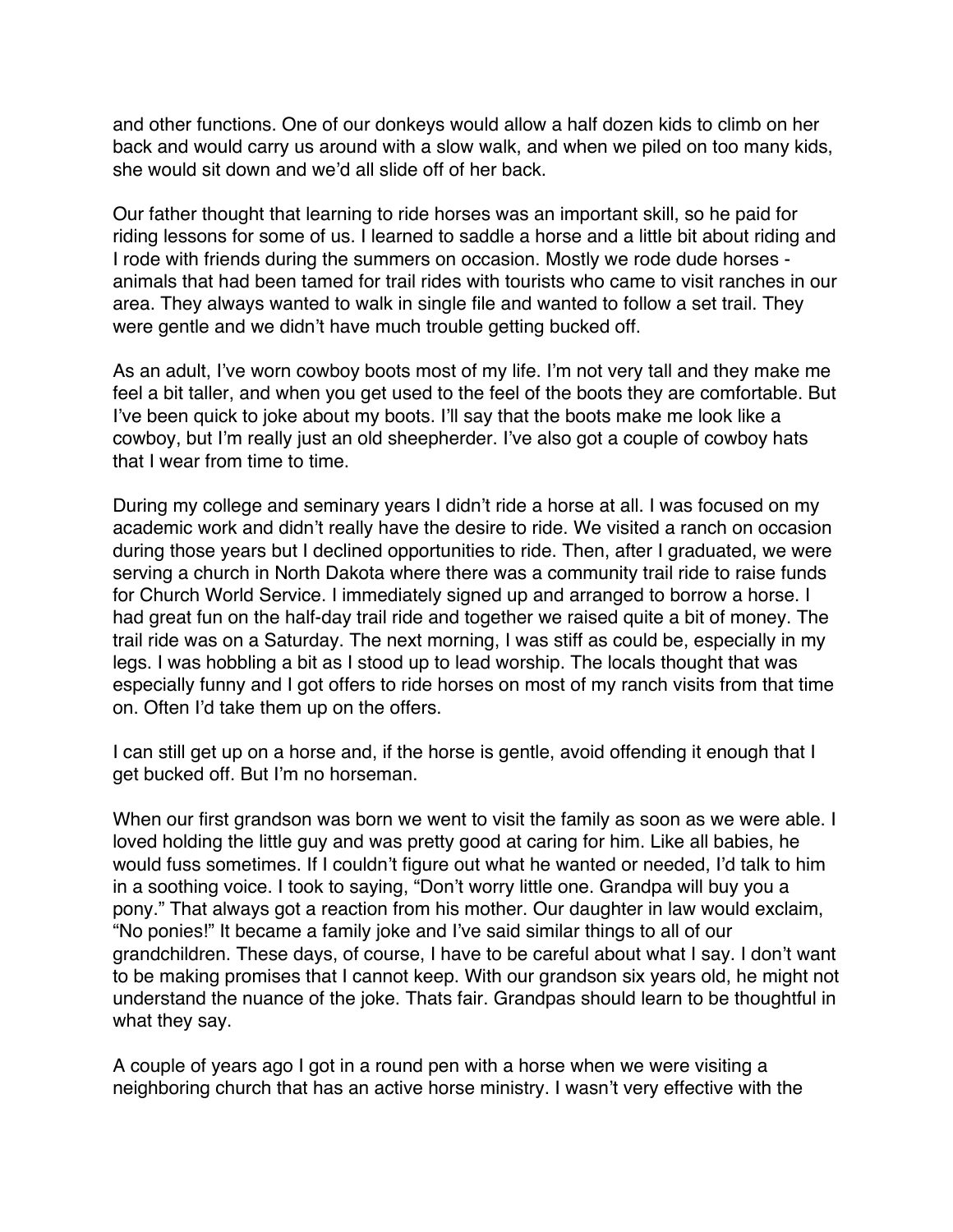<span id="page-25-0"></span>horse, but I wasn't afraid, either. I was able to express my support of the ministry and my appreciation for the volunteers who work with the horses, which was the point of the exercise.

Last week a member of our church gave me an opportunity to ride a horse. The animal was especially gentle and he had it saddled and ready to go when I arrived, so there was no work involved on my part. I mounted, somewhat awkwardly and rode the horse around the arena for a little while. The animal was very gentle and used to being ridden by inexperienced riders. It was pleasant and I didn't end up getting stiff from such a short ride.

The relationship between animals and humans is a powerful bond and there is much to be learned about life from taking care of animals. The story of horses in Native American tribes is an important part of their history and culture. The arrival of horses in North America soon transformed the culture of plains people. They became excellent horse riders and having horses gave them access to much greater territory for hunting. Horses were used as pack animals, to extend the range and speed of hunting, and in war. They also became symbols of freedom and independence. Horses were highly prized and seen as a symbol of wealth and power.

In contemporary communities, horses can be a very important part of programs to help overcome addiction, promote self esteem and teach care and nurture in relationships. The Bridger horse ministry is a powerful outreach tool of that particular congregation. My congregation has been supportive of that ministry. I believe in the good work that they are doing.

So, I'll climb on a horse from time to time. I'm always careful to thank the horse for the ride. But I'm not tempted to rent a pasture and buy a horse trailer. And I think my daughter-in-law is safe from the worry that grandpa will show up with a pony.

Copyright (c) 2017 by Ted E. Huffman. I wrote this. If you would like to share it, please direct your friends to my web site. If you'd like permission to copy, please send me an email. Thanks!

# **November 13, 2017 – Leadership from Many Places**

Liza Mundy wrote an op ed piece in the Sunday New York Times that caught my attention. The primary focus of the article was a tribute to the women who served as code breakers during the Second World War and assisted the allies in their victory. The women who served in that capacity had to overcome some pretty absurd stereotypes that were prevalent at the time. It was commonly believed that genius was a male trait and that women were better suited to tedious tasks requiring humble virtues like patience and focus. It was commonly believed that women were good a typing and filing, but couldn't be counted on for emotional stability in a crisis. They might panic if given a job such as air traffic control or piloting.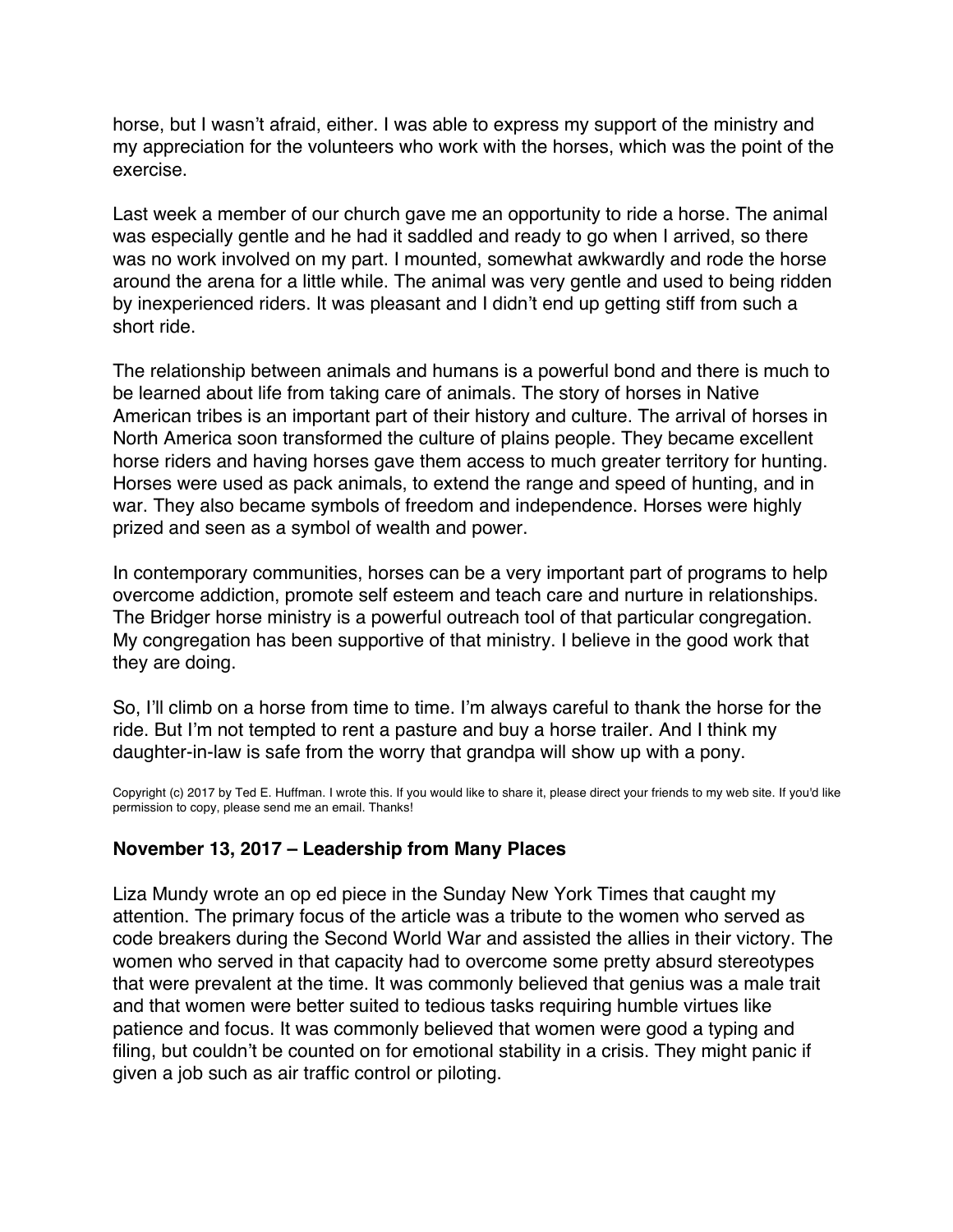The shortage of manpower, however, forced the nation to turn to the leadership of women and in that turn the nation discovered that women were intelligent, capable, and could get the job done. Mundy is researching for a new book on World War II female code breakers. In that research she interviewed Ann Caracristi, the first female deputy director of the National Security Agency, who is now 94. Caracristi was recruited to work in the stuffy attic of a former girls' school near Washington, DC. The staff was primarily female, recruited to sort through reams of intercepted Japanese messages. Caracristi brilliantly broke a code that enabled the American military to pinpoint the location of Japanese troops.

She and her colleagues proved to the nation that women have the ability and qualities to do high-level intellectual work.

The piece got me to thinking about how the crisis of the war forced America to employ others who had been marginalized by society and in doing do to discover sources of leadership, strength and genius that it had ignored.

There are many such stories. Famous are the members who formed the 332nd Fighter Group and the 477th Bombardment Group of the United States Army Air Force. The group included pilots, navigators, bombediers, mechanics, instructors, crew chiefs, nurses, cooks and other support personnel. It was made up exclusively of African-Americans and has been known by its more popular name as the Tuskegee Airmen. The bomber group trained in B-25 Mitchell bombers, but never served in combat. The 332nd Fighter Group, however, deployed to Italy early in 1944, and flew heavy bomber escort missions. Although the members of the Tuskegee Airmen endured significant discrimination, they served honorably and laid the foundation for the later integration of US military forces. It is no exaggeration to say that the United States entered the war with a deeply segregated military and emerged from the war as the worlds' greatest military power in part because of its racial integration.

In our part of the country, among the heroes of World War II are the Lakota Code Talkers. The concept of using Native American languages as military code was pioneered in World War I, employing primarily Cherokee and Choctaw tribal members. In World War II, the concept was expanded to employ members of other tribes, including Lakota soldiers. Many of those soldiers served with distinction and contributed greatly to the US victory in the war. They were not, however, formally recognized for their contributions until many years later. The Code Talkers Recognition Act of 2008 spotlighted the contributions of Lakota and other tribal code talkers and brought their heroism and contributions into the public eye. The Standing Rock Sioux Tribe has the largest number of code talkers who received the Congressional Gold Medal of any tribe, including Navajo code talkers.

It is not an exaggeration to recognize that one of the factors in the Allied Victory in World War II was the incredible mobilization of all of the United States. That mobilization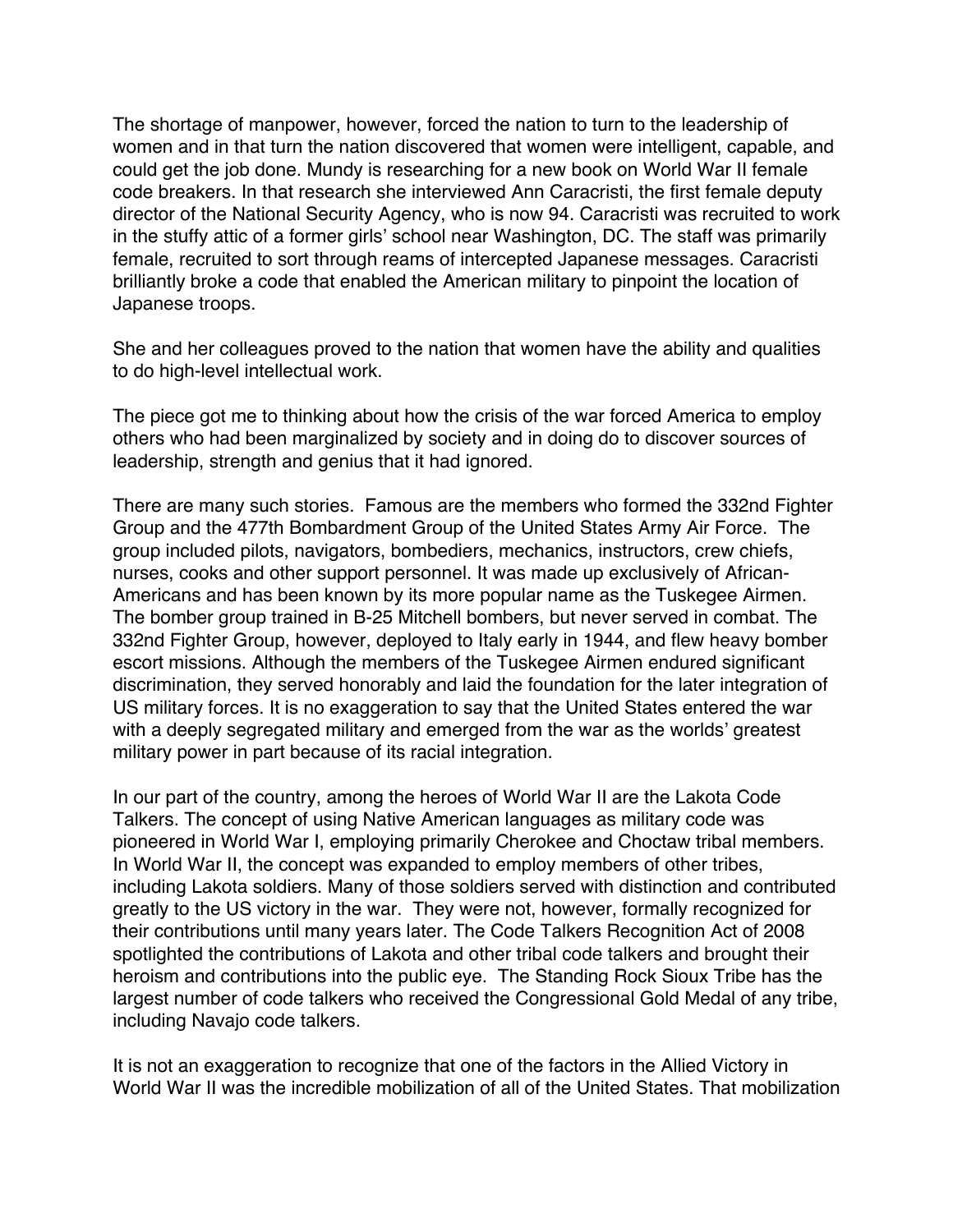included people who were formerly excluded from military service including African Americans, women and Native Americans. The inclusive nature of the United States Military during the war contrasted with the more rigidly exclusive militaries of Germany, Italy and Japan. I don't think it is an exaggeration to say that part of the victory was the inclusive nature of the United States Military.

I know I'm late for a Veteran's Day tribute in my journal. Veterans day was on Saturday. But I am often slow to process my thoughts and ideas. Furthermore the United States was slow to recognize the contributions of African American, Native American and women soldiers, so perhaps it is in order to offer recognition even though it is late. As we honor all of the veterans of our nation, it is important that we do not exclude those who had been marginalized, but who came forward and served with honor and dignity and amazing capabilities.

It is a lesson that our nation has yet to learn. As our country is rocked by repeated revelations of sexual abuse among famous white males, it is becoming clear that the path to making the needed changes will depend on the leadership of women. If we are tired of sexual harassment in government the solution includes electing more women. If we want to bring an end to sexual harassment in entertainment, we need to break the glass ceiling that has made the executive offices the exclusive domain of white men. If we are tired of scandal after scandal, it is time to change the matrix of leadership.

We will only end the racism so publicly displayed in Charlottesville and other cities when we stand shoulder to shoulder with those of different races to stand up to their ways. It was true when Hitler rose to power and it is true today.

Nowhere is this more apparent than in the high tech world of silicon valley. Old prejudices are finding new expression. Google engineer James Damore suggested in his infamous memo that women are shut out of top jobs in Silicon Valley because they are not "biologically" suited to the brain work of the tech industry. Fortunately he was fired for his comments. If Silicon Valley wants to succeed in the real challenges going forward, it needs to recognize that the leadership of those who have been excluded is essential to the future.

Copyright (c) 2017 by Ted E. Huffman. I wrote this. If you would like to share it, please direct your friends to my web site. If you'd like permission to copy, please send me an email. Thanks!

# **November 14, 2017 – The Gift of Humor**

Chances are you don't read my journal to gain insights into the history of Greek philosophy, so I'll try not to bore you with pages of details that are largely irrelevant to whatever is going on in the world today. The history of philosophy, however, gives quite a bit of insight into modern ideas and concepts. It is fascinating to me that most contemporary ideas have roots deep in previous generations. It isn't that we are incapable of producing new ideas and thoughts, but rather, we often are unaware of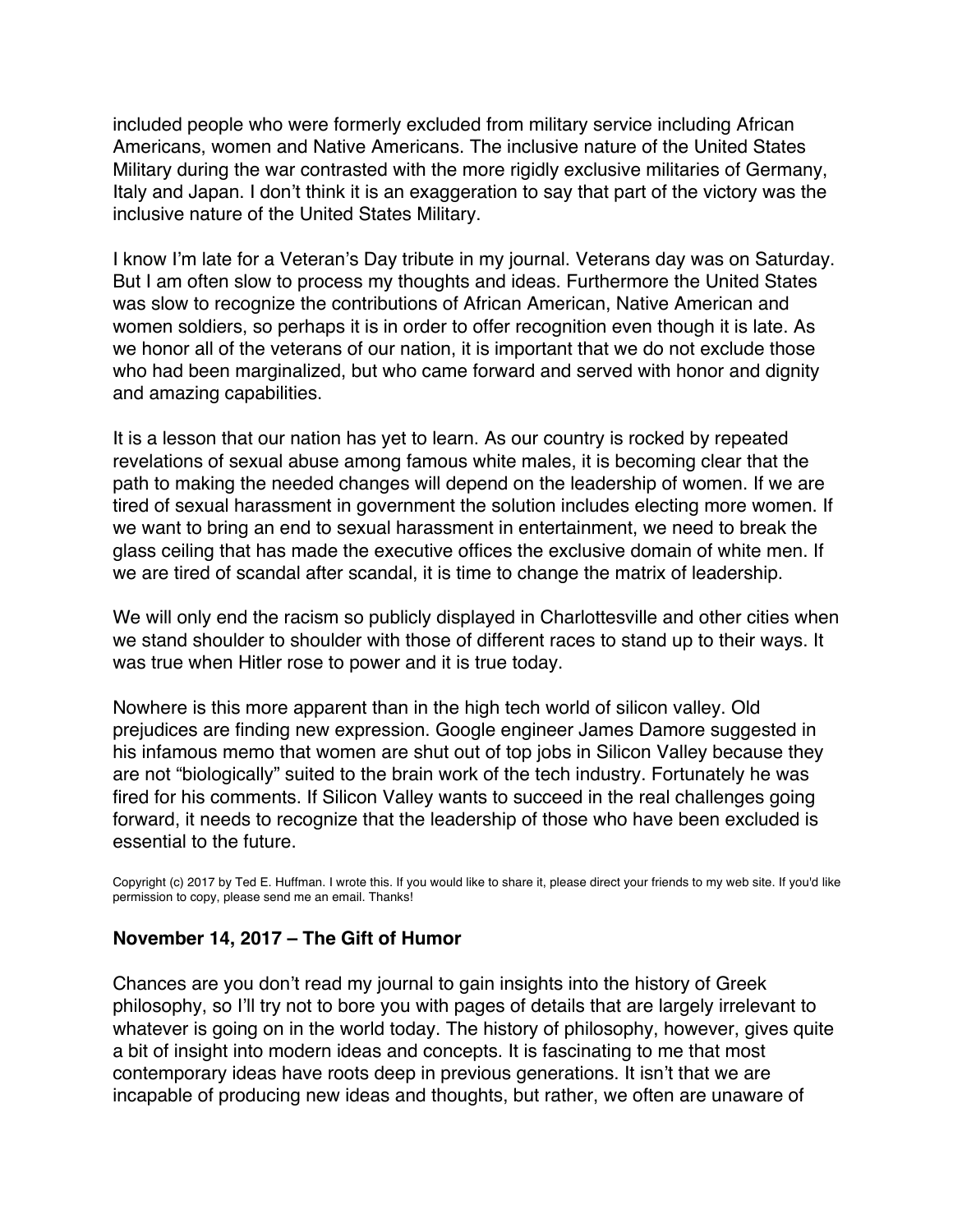<span id="page-28-0"></span>how much our ideas and thoughts are shaped by the ideas and thoughts of others. The part of Greek philosophy that has been documented and can be researched arose in about the 6th century before the Christian Era. Pre-Socractic philosophy gave way to the school of Socrates and his disciples, followed by Plato and Aristotle. Their ideas gave rise to Hellenistic philosophy, which saw the development of many different schools of thought. Greeks, Romans, Syrians and Arabs all contributed to the schools of what have been termed Hellenistic philosophies. These philosophies were common in the areas that gave rise to Christianity and contributed to the ideas, moral teachings, and shape of the modern Christian church. Jesus spoke Aramaic, but the Gospels and letters that comprise what we call the New Testament were all conveyed in Greek. The use of the Greek language as the major conduit for Christian thought has shaped the way that we see the world and our role in it.

I have thought that had I lived in the time of the origins of Christianity, I might have been drawn to the school of academic skepticism. Skeptics argue that knowledge requires justification. It pushes for the reasons behind beliefs and cautions about accepting beliefs without understanding their background. Skeptics are quick to express their doubts and question the claims of others. In our more modern setting, I lean towards writers who express modest amounts of skepticism. Rene Descartes, for example, isn't a true skeptic, but he uses skeptical arguments in his Meditations to support his rationalist approach.

One of the schools of Hellenistic thought that seems less attractive to me is Stoicism. Stoics caution against the tendency of humans to be controlled by desire of pleasure or fear of pain. The appeal for a more rational approach to treating others fairly and participating in the natural world. They see pain as natural and necessary and often as an excellent teacher of the deeper meanings of life.

Stoicism gave rise to asceticism, a lifestyle characterized by abstinence from sensual pleasures in the pursuit of spiritual goals. Various forms of asceticism have played a part in the history of the Christian church and find expression in many of our contemporary spiritual disciplines. I practice a variety of disciplines, including centering prayer, small group study and journaling, and I am capable of being disciplined in the organization of my time and work. I am not, however, an ascetic. I have found deep meaning in giving into the delight of enjoying some of the pleasures that the world has to offer. My life is filled with joy and many pleasures.

I have enjoyed reading about those who have chosen more ascetic lifestyles. Among my heroes are Henry Nouwen and Thomas Merton, both of whom have written eloquently of the deep meanings discovered in monastic lifestyles. But I know that I am not called to follow them into the monastery.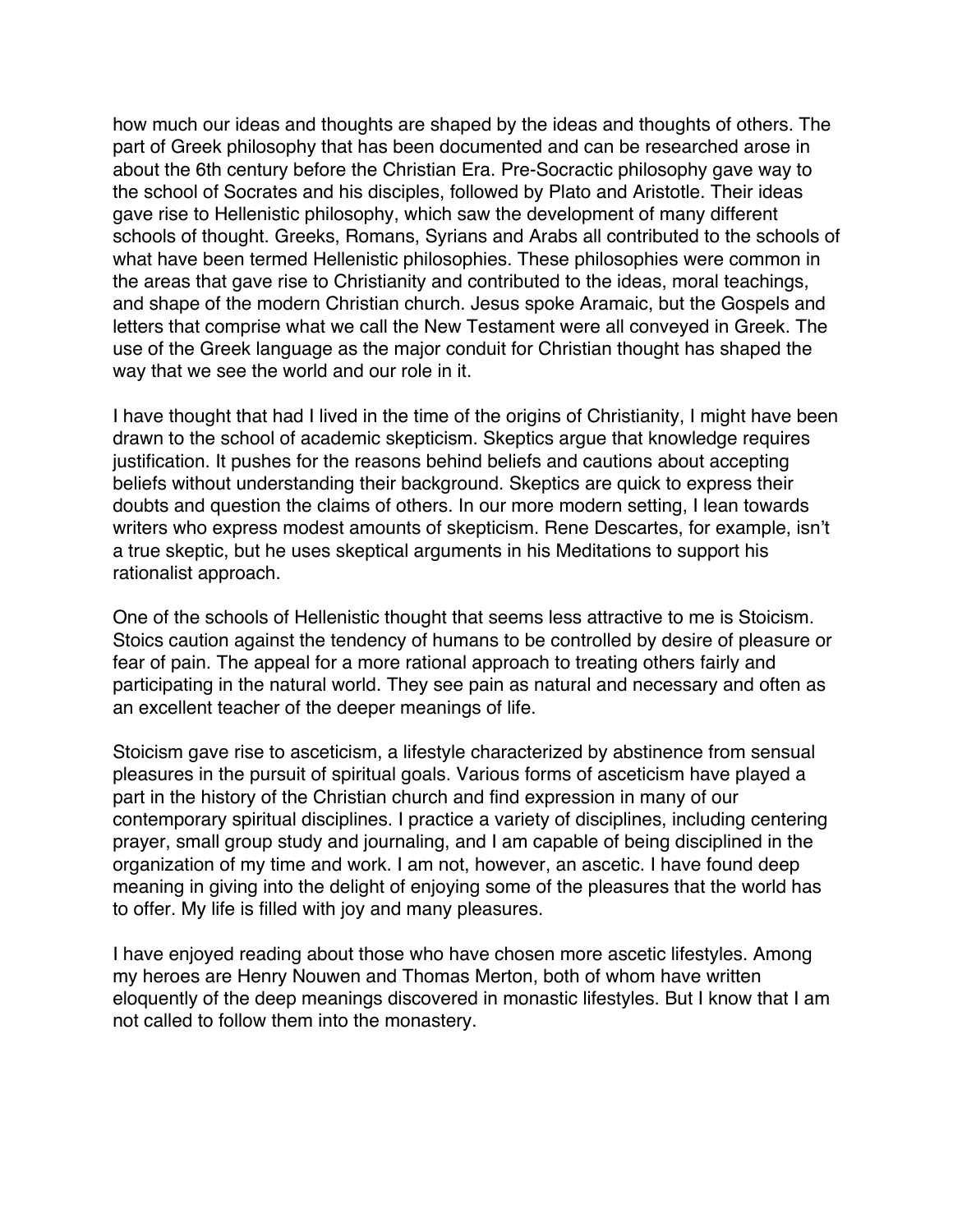With all of that background, what I really want to do with this morning's journal is to share a poem that left me rolling on the floor laughing. Well maybe not literally on the floor, but certainly giggling until tears were running down my cheeks.

#### **"Bad News About My Vocation"**

by Ron Koertge

I remember how the upper crust in my hometown pronounced it—care-a-mel. Which is correct, I guess, but to everybody else it was carmel.

Which led to the misconception about the order of Carmelites.

I imagined they served God by heating sugar to about 170 C, then adding milk and butter and vanilla essence while they listened to the radio.

I thought I could do that. I could wear the white shirt and pants. I knew I couldn't be good but I might be a good candy maker.

So imagine my chagrin when I learned about the vows of poverty and toil enjoined by these particular friars.

I also crossed off my list the Marshmallowites and the Applepieites, two other orders I was thinking of joining.

I'm with Koertge. Despite their obvious appeals, I probably won't be joining the Carmelites, Marshmallowites or the Applepieites. There is just too much joy available in this world to turn aside from worldly pleasures. And among the deep joys I find meaningful is the joy of laughter. I know that Koertge's poem would bring laughter to my friends who have chosen more ascetic lifestyles than I. I'm sure that anyone who reads the poem will never be able to think of a Carmelite monastery without a bit of a smile in the corner of their mouth.

In fact, I am convinced that the gift of laughter is definitely a spiritual discipline. The gift of the poet of being able to laugh uncontrollably at the absurdity of some of our ideas is definitely a spiritual gift. It makes me think that one of the problems with many of the Greek philosophers is that they simply took life too seriously.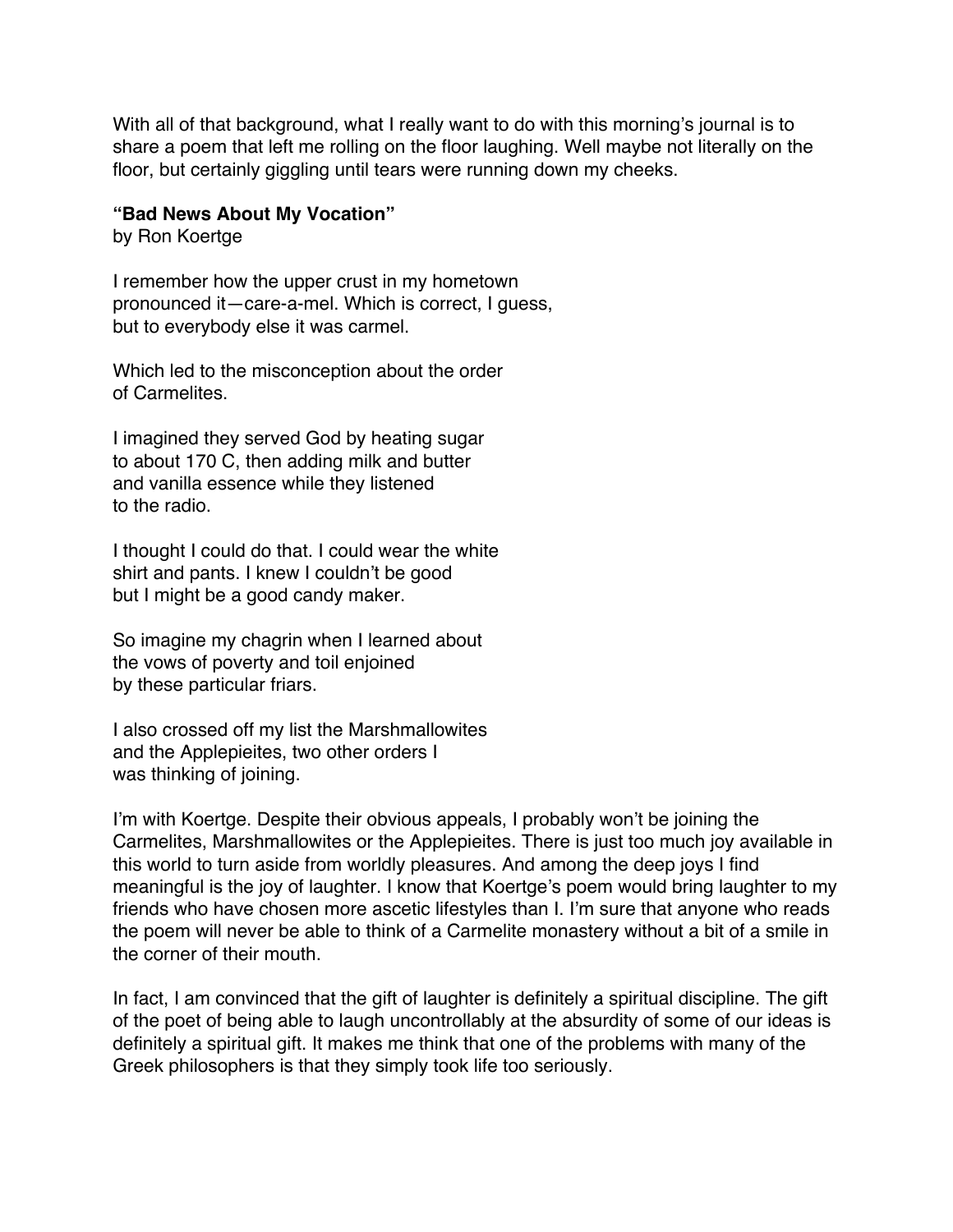<span id="page-30-0"></span>We seem to be living in a time when we are taking many things too seriously. We agonize over the political divisions of our nation. We despair over the deadlocking of congress. We cringe at the news that comes at us each morning. I've spoken to several different counselors who have experienced a huge surge in despair among their clients. Maybe part of our problem is that we are taking ourselves and our world too seriously.

Maybe we ought to give ourselves permission to look at world events as a display of clowns whose major purpose is entertainment. After all, if you can set aside the fears of nuclear destruction of the planet, a couple of guys trading sixth grade epithets is kind of funny. "You're old!" "You're short and fat!" Obviously they're not taking their positions seriously. Maybe we shouldn't either.

I wonder if either of them would consider joining the Carmelites.

Copyright (c) 2017 by Ted E. Huffman. I wrote this. If you would like to share it, please direct your friends to my web site. If you'd like permission to copy, please send me an email. Thanks!

### **November 15, 2017 – Joys of Memory**

For whatever reason, I've been thinking that there are some parts to being old that are a lot of fun. I'm not talking about my plans to entertain myself if I ever end up in the nursing home. Those have been, for the most part secret. I've seen some pretty silly things in my time, nursing home residents releasing the birds in an aviary, switching glasses and false teeth in the rooms of others, borrowing food from another resident's tray, wearing absolutely absurd combinations of clothes. I just make a mental note of each of these things and try to remember them just in case I one day end up in a nursing home and bored. I think there are plenty of things that can be done for entertainment. I may end up not being the favorite of the staff, but I suspect that I can keep myself entertained. Who knows? Maybe they'll let me have a laptop there and I can occupy myself writing in my journal.

No, I was thinking of some of the other things about my age that amuse me. I like having memories of the old days. Back in the '70's when Bell Telephone was broken into several divisions, the company switched from renting phones to customers to allowing customers to own their own phones. We decided to buy the phones we had been renting and among those phones was a blue princess phone with a dial. That phone works to this day and we keep it in our bedroom. Our children, from time to time, would show it to their friends, who couldn't figure out how to make it work. They had only seen phones with push buttons and pushing the numbers on this phone gets no results. You have to put your finger in the ring and turn it the pre-set distance to generate the tones that make the phone system work. It works to this day. I haven't shown it to my grandchildren yet, but I'm eager to do so. They have no memory of any kind of phone except their parents' smart phones. The idea of hanging up a receiver is a foreign notion to them. A fairly large handset connected to a base by a cord with the base connected to the wall by a wire will be a strange item for them. It has no video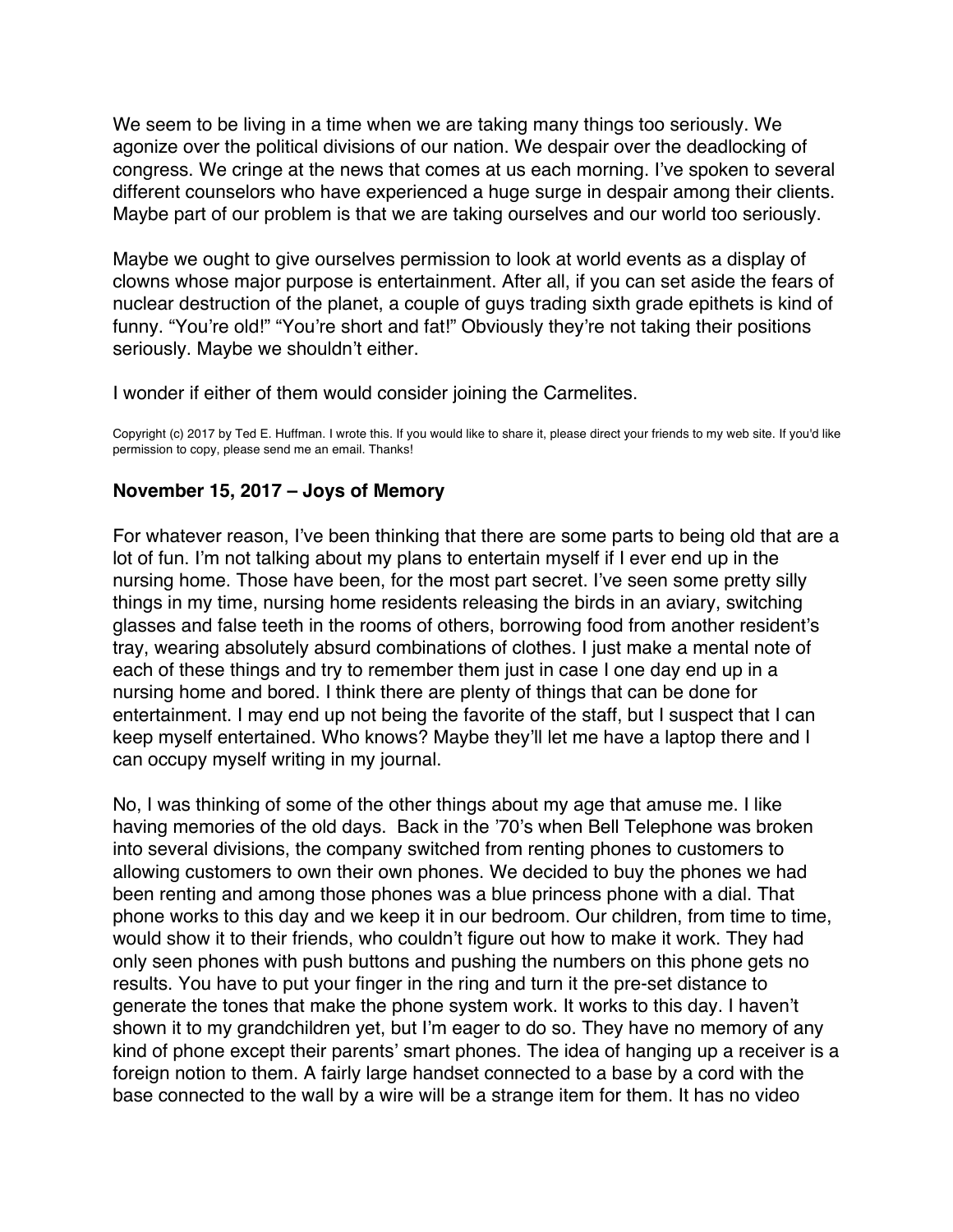display on it anywhere. "How does this thing work, grandpa?" I may even regale them with stories of the old phone at the ranch that was a wooden box with a bakelite microphone and a crank, where you had to stand close to it to put your ear to the speaker while shouting into the microphone and everyone in the town of Floweree, Montana had the same party line. You could listen in on all of their conversations, but we weren't allowed to do so. Heck, my grandchildren don't know why I call the alert tones from my phone "ringing."

OK, since we are on the subject of phones, here is another one. My grandchildren love, from time to time, to play at being super heroes. They have a few capes and other costume items that allow them to pretend to be Captain America or Iron Man or Wonder Woman or Wolverine or, yes, Superman. I played Superman when I was a kid. But my grandkids can't play it the old fashioned way because there are no phone booths anywhere in their world. They don't even know what a phone booth is. When I was growing up, I was friends whose father worked for our local telephone company. In their basement they had a kids phone. It was a phone booth complete with a pay phone. It could receive in-coming calls. We all knew the number. But if you wanted to make an out-going call, you had to deposit a dime in the kids college savings account. We didn't make many outgoing calls, but I got pretty good at changing my clothes in the phone booth. It's harder than it looks, especially changing pants. My grandchildren will never know the pleasure. They might hear the story.

When we got married we had a 1966 Opel Kadette car. Tiny 4 cylinder motor, four on the floor, two door, hard to get in the back seat, which had no leg room. There was a gas crisis in those days. Lines at the stations. The price had gone up to 59 cents a gallon at some stations. So much for the 29.9 signs my father had paid to have professionally painted. Our car had a 10—gallon gas tank. that gave it a 250 mile range if the wind wasn't blowing too hard or there weren't too many mountains to climb. We'd stop every 150 miles because that took three hours to drive. We didn't have a credit card in those days. So when we headed to Chicago, we carried cash for the gas. 8 or 9 gas stops, with an average of \$4 or \$5 per stop. Better plan on 10 just in case. That's \$50! WOW! That was a lot of money. I'd put \$10 in my wallet, give another \$10 to Susan for her purse and put the other \$30 in my boot for safe keeping. In those days, I couldn't have imagined that I'd need to get more than one \$100 preauthorization to fill up the gas tank on my pickup. At least I have stories to tell my grandchildren, not that tales of driving to Chicago would entertain them. Maybe they'd be interested in knowing that we had to scrape the inside of the windshield in that car in the winter. I'd scrape my half while driving and then hand the scraper to Susan to scrape the other side. We piled blankets on our laps and wore our winter coats, hats and gloves as we drove.

Come to think of it, when I end up in the nursing home, I won't need much more than an audience. I can fill up my time telling stores of the good old days. The young people who will be working in the nursing home in those days won't believe me. They'll think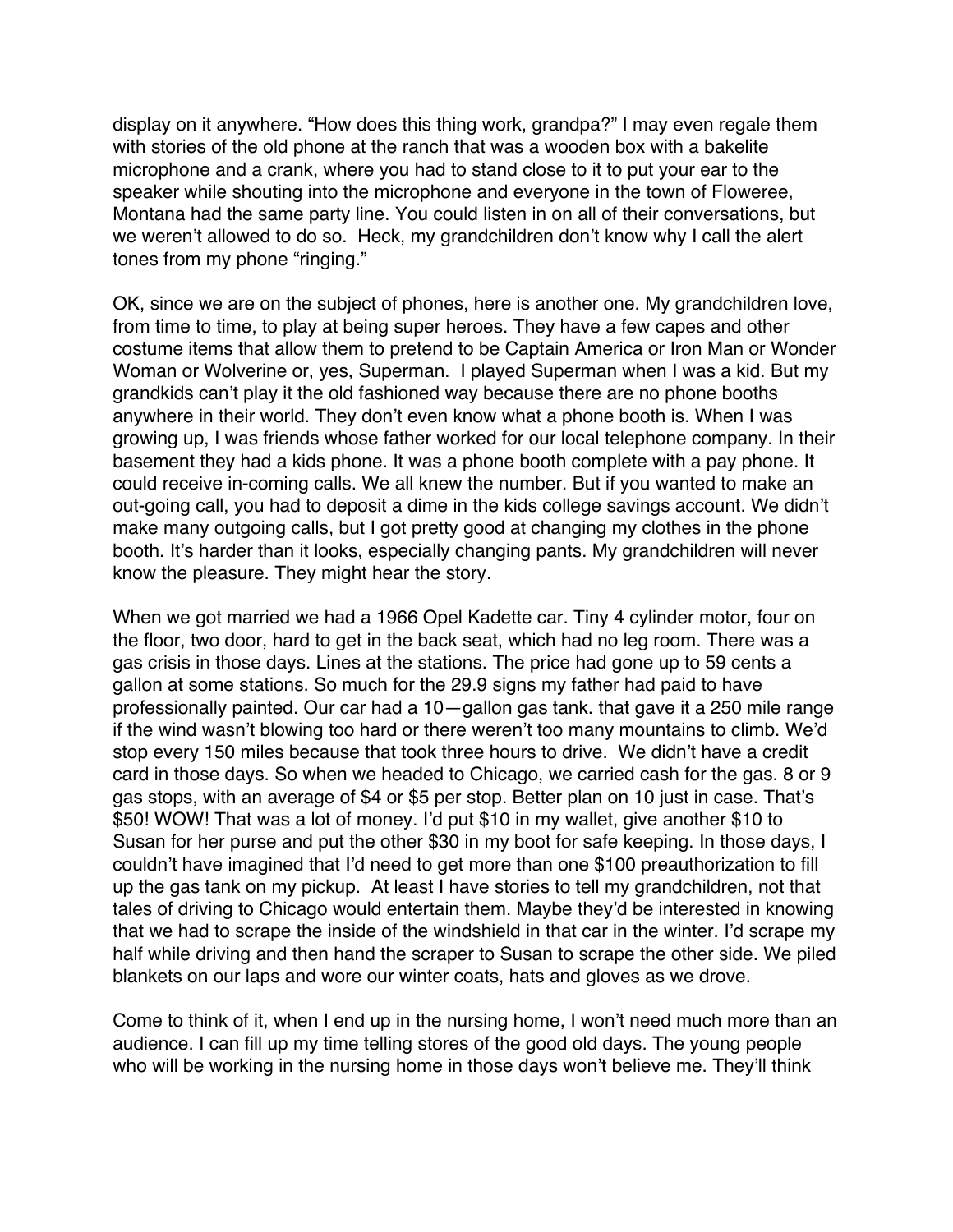<span id="page-32-0"></span>I'm suffering from dementia. They'd better be nice to me, however. Otherwise I'll switch a few hearing aids.

Copyright (c) 2017 by Ted E. Huffman. I wrote this. If you would like to share it, please direct your friends to my web site. If you'd like permission to copy, please send me an email. Thanks!

### **November 16, 2017 – Speaking of Sweet Potatoes**

As you plan your Thanksgiving feast for next week, I have decided to weigh in on the topic of what seems to have become a Thanksgiving classic: the sweet potato casserole with marshmallows on the top.

#### Hmmm . . . where do I begin?

I guess I could start with a brief disclaimer. I'm not a fan of marshmallows. I know how popular they are for roasting over a campfire, and I'll occasionally buy a bag for others to use when we are camping or gathered around the fire. I'll even help children toast their marshmallows to a golden brown, in part to avoid screaming children with flaming marshmallows on the end of long unwieldy sticks. But when it comes to making S'mores, I prefer to just have a piece of chocolate between two graham crackers and forget about the marshmallow all together. And the left over marshmallows sit in our cupboard and turn into rocks because even when I'm on a serious browse for a snack, they aren't appealing to me.

So you have to consider the source. I'm definitely not unbiased when it comes to the recipe that calls for mashing sweet potatoes together with brown sugar, cinnamon, nutmeg and ginger and topping with marshmallows before popping it into the oven to brown the tops of the marshmallows and serving the sticky solution to your guests. If someone else has scooped out a bit, I will sometimes dig a little to get the potatoes without the marshmallows. If I need to eat it to be polite, I can do so as long as the portion isn't too big. But when I'm home alone, the sweet potatoes are cooked without the marshmallows. If you want to add something, I think sliced almonds add a bit, but the potatoes are fine by themselves with a little pepper and maybe a bit of butter. I like sweet potato fries, too, but in the interest of lowering fats, we usually bake them in the oven instead of frying them. If you get them fried just right, however, crunchy on the outside and soft in the middle, they are wonderful.

Back to the casserole. My limited research says that they originated in the New World and although the orange tubers had been around in North, Central and South America as far back as 13,000 years ago, it took a while before the taste for them was developed in Europe. Sweet potatoes were cultivated by farmers in the Andes and were especially beloved by the Incas, but when they were first brought to Europe, they were a novelty. The long shipping distances and exotic nature of sweet potatoes in Europe meant that they first caught on among well-to-do folks. By the end of the 16th and the beginning of the 17th centuries, however, they were considered to be a delicacy. They also were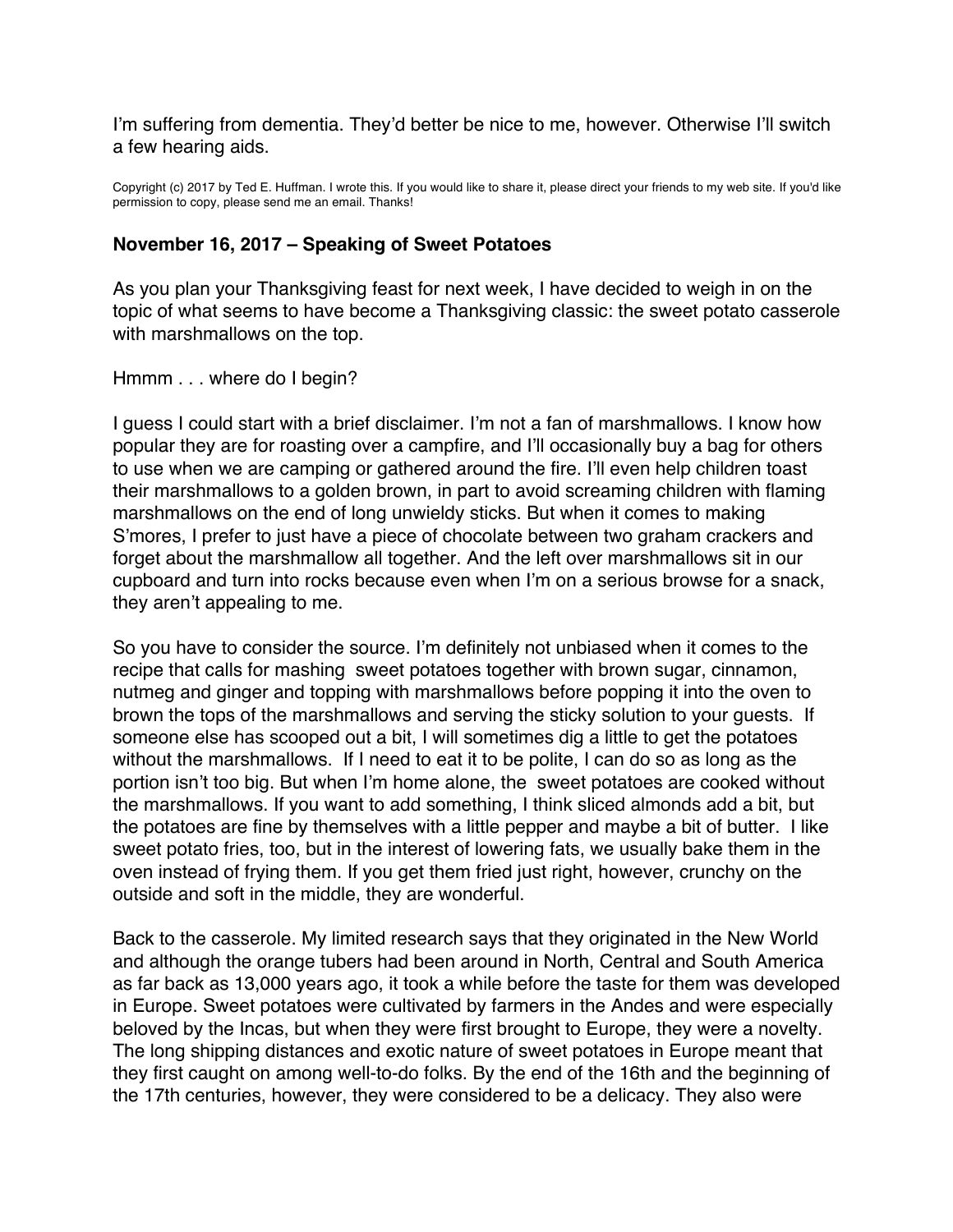considered to be an aphrodisiac. In 1597, in his book of New World plants, John Gerard wrote that they were eaten "to procure bodily lust, and with that greedinesse." Maybe that is why they serve them at Thanksgiving. If they really have that effect, it is probably best to serve them at a meal that features turkey. The high levels of tryptophan in the turkey cause drowsiness. Perhaps the sleep-inducing effects of the turkey offset the aphrodisiac effects of the sweet potatoes. I have no direct evidence of these matters one way or the other. On the other hand, I do have a lot of friends who were born in July . . . just saying . . .

Marshmallows, on the other hand, got their name from being just what they sound like: mallow plants that grow in marshes. Their origins are not on this continent. Ancient Egyptian royalty ate the sap of Althaea officinalis, a mallow plant that grows in marshes, mixed with nuts and honey. At least from a theological lineage, we're connected to those ancient Egyptians through Moses, who though born a slave, was raised by royalty in the house of Pharaoh and therefore probably tasted the sweet confections. Mallow sap was also used for medicine. It was said to be a treatment for sore throats, coughs and diarrhea. But it wasn't until the 1800s, well after sweet potatoes had become popular in Europe, that French candy makers came up with the idea of whipping mallow sap with egg whites and sugar and pouring it into molds, creating fancy, and expensive confections. Today's marshmallows don't even have mallow sap in them. They are made with egg whites, sugar and gelatin. And they aren't cooked in molds any more. In 1954 U.S. candy maker Alex Doumak invented the excursion process that allowed for mass production of the marshmallows that are featured in recipes for S'mores in every cub scout and brownie scout handbook.

I'm not sure who came up with the idea for putting them on top of sweet potatoes. I guess someone saw the name of the tubers and thought, "These aren't really very sweet. They could be a lot sweeter. What do we have that we could put on top? Maple syrup? Brown sugar? Now, how about marshmallows?" Then that person brought the casserole with sweet potatoes and marshmallows to a church potluck and the rest, as they say, is history. Check out the church cookbooks in your kitchen. I'm pretty sure you can find recipes for marshmallow-topped sweet potatoes in most of them.

Now, I don't want to mess with your family traditions, especially at Thanksgiving. So feel free to prepare and serve your favorite dishes any way that you like. In recent years my contribution to Thanksgiving dinner has focused on baking rolls, which are especially good for sandwiches with leftover turkey late in the evening. The folks with whom we frequently share our holiday meal haven't asked me to bring sweet potatoes. If they read this journal entry, and they often do, they probably will for sure not ask me to make that particular contribution. But they'll probably look at me as we are piling the food on our plates to see if I slide the spoon under the marshmallow topping going mostly for the orange goodness at the bottom of the pan.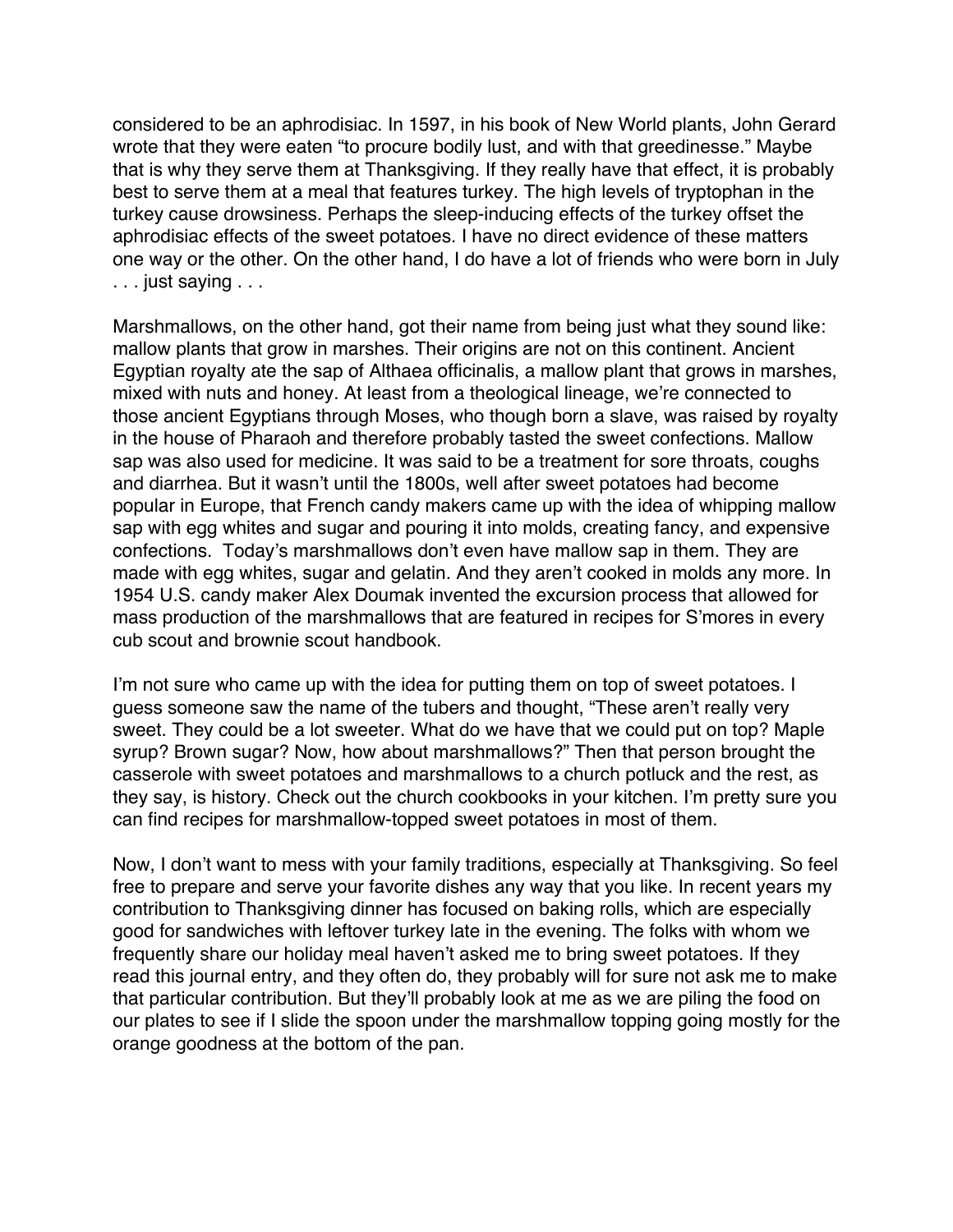<span id="page-34-0"></span>After all we've still got a week before Turkey Day. I could bake a sweet potato for dinner one of those days. They're really good that way.

Copyright (c) 2017 by Ted E. Huffman. I wrote this. If you would like to share it, please direct your friends to my web site. If you'd like permission to copy, please send me an email. Thanks!

# **November 17, 2017 – Preaching Parables**

The season of Pentecost is the longest in the Christian year. It is a time when the lectionary leads us away from the events of Jesus' life, death and resurrection to the activities of the church and the foundations of our beliefs. As this year draws to a close, we have been through a journey that seems familiar to me. I've been a lectionary preacher for nearly 40 years and that means That's 13 trips through the 3-year cycle. 7 of those trips have been while serving this congregation. Year A, the year which is now nearing its conclusion, takes us on this marvelous journey that follows Abraham and Sarah and their descendants into Egypt and slavery and then out of slavery and finally into the promised land. It is a powerful story with a great deal of practical learnings for people who are still, after all of these centuries and all of these tellings and retellings of the story, learning how to behave as free people. Then, I have typically turned my attention and the focus of my preaching from the Hebrew treats to the parables of Jesus, reported in the Gospel of Matthew as we end the season. The last three weeks of Year A feature three parables of judgment; The Parable of 10 Maidens, The Parable of the Talents and the Parable of the Sheep and Goats.

Maybe those of us in our generation are more challenged by parables of judgment than some other generations of the church. Maybe we don't like to think about the possibilities of punishment. Maybe we are looking for signs of God's forgiveness in stories that are remarkably free from notions of forgiveness. Whatever the causes, these parables make us squirm. We recognize in each of the parables ourselves in both the role of those who are welcomed into the joy of the Creator and in the role of those who are cast into outer darkness. We can remember times when we have been prepared and other times when we have not. We have invested God's talents freely at times and at other times hidden our talents out of fear. We have rendered help to those who are in need and we have passed by without helping. We can see ourselves on both sides of every one of these three parables.

From a practical point of view, I have to preach a sermon on Sunday about the middle parable. The parable of the ten maidens was the focus of my sermon last week and the parable of the sheep and goats is waiting for The Reign of Christ on Sunday, November 26. The parable of the talents has three characters. One receives five talents, invests them and makes five more to return 10 talents fo the master. The second receives two and makes two more. The third receives on and fearfully buries it to keep from losing it and returns only 1. The two who doubled their talents are praised. The one who returns only what he was given is cast aside. The implications of the parable are fairly clear. It may not be obvious to a modern reader of the parable that a single talent is an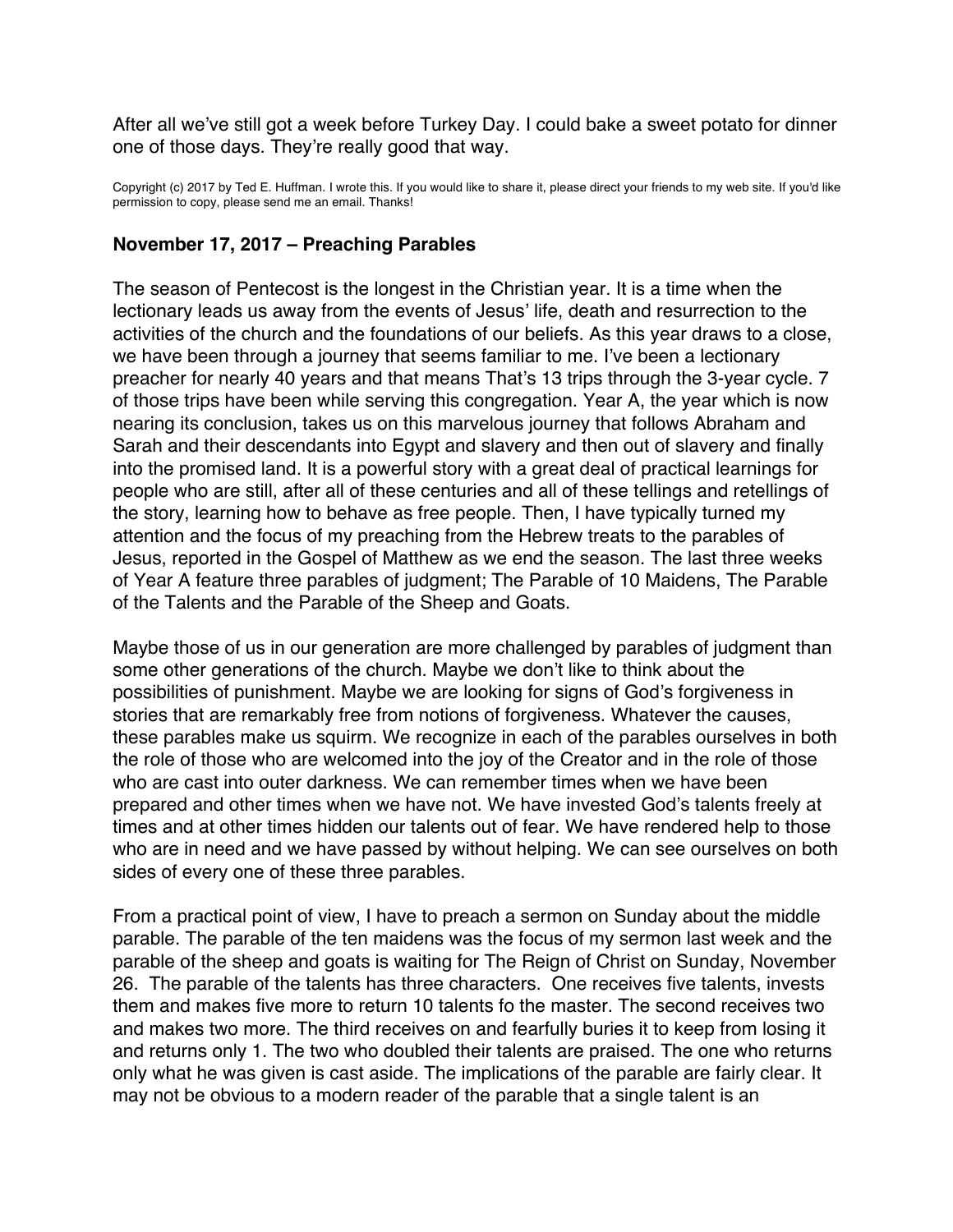abundant amount of money - one's weight in gold, or perhaps enough money to live an entire lifetime of comfort. But the rest of the parable makes sense to us. We also get it that the parable is about money, but it is about much more. The gifts and talents we possess come in forms other than financial means and all that we have and all that we are come from God. We get that part. And a sermon that goes that far is easy to write and deliver. I think I delivered that kind of sermon many times earlier in my life.

But the people I serve have lives that are different from all three of the characters in the parable. I have spent considerable time recently with a person who was born with great talent and who had great promise in this life, but whose life has been consumed by addiction. His one talent is nearly exhausted. It isn't just that he fearfully held on to his talent and didn't share it or increase it. He has squandered it in a cycle of pain and temporary relief and addiction. He has dug a deep, deep hole for himself and just climbing out of it will be a minor miracle. For him to break even would be a major victory and, I believe the cause of great celebration in God's realm.

I've been with people who lived recklessly and dangerously with their talents. I know a man who was financially successful, but who began gambling with large amounts of money. Soon he was far behind and the debt was growing and he continued to obsess on the vision that he would somehow win it all back and much more. He intended to be the one with ten talents to give, but he never made it. His sense of shame and disgust with himself was overwhelming.

Another person I know had a son with a major medical emergency. He was not fully insured and his father poured all of his financial resources into giving his son the best medical care available. He drained cash from his business to the point that he struggled to make payroll., The business faltered. It failed. A dozen employees were left with no jobs and no medical benefits.

How I wish Jesus had included a few more characters in the parable. Compared to some of the people I know and serve, even the poor, fearful one who buried the single talent is a success. I know a lot of people who would celebrate to just break even in this life. But it is not to be. How do I preach the good news of Jesus to them.

It may well be that the parables of judgment are not aimed at these people. It may be that those who are comfortable and rich and well off need to hear different sermons than those who are disadvantaged and have already been cast aside by society. Perhaps there are other parables of Jesus that are more appropriate for them..

For me the struggle is real. I am in love with the Bible. I take these stories seriously. And, like generations of faithful people who have gone before me, I struggle with their meaning. Perhaps that struggle is evidence of my need to keep reading them and probing for their deepest meanings.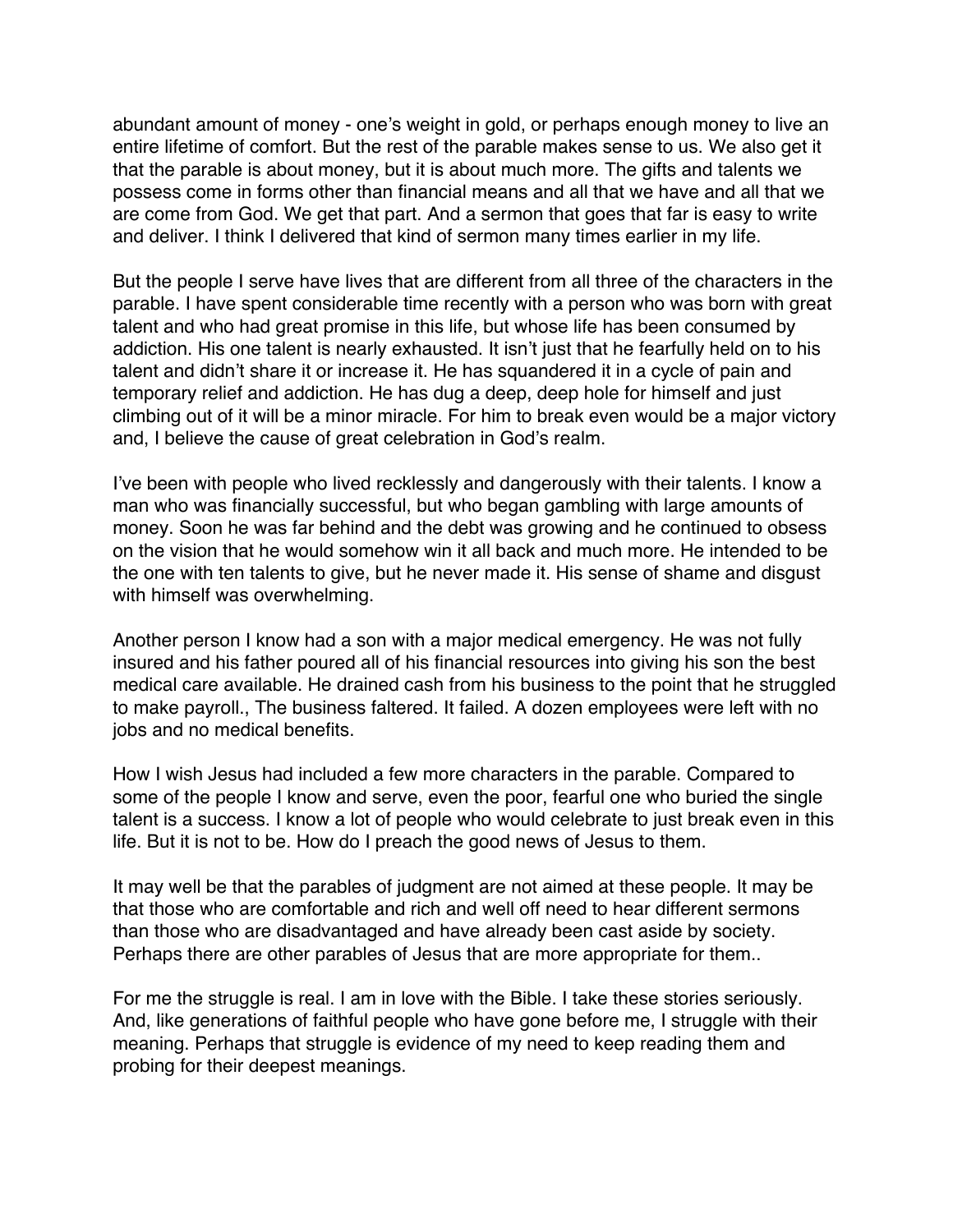<span id="page-36-0"></span>Copyright (c) 2017 by Ted E. Huffman. I wrote this. If you would like to share it, please direct your friends to my web site. If you'd like permission to copy, please send me an email. Thanks!

# **November 18, 2017 – Mystery Inspires Faith**

Recently, I have had several opportunities to discuss the bible, religion and faith with a young man whose background is quite different than mine. Still, I recognize much of his enthusiasm, quest for knowledge and passion for religious topics. I shared similar passions and interests when I was his age. I was inspired by preachers and professors and driven to read more and more in the quest to understand the nature of religion and the role of faith in life. I dared to ask big questions and was bold enough to believe that I could find answers. I had a deep sense of right and wrong and believed that there were answers and explanations for everything.

I have often commented that when I was 25 years old I had reached the height of my intellectual powers. When I say that I am not really referring to my ability to think or reason, but rather the level of pride I possessed at that age. I thought I was brilliant. I had the grades to prove it. Valedictorian of my college class, I earned my doctorate, with distinction, just before my 25th birthday. I had learned quite a bit about the history of religion and the structures of formal theology. I knew a lot about writing and defending arguments. I wasn't very good at humility in those days. I was a bit too loud, a bit too aggressive and a bit too slow to listen. It took the tempering of years for me to become a pastor for the people I serve.

This particular young man is not as brash, bold or rude as I was at his age. But he does share a similar quest for answers and a sense that there is truth to be found. I admire this quality in him and encourage it in our discussions.

What I can't quite teach him - what he will need to learn from experience - is a deep appreciation for mystery and a love of uncertainty. He is sure of his convictions these days and that is a good thing, but if he is lucky, as I have been, life will teach him that there is much uncertainty and that deep, unsolvable mystery is genuinely beautiful. He will discover that faith is not the same as knowledge and that knowledge will take one only so far.

Unfortunately, there are some corners of the church that seem to be bent on claiming to possess the truth. They speak of their brand of religion as if it were a set of wellestablished rules. They claim that they know the one true way and that all others are wrong. They have turned faith into following and somehow twisted the nature of the religious life to be the quest for certainty and sameness.

Jesus gave us no gift of certainty. He walked with and shared God's love with those who had been marginalized by society. While the temple leaders were quick to judge and cast aside some people, Jesus reached out to those very people. When folks were mocked and scorned, he called them blessed. He reduced a pious young man who had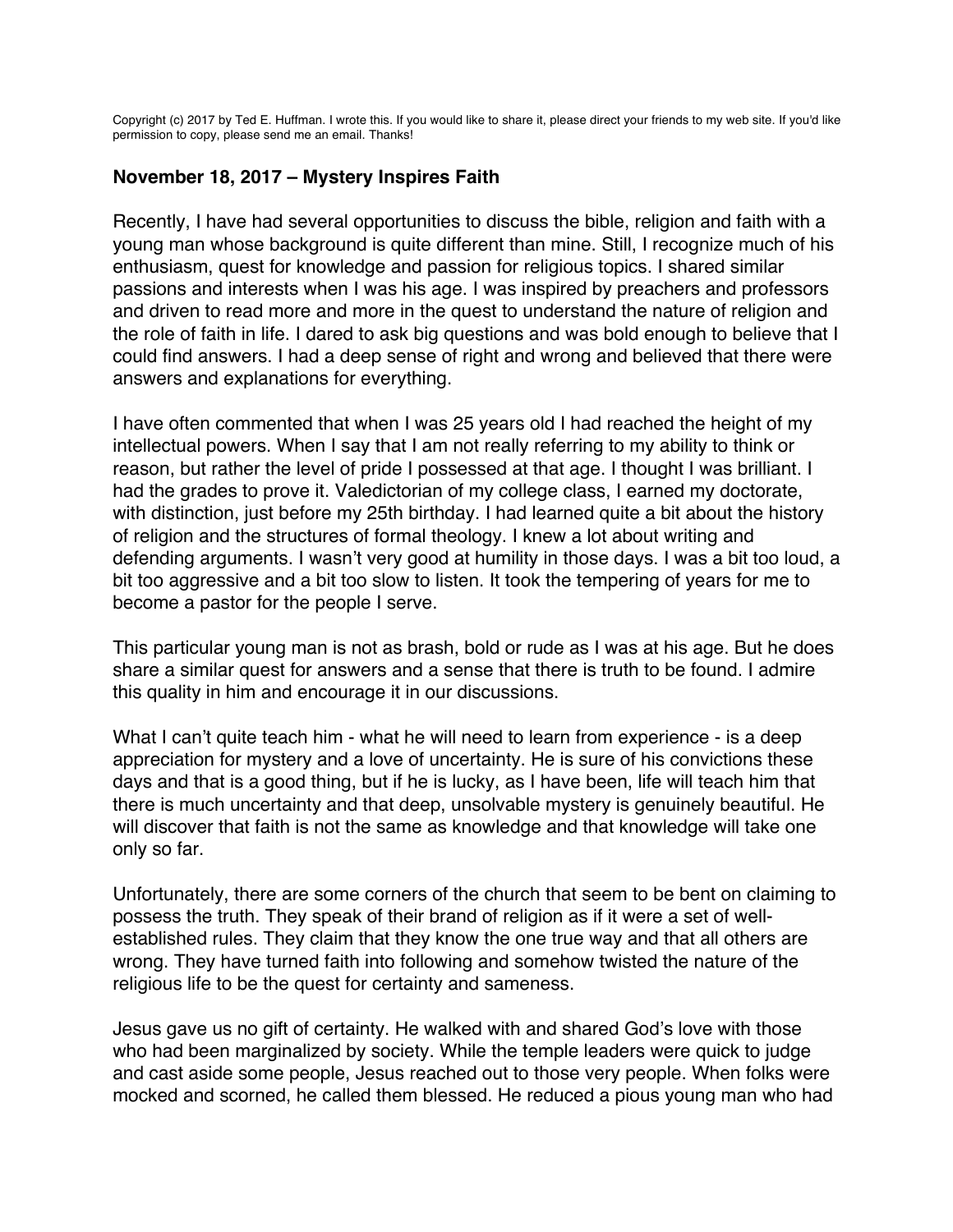followed all of the rules to sadness by confronting him with the burden of wealth and privilege. He taught us that this life is filled with mystery and that the mystery of life inspires awe and a love of God. He turned death itself into new life for all.

When you spend time with those who have been marginalized by society, you often discover that there are many different ways to see the world. The absolutes you think you have discovered seem to fade in the face of the complexities of life.

When I was a young man, I believe in quid pro quo. I though life had an inherent sense of justice and that one reaped what one sowed. Exchanges and transfers equaled out somehow. Good deeds brought good results. Bad deeds reaped fair punishment. I've invested too much time in jails and prisons talking to both corrections officers and inmates to hold those same convictions. I've counseled too many divorcing couples to claim that things always work out in the end. I've sat with too many victims to shout that life is fair.

Another young man, a bit older than the first, with whom I enjoy conversations, is a scientist. He is a professor of physics at the university. He mentors doctoral candidates and lectures on particle physics and participates in enormous experiments with researchers from around the world. He speaks eloquently of dark matter and dark energy and the principles of uncertainty. He is willing to live inside of imagined hypotheses and theories. He is comfortable with positing imaginary numbers and doing the math to discover whether or not his imagination is close to reality. He is confident that the universe is far to complex to be fully understood and that a meaningful life can come from studying just a bit of it and advancing human knowledge a small amount. His approach to life seems to embody more faith than that of some zealots of religion I have met.

Faith has little to do with possessing knowledge or certainty. My mother used to repeat a phrase that I'm sure she learned from someone else: "If you think you're a saint, you ain't!" The presence of certainty is frequently a sign that you simply aren't thinking big enough.

One of the roles of religion is the inspiring of awe. In generations past, enormous amounts of energy and resources were poured into the crafting of cathedrals - buildings that pushed the limits of architecture and building technology so much that just to walk through the doors crated a sense of awe. These days churches are no longer the masters of the world's most expensive architecture. Larger and more impressive buildings are the province of others. But we still have God's universe to inspire awe. We still have the stories of scripture to remind us of the complexities of human nature. We still have a vision of love that reaches beyond anything that we can know or possess.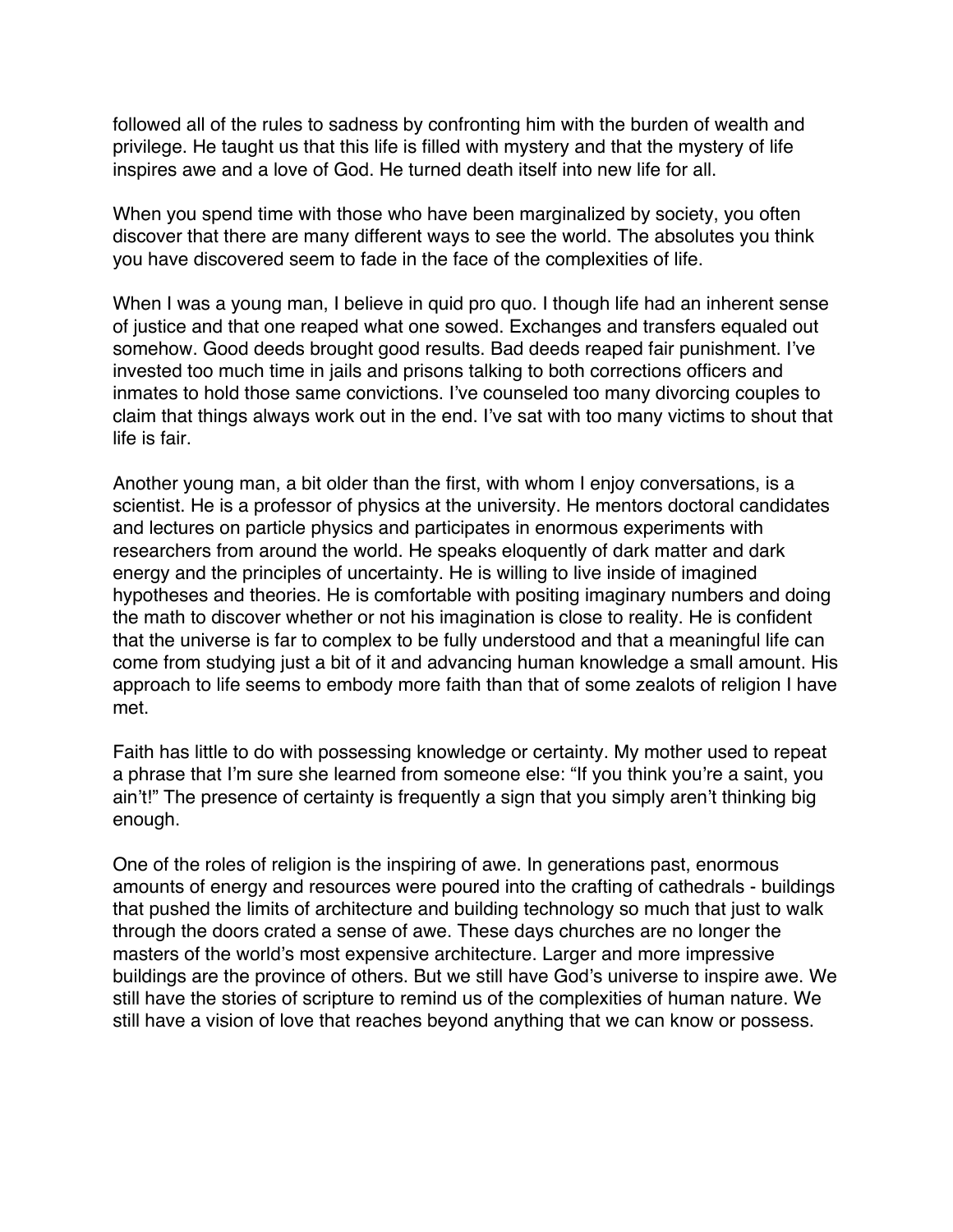<span id="page-38-0"></span>I am truly inspired by my young friends, but I do not long to return to my youth. There is much awe and beauty in this world that I was not able to see at that age. Life has even more mystery in my mid-sixties. And mystery inspires faith.

Copyright (c) 2017 by Ted E. Huffman. I wrote this. If you would like to share it, please direct your friends to my web site. If you'd like permission to copy, please send me an email. Thanks!

### **November 19, 2017 – Cheerios**

I have been told that when I was very young I seemed to have a lot of allergies. Certain foods didn't agree with me and my skin broke out in rashes from time to time. I don't remember much about those very early years. I had a few allergies in my teens and, as a young adult, I underwent a series of desensitization shots. The process of having the shots really worked for me. I don't seem to have many problems with allergies at all these days. There are some advantages to growing older, and for me, fewer allergies has bee one of them.

One of my early allergies was a sensitivity to wheat and products containing wheat. I really can't remember much more than that, but I knew, from an early age, that Cheerios was my cereal. The little round cereal bits not only contained food that I could tolerate, they were just right for tiny fingers to pick up. That started a pattern with my mother of offering a handful of cheerios on the tray of the high chair to all young children - a tradition that continued through the days when our children were small.

I have quite a few different stories of cereal. In our home, cold cereal was saved for special occasions. During the winter, we had hot cereal - oatmeal in my case, often wheat cereal made from cracked wheat straight from the farm for others. Our mother had a wheat grinder and she made our flour and cereal. We'd take several large new and clean garbage cans when we went up to the farm and return with hard red winter wheat in them from which our supply of flour and cereal came. In the summer, however, when school was out, we were allowed to eat cold cereal for breakfast. It was a special treat. We didn't have much selection. Corn Flakes, perhaps the first developed cold breakfast cereal, had been around since 1901. Rice Krispies with the Snap, Crackle and Pop, had been around since 1927. Cheerios, of course and Kix, which came out in 1937.

We had a family tradition concerning the cereal Kix. We didn't have them in the house year round, but there always was a new box at Christmas. My mother would get up early on Christmas morning, which meant that we were up the instant she got out of bed, and she would make buttered Kix while we explored the contents of our Christmas stockings. Then we would have buttered Kix, a slight variation on buttered popcorn, for Christmas breakfast. I have no idea where the tradition came from, but it was ours.

Speaking of Christmas, there were three things that we knew would be in our Christmas stockings every year. Deep in the toe would be a big, beautiful orange, followed by a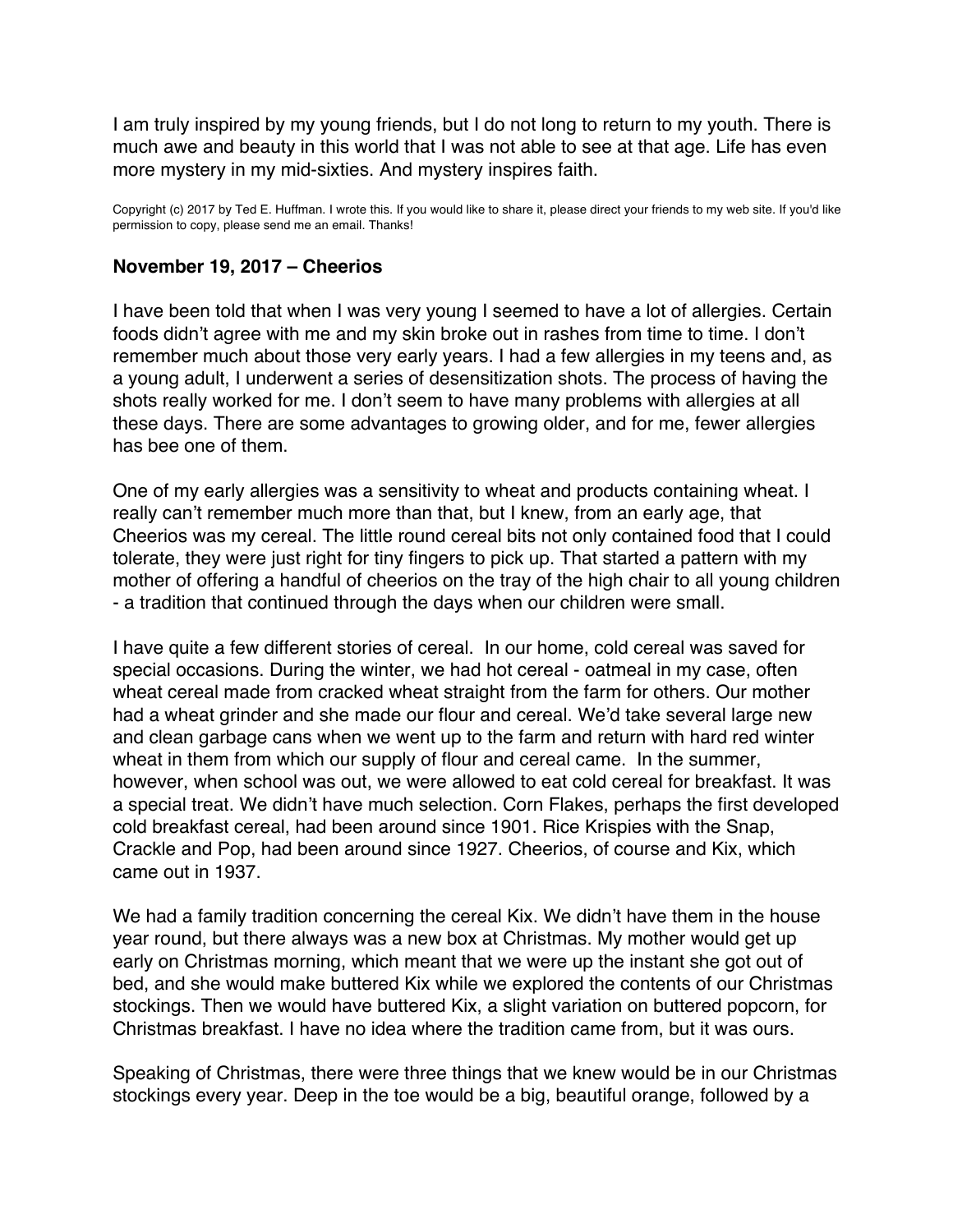can of pop. We didn't get pop very often at our house, so a can of 7-Up or Orange Crush was a real treat. Sometimes we got Root Beer. The third item would be a small box of cereal. And this box would be the sugared kind, Frosted Falkes, or Sugar Smacks or Sugar Jets or Sugar Pops. I liked Sugar Pops. Originally released in 1950, under the name Corn Pops, the name was soon changed to Sugar Pops. A bit of puffed corn and quite a bit of sugar. In those days they had a special "eat from the box" feature. If you carefully separate the perforations on the front of the box and tore the interior wax paper just right, you could pour milk right into the box and spoon out the cereal. As an adult, I have no idea why that was such a fun idea, but as kids we loved it. It was a rare treat at our house and often it would be a full year before sugared cereals appeared in our home.

There were a whole host of new sugared cereals that came out in the first decade of my life. The 1950's were a time when marketeers were coming up with all kinds of ideas. Then, in the 1960's when my younger brothers were still fairly small, there were even more. Fruit Loops, Captain Crunch, Frosty O's. There were even more by the time our kids came along. When our kids were little, the name of Sugar Smacks was changed to Honey Smacks. These days, when you wander down the cereal aisle in the grocery store there are so many choices that it is hard to know where to begin. Cheerios are still a good choice for our family. That and Special K seem to be the most common boxes in our home, with an occasional box or bag of granola as well.

Former Poet Laureate of the US wrote a marvelous poem about Cheerios that appeared in Poetry Magazine:

# **Cheerios**

BY BILLY COLLINS

One bright morning in a restaurant in Chicago as I waited for my eggs and toast, I opened the Tribune only to discover that I was the same age as Cheerios.

Indeed, I was a few months older than Cheerios for today, the newspaper announced, was the seventieth birthday of Cheerios whereas mine had occurred earlier in the year.

Already I could hear them whispering behind my stooped and threadbare back, Why that dude's older than Cheerios the way they used to say

Why that's as old as the hills,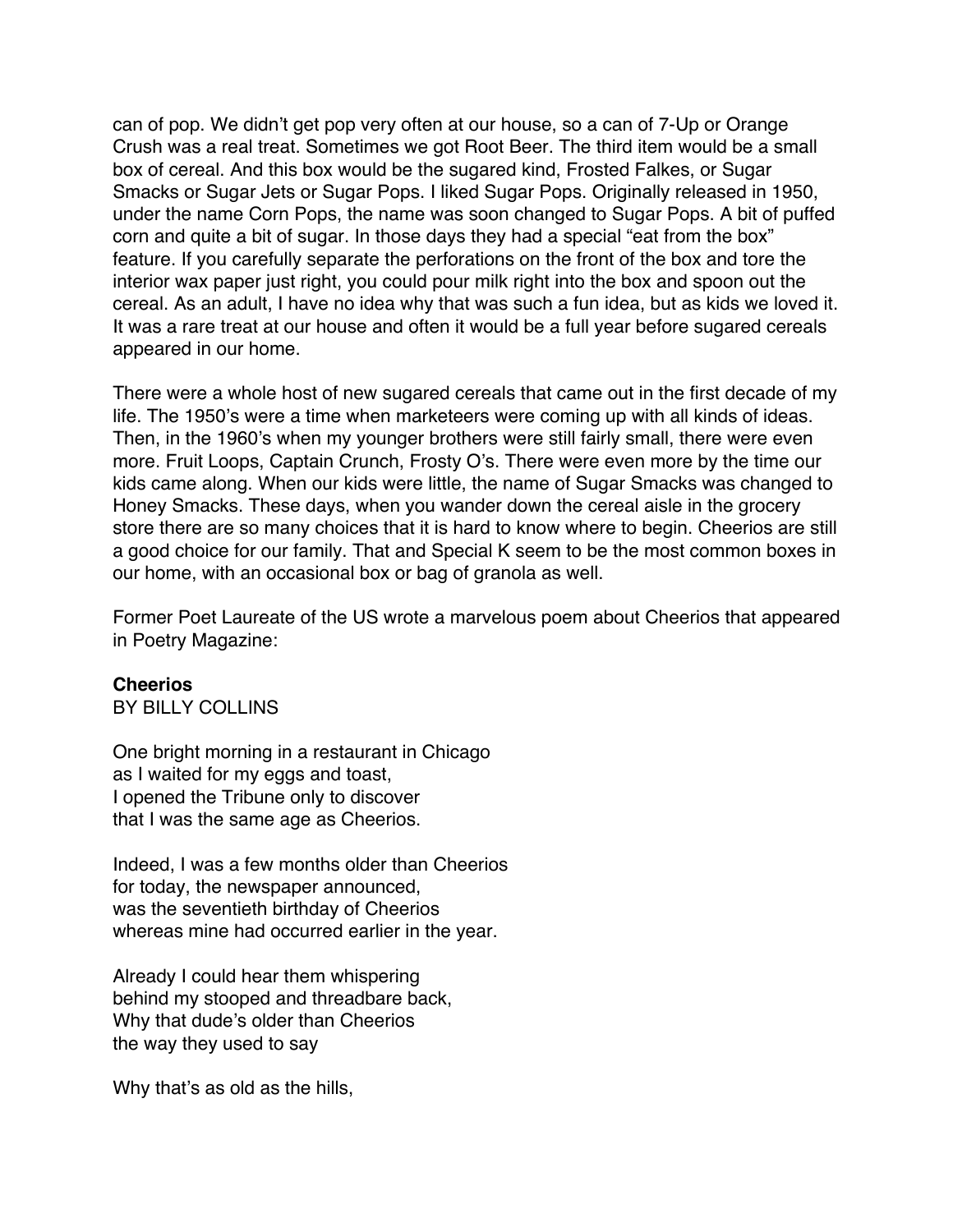<span id="page-40-0"></span>only the hills are much older than Cheerios or any American breakfast cereal, and more noble and enduring are the hills,

I surmised as a bar of sunlight illuminated my orange juice.

I'm older than Fruit Loops and Frosty O's and Captain Crunch and even Sugar Jets and Sugar Smacks. I'm about the same age as Frosted Flakes, and like them, I'm great! OK, I don't have a tiger spokesperson, so I have to say it myself. It's not like anyone else would say that about me, except maybe my grandchildren, whose parents don't buy them sugared cereals, so it falls to grandpa to come up with a treat for them from time to time.

I have, however, been around for a while. And I still think Cheerios are the best.

Copyright (c) 2017 by Ted E. Huffman. I wrote this. If you would like to share it, please direct your friends to my web site. If you'd like permission to copy, please send me an email. Thanks!

# **November 20, 2017 – Too Many Mothers are Dying**

Our country is the richest in the world. But there are some problems that remain unsolved. It takes more than money to solve problems. It requires a collective will, coordination, cooperation and focus. And anyone who has been observing American politics over the past decade knows, cooperation isn't our strong suit at this particular point in our history.

Money isn't the only area where we are #1 in the world. We are also #1in the developed world in maternal death. The rate of mothers dying in childbirth has been decreasing around the world. Global death rates fell by more than a third from 2000 to 2015. Virtually every country in Europe has seen steady declines in maternal mortality. Canada has been successful in decreasing the deaths of mothers in childbirth. Meanwhile the rate of mothers dying giving birth in the United States has increased dramatically since 2000. America's numbers are bad, even compared to the developing world. They are higher than Iran, Chile, Turkey, Thailand, and Vietnam. 26 out of every 100,000 women in the United States die in childbirth.

The reason has nothing to do with exotic diseases. It is not caused by a lack of scientific or technical knowledge. It is not caused by unknown viruses. It is caused by a lack of access to medical care. Not only is our country number on in wealth, we are also number one in the cost of medical care. It takes money to remain healthy in our country.

The state where the maternal mortality rate is the highest is also the state with the highest percentage of people who are uninsured. That state is Texas. Texas State Health Commissioner John Hellerstedt claims that access to health care is not the underlying problem. He says that increasing rates of chronic disease are to blame. The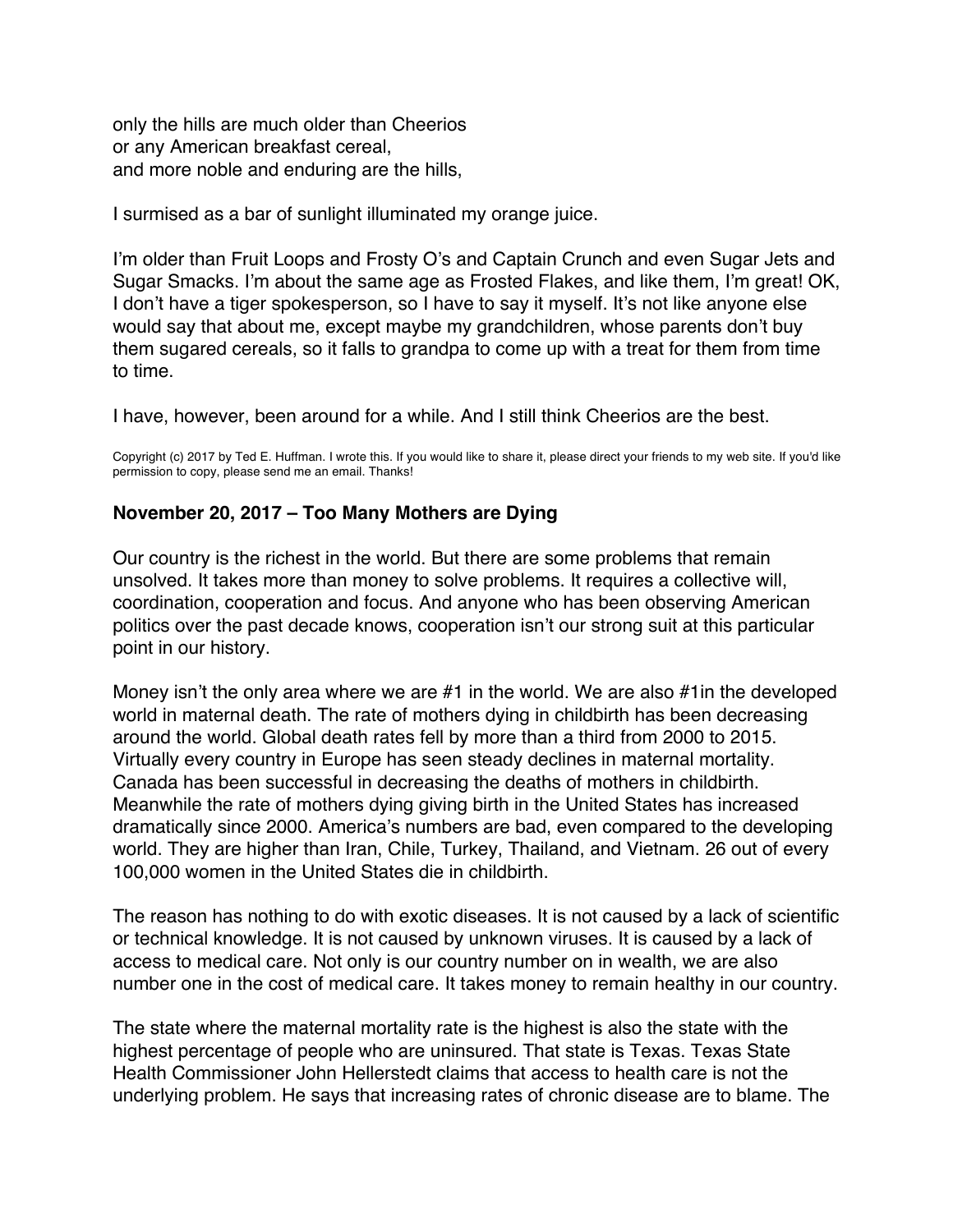numbers, however, do not bear him out. It is a simple fact that when women have access to prenatal care more have healthy outcomes. When they do not, more die.

And there is more to this story. There is a huge racial disparity in the rates of maternal deaths. The rate of maternal mortality among white women is 13 per 100,000, but among African-American women the rate is 44 per 100,000. The risks of African-American women dying in childbirth are over three times the rate of white women. Keep in mind that the mortality rate of white women is too high. 13 per 100,000 is higher than all other industrialized countries.

You'd think that the country that spends the most amount of dollars on health care would at least have a plan in place to combat this growing problem. We don't.

The Senate is set to debate a tax bill that proposes that we should end the expectation that every American citizen have health insurance. It appears that there are significant numbers of political leaders in our country who believe that health care should be dispensed on the ability to pay and that rich people deserve better health care than poor people.

I am not a medical doctor. And I am not a politician. But I've been in the homes of people who have lost a loved one to a sudden and unexpected death. I've been in the homes where grandparents are raising their grandchildren because of a tragedy. I've been with families who are planning funerals when they had expected to be celebrating new birth. I know that behind the statistics are real people who cry real tears and suffer real pain at loss.

I know that sometimes, in my journal, I outline a problem that I've discovered in the news or in the process of living in community and I offer no solutions. For the most part this is because I often do not see the solutions. I don't assume that I know what should be done about maternal mortality in our country. But I am unwilling to simply walk away from this problem.

We in the United States have already recognized that women, infants and small children are in need of special care. We have a federal program that supplements their nutrition through the mechanism of federal grants to states to support food programs. Known as WIC, the Special Supplemental Nutrition Program for Women, Infants and Children provides significant support to expecting mothers and to infants and children. We have already learned to identify the mothers and their children. We need to expand that program to provide access to health care for the same women, infants and children. I am well aware that such a program would be expensive. We do, after all, have the most expensive system of health care in the world. And I know that there are many who think that more federal mandates are the cause of federal deficits.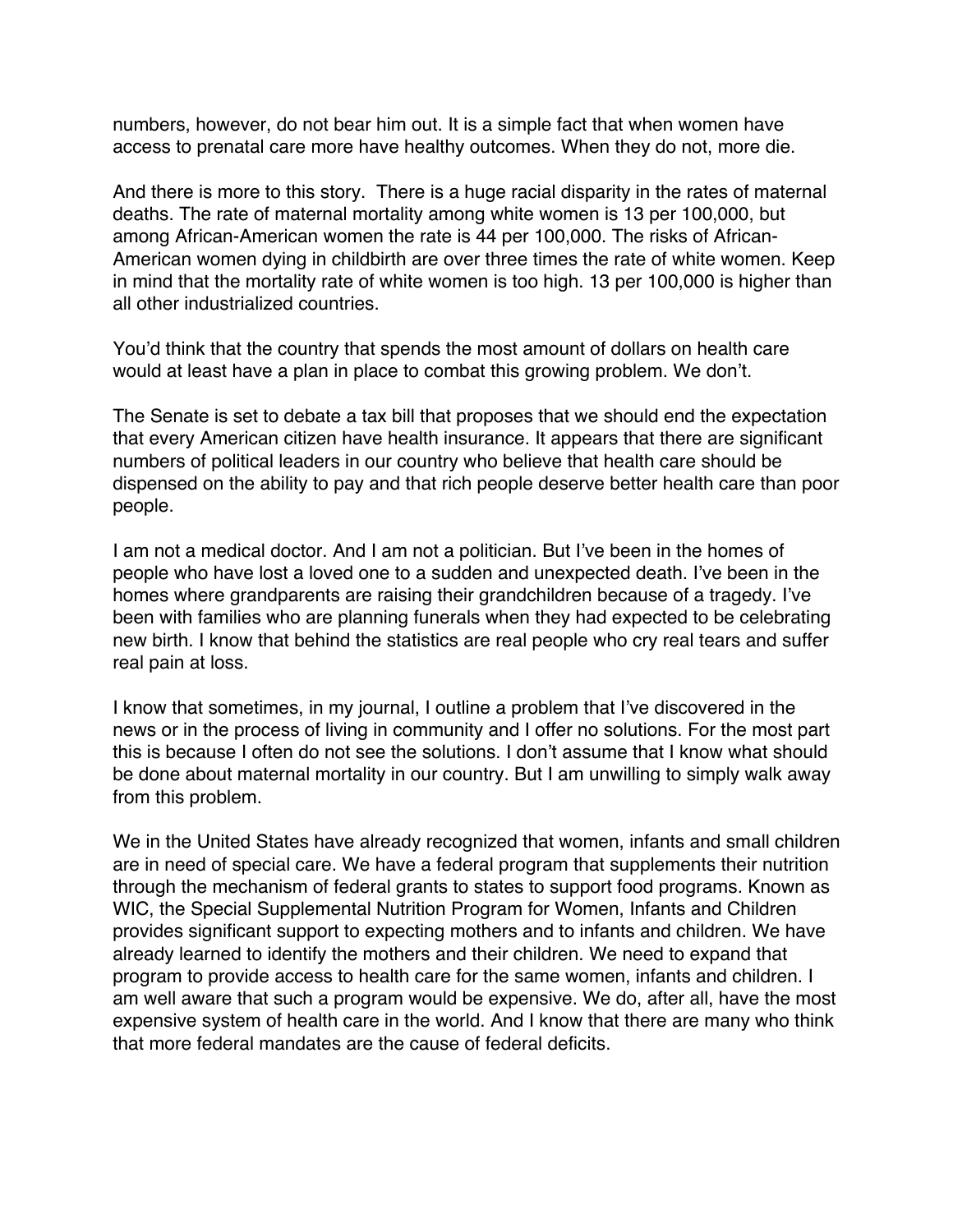<span id="page-42-0"></span>Like other financial decisions, it is a matter of priorities. We find the money to do the things that are most important. If we can't recognize that women giving birth and children are not important, shame on us. And the shame is already on us because we have already allowed too many deaths and we continue to not respond as the death rates rise.

Our state has a small population. The numbers of mothers dying in childbirth are very small. Statistics lag behind the date, but in recent years we've had 3 or fewer maternal deaths. It is one of the benefits of being a place with fewer people. We could sit here in the comfort of our rural isolation and ignore what is going on in the rest of the country. Maternal morbidity is largely an urban problem in the United Staes. But we are all connected. We cannot live in isolation and pretend that what is going on in other states has no effect upon us. The whole concept of federal government is based on the believe that we are better off when we work together.

It is worthy of increased conversation. It is worthy of raising the topic with our leaders and representatives. It is worthy of our concerns and our prayers.

Copyright (c) 2017 by Ted E. Huffman. I wrote this. If you would like to share it, please direct your friends to my web site. If you'd like permission to copy, please send me an email. Thanks!

# **November 21, 2017 – At the City Council**

I attended part of the meeting of the City Council of Rapid City last night. It isn't something that I do very often and am a bit unfamiliar with the procedure. Like our County Commissioners, our City Council sits on an elevated platform in a slight curve facing an audience, a setting that is most conducive to speaking to the audience and less conducive to actually speaking to one another. I only attended for the opening ceremonies, a short period of general public comment and the discussion of consent items, most of which were passed without comment from Council members.

Not being familiar with the process I didn't speak formally in the meeting, though the instructions on how to do so were fairly clear and I'm sure I could have done so. The agenda item about which I was interested was unlikely to spur much debate, but Councilman John Roberts did move to have it removed from the list of Consent Items, which allowed him and other Council members to speak to the issue.

I wrote about this issue in my journal last year, so I don't think I need to go into much detail. Each year the Investment Committee of the City Council recommends Human Services Subsidy Funds for the coming year's budget. Several agencies apply for these funds and there are always more applications for funds than funds available. Instead of giving decreased allocations to all applicants, the Investment Committee has chosen to fund some applicants and deny funding to others. As was the case for the 2017 budget, the recommendation was to give no funding to the Front Porch Coalition in 2018.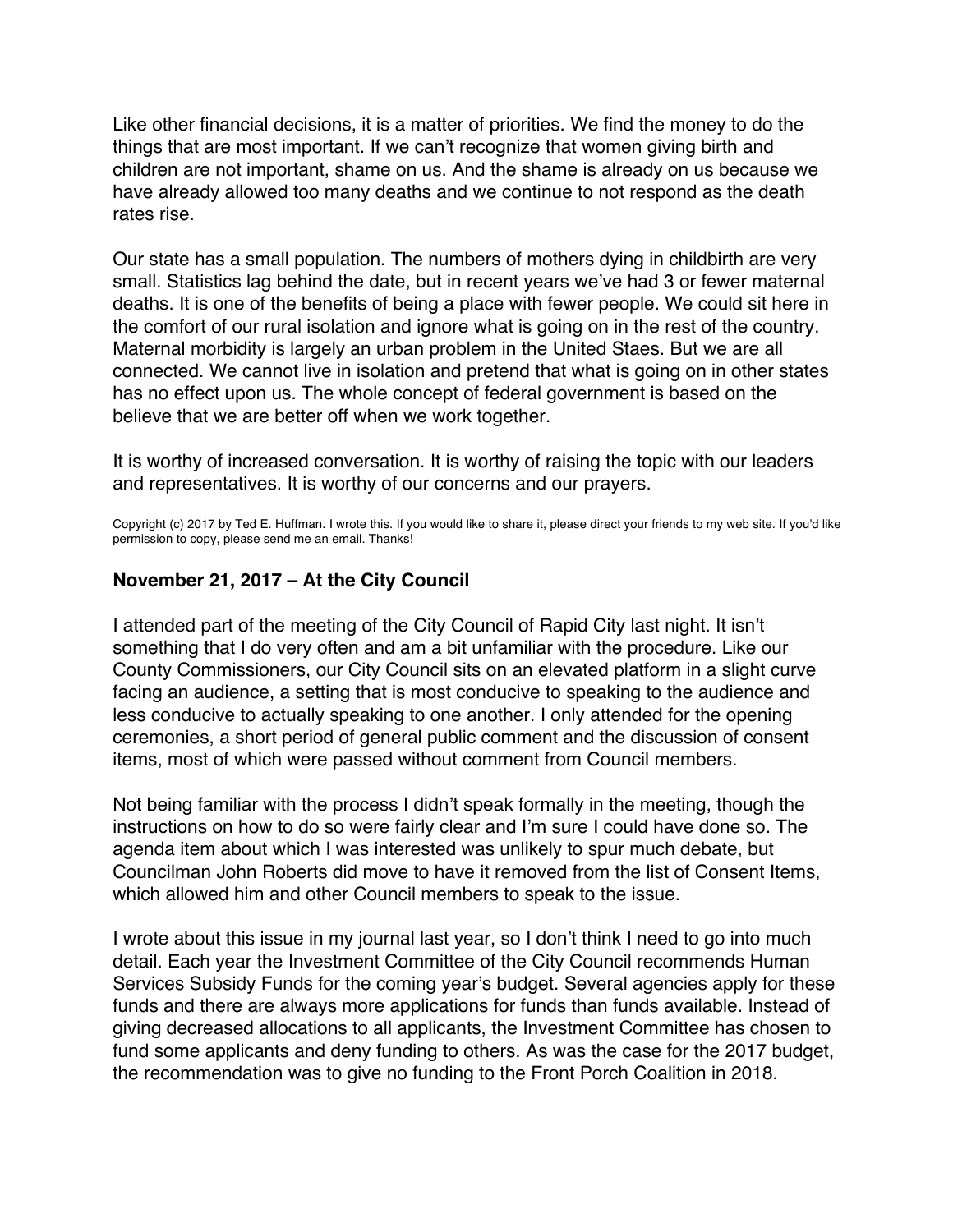Had I addressed the Mayor and Council, I might have said something like this.

I understand budgets and the shortages of funds. I have spend my entire career as a pastor of congregations that struggle with their budgets every year. I have served on the boards of directors of a half dozen local non profits. I get the fact that there are not enough funds to do everything that we can imagine. As a pastor people come to me all the time with requests which I have to deny because a lack of funds. But I don't see this issue as a funding issue and I hope you will at least consider my perspective.

Nearly two decades ago a small group of us gathered in the old theatre at Central High School to consider what we could do to respond to a cluster of teen suicides in our city. We decided that we needed to learn a lot more. We also decided that we needed to work together. We formed the Front Porch Coalition to bring suicide out of the shadows and into the light of day. The Coalition is exactly what its name implies: an alliance of community groups for combined action.

Our Coalition has made great strides. We have formed a LOSS team of dedicated volunteers who respond 24 hours a day, 365 days a year. We have trained those volunteers well and maintain a high level of competence in our responses. Our LOSS team has been recognized as the team in our nation with the best overall integration with law enforcement. Our city police and county sheriff's deputies all know about the LOSS team and are quick to call us when needed. In addition we have assembled a team of highly-qualified teachers in suicide intervention and prevention skills. The trainers of our coalition have been recognized statewide for our ability to provide high quality events led by master trainers. Our trainings are certified for Continuing Education Units (CEUs) for professional counselors, ministers and law enforcement officers. We have been recognized by the the state law enforcement academy as the preeminent source of suicide prevention and intervention training in our state. We train more law enforcement officers in these skills than any other agency in our state. We provide training for our schools - for teachers, students and parents.

But there is much work that remains to be done. Our suicide rate is over double the national rate. We have already matched the record for the highest number of suicides in our County in 2016 and we have a month and a half of a historically high suicide season left in the year. Too many people are dying. Responding to the needs of the survivors is taxing the capacity of our Coalition.

As a citizen of this city - the city where I live and work and the city that I love - it causes me pain that our Mayor and City Council no longer want to participate in our Coalition. Our County Sheriff participates. Our regional hospital participates. The Rapid City Area Schools participate. Dozens of local churches, including the one I serve, participate. Hundreds of local families and individuals participate. Local mental health providers participate. We are a broad coalition that is continually welcoming new participants.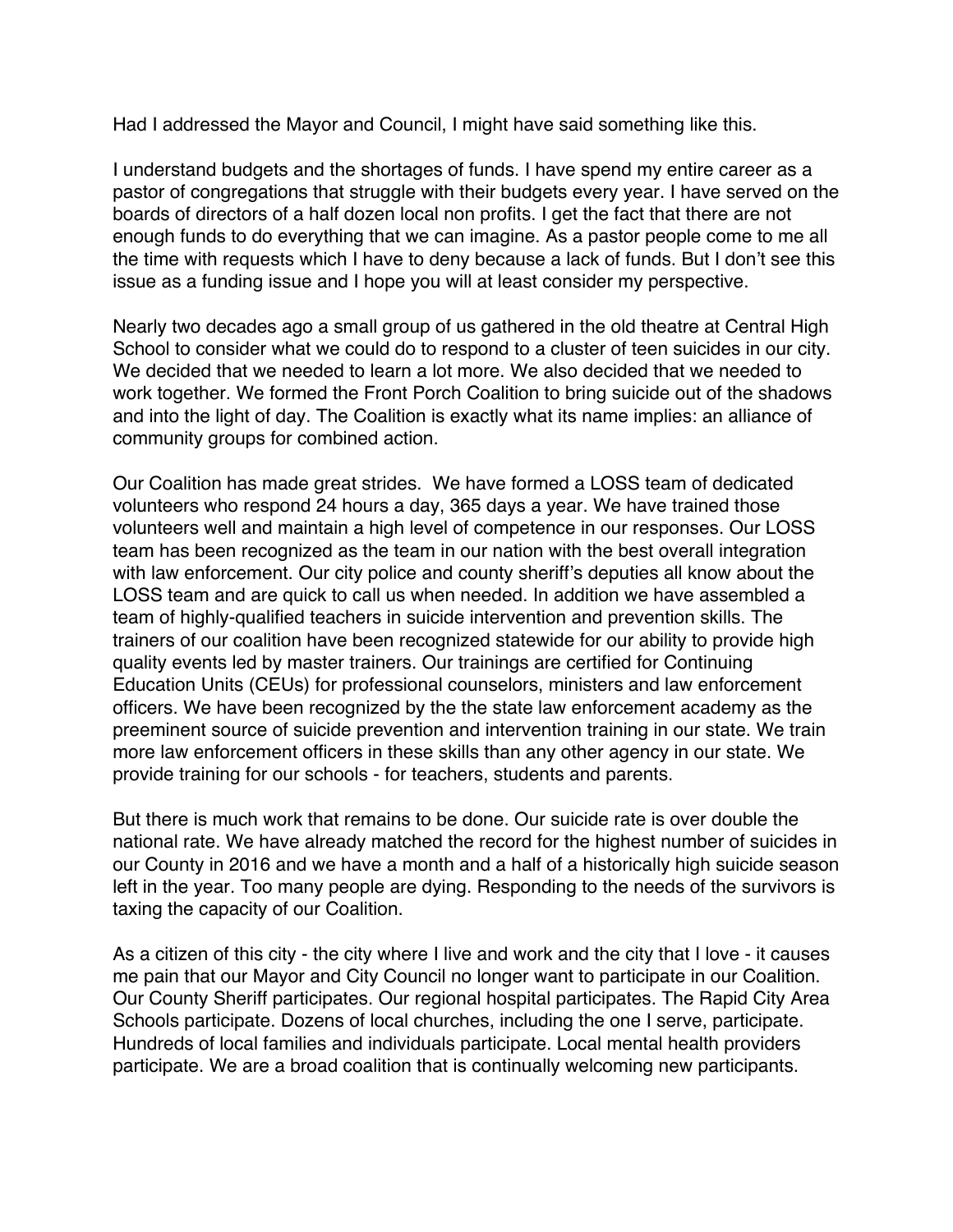<span id="page-44-0"></span>Sadly, for the second year in a row, our Mayor and City Council have chosen not to participate.

I get the money angle. I understand budgets. I also know that budgets are a matter of priorities. The 211 Help Line Center's city subsidy was increased by more than the amount of the Front Porch Coalition request. I'm a bit sensitive about that one because I called the Help Line Center last week. Three times. Once I even tolerated being on hold for 12 minutes. I never did speak to a person. I have, however, heard the recording about all of their people helping others. I finally found the information I sought on the website, if you count, that service is not provided as information.

Money aside, I long for our Mayor and City Council to pass a resolution of support for the work of the Front Porch Coalition. I which they would make a formal statement that they want to participate in the work of suicide prevention and intervention. I wish that every member of the City Council and the Mayor would take the time to participate in an ASIST (Applied Suicide Intervention Skills Training) workshop. Such an experience would not only help them understand the work of the Coalition, but would give each of them skills that could be used to prevent suicides in our community.

That, however, will have to wait for another year, I guess. Fortunately our Coalition is dedicated enough to continue with or without the support of the Mayor and City Council.

We'll be back next year. And the next. We won't go away until the problem is solved.

Copyright (c) 2017 by Ted E. Huffman. I wrote this. If you would like to share it, please direct your friends to my web site. If you'd like permission to copy, please send me an email. Thanks!

# **November 22, 2017 – Speaking of Turkeys**

It seems that the presidential pardon of a turkey has become a popular event. It happened again yesterday, when President Trump pardoned Wishbone and Drumstick after some speculation that only one of the pair would be pardoned. The practice of pardoning a White House bird as an official function is recent, tracing its beginnings back to 1989 when President George H.W. Bush pardoned a turkey's life as animal rights activists protested nearby. But there were earlier actions by US presidents. Historians claim President Abraham Lincoln spared the life of a turkey back in 1863 after his son Tad befriended the bird.

Presidents receive lots of turkeys as gifts. Back in 1947, President Truman encouraged people to forego poultry and eggs on Thursdays in order to conserve supplies to send to post-war Europe. In addition to Thanksgiving, Christmas and New Year's Day fell on Thursdays that year. There was an outrage and poultry growers sent crates of live chickens to the White House as part of a "Hens for Harry" protest campaign. Individuals had been sending birds to presidents since the 19th century, but Truman was the first to receive a bird as an act of the poultry industry.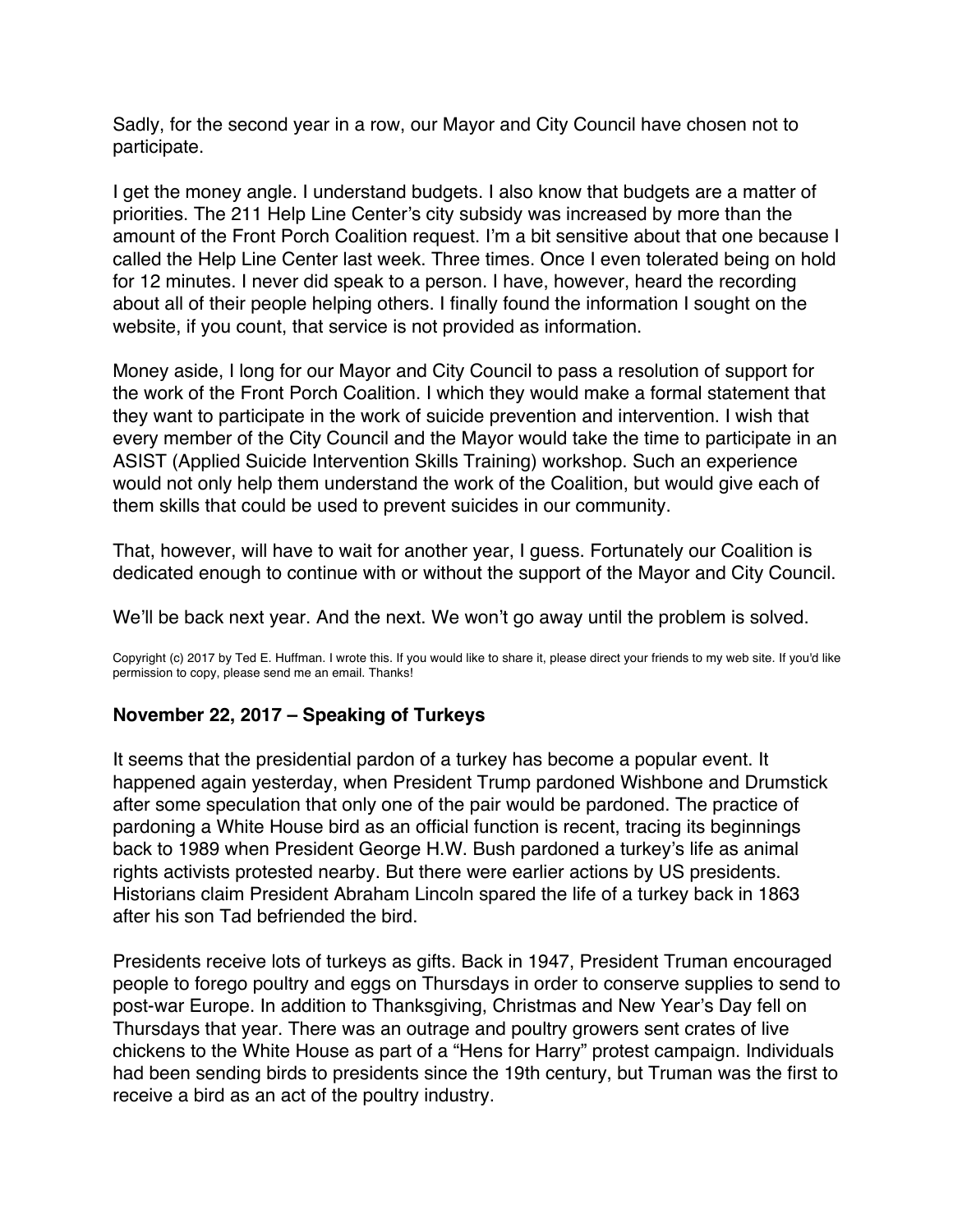So Wishbone and Drumstick will live out their lives in the "Gobbler's rest" enclosure on the campus of Virginia Tech University, where they will join Tater and Tot, the turkeys receiving pardons in last year's White House Ceremony.

Compared to humans, turkeys generally have a short lifespan. The record lifespan of a turkey in captivity is 12 years and 4 months. Wild turkeys survive less than ten years and such long lives are rare. The average life of a turkey in the wild is just over 2 years for a male and just over 3 years for a female. Frankly the wild turkeys that parade through our lawn nearly every day are not that distinctive to me. I can't recognize individuals, so I don't know how old individual birds are.

We like stories like that. We associate with animals and feel compassion for them. We give them names and attribute human-like characteristics to them. The official White House web site gave the statistics on the two pardoned turkeys that included height, weight, wing span and date of birth. It also gave their "style of strut," favorite music and favorite band, though it is uncertain how one would determine the favorite band of a turkey with their rather limited communications skills.

Turkeys, however, live their own lives in a manner that is very different from humans. We attribute human characteristics to them because we see the entire world from our perspective. We may not be as likely to humanize turkeys as we do our pet dogs and cats, but we have a tendency to attribute human characteristics to most of the animals that we encounter.

Perhaps one of the reasons that we are struck by the pardoning of a turkey is that we know that the lifespan of the bird is relatively short. We can observe the entire life of a turkey from hatching to death multiple times in our own lives.

We seem less likely to attribute human characteristics to plants. We don't look for a smile on the "face" of a tree or talk about how a sunflower feels. We might comment on the blossom of a daisy looking a bit like a face, but we don't hesitate to pick the flower out of the fear of causing pain to the plant. Of course plants come with many different lifespans, from those who grow quickly and wither in a short season to trees who live for thousands of years. There are many ways in which plants differ from ourselves. We don't remain rooted in the same place like a tree. We don't often imagine that plants experience emotions in the same way as humans.

There will be families who sit down to their thanksgiving meal with a Tofurky or a Vegan Whole Turkey from Vegetarian Plus. For some reason, crafting combinations of tofu and wheat proteins into the shape of a roast turkey, including making provisions for stuffing the "bird" is worth a lot of human effort. I'm not sure I understand the drive to make the non-meat alternative look like a turkey, but it has to do with tradition and the desire to make connections with other people, I assume.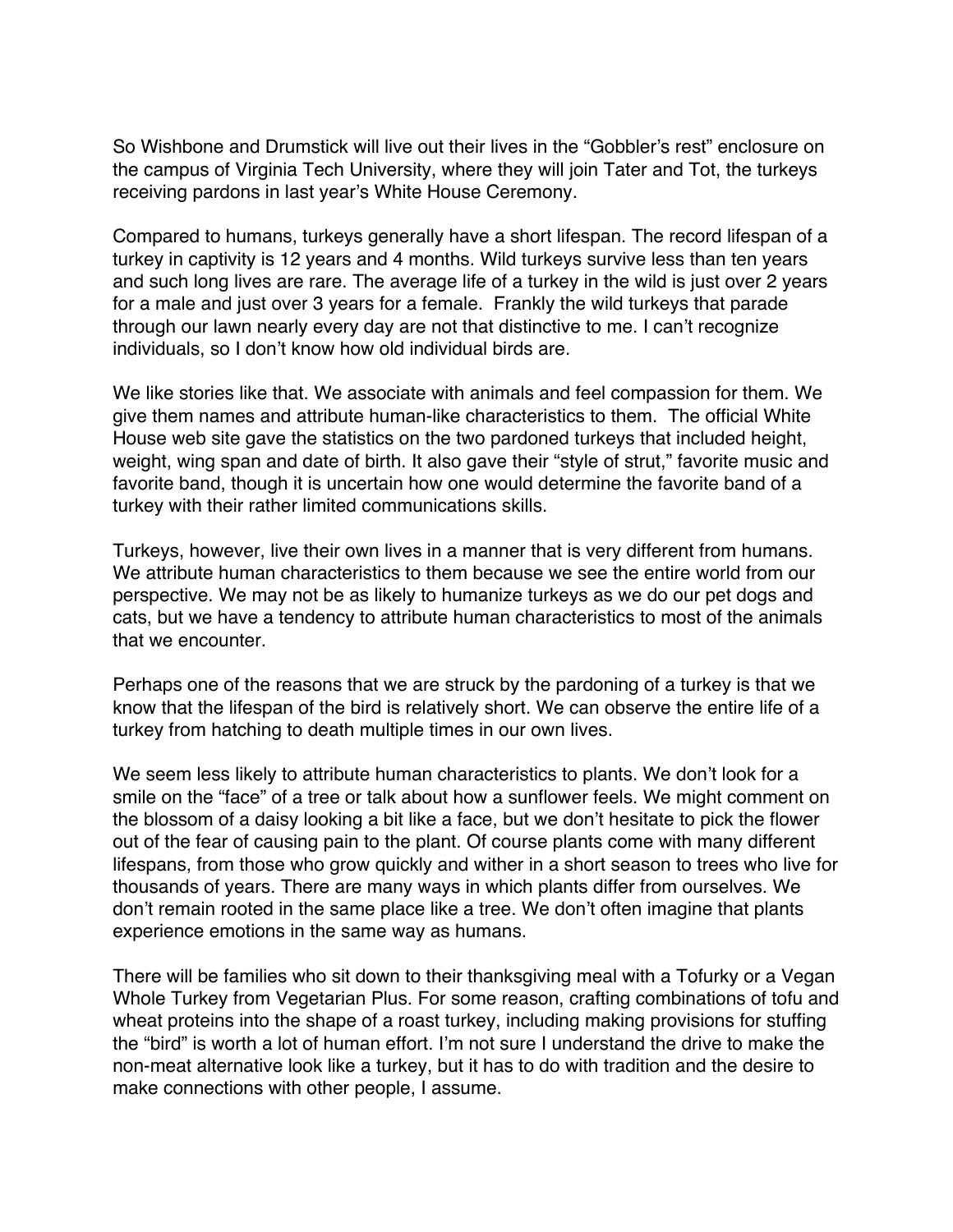<span id="page-46-0"></span>We all understand that eating is a part of human survival and that our eating has an effect on the foods we eat. Some feel that it is more gentle or compassionate to forgo foods harvested from animals, but allow foods harvested from plants to be consumed. There are so many different nuances in people's eating habits that it is nearly impossible to categories them. When we are quick to judge, we fail to understand.

So, despite the urge to anthropomorphize turkeys, and despite the call for gentleness and compassion on the harvesting of our foods, I plan to eat a bit of turkey tomorrow. It is a tradition. And, frankly, when you have turkeys in your lawn every day, you don't end up feeling particularly attached to the birds. They're messy and daily demonstrate the smallness of their brains. But our thanksgiving won't be exclusively about feasting for ourselves. It will be combined with compassion for other humans. We will be mindful of those who are less fortunate than ourselves and will find ways to share the bounty of our lives with those in need. That, too, is a Thanksgiving tradition.

I suspect that there will be turkey served at the table in the White House this thanksgiving. Despite the official and public pardons, I suspect that there are other turkeys to take the place of Wishbone and Drumstick to provide for a feast to be laid for the President and his family. I see no problem with that. Even though I've been known, on occasion, to use the term "turkey" to refer to politicians and have compared their intellectual capacities to fowl, I hope that we all can share a moment of thanksgiving and give gratitude to God for the blessings we have received.

Copyright (c) 2017 by Ted E. Huffman. I wrote this. If you would like to share it, please direct your friends to my web site. If you'd like permission to copy, please send me an email. Thanks!

# **November 23, 2017 – Thanksgiving Baking**

One day, when my mother was well into her eighties, she sat at the table in our kitchen and spoke with me as I was baking bread. While I was kneading the dough, she asked me, "Where did you learn to do that?" My answer was, "From watching you."

I don't ever remember learning to bake bread. It was something that my mother did for as long as I can remember. When we were old enough, we were allowed to scrub our hands, which often didn't pass inspection on the first try, and then join in kneading dough and forming loaves. When I went away to college, I didn't have access to a kitchen for three years. After we married, I began to bake bread again. In seminary, I would bake bread in large batches and share with friends. It is a very inexpensive way to share home and hospitality.

I know where bread comes from. In my teenage years I worked summer fallow and harvest on my uncle's and cousin's ranches. I've shoveled wheat in the truck and in the granary. I've hauled loads of wheat to the elevator. We brought wheat home from the farm and had our own flour grinder at home.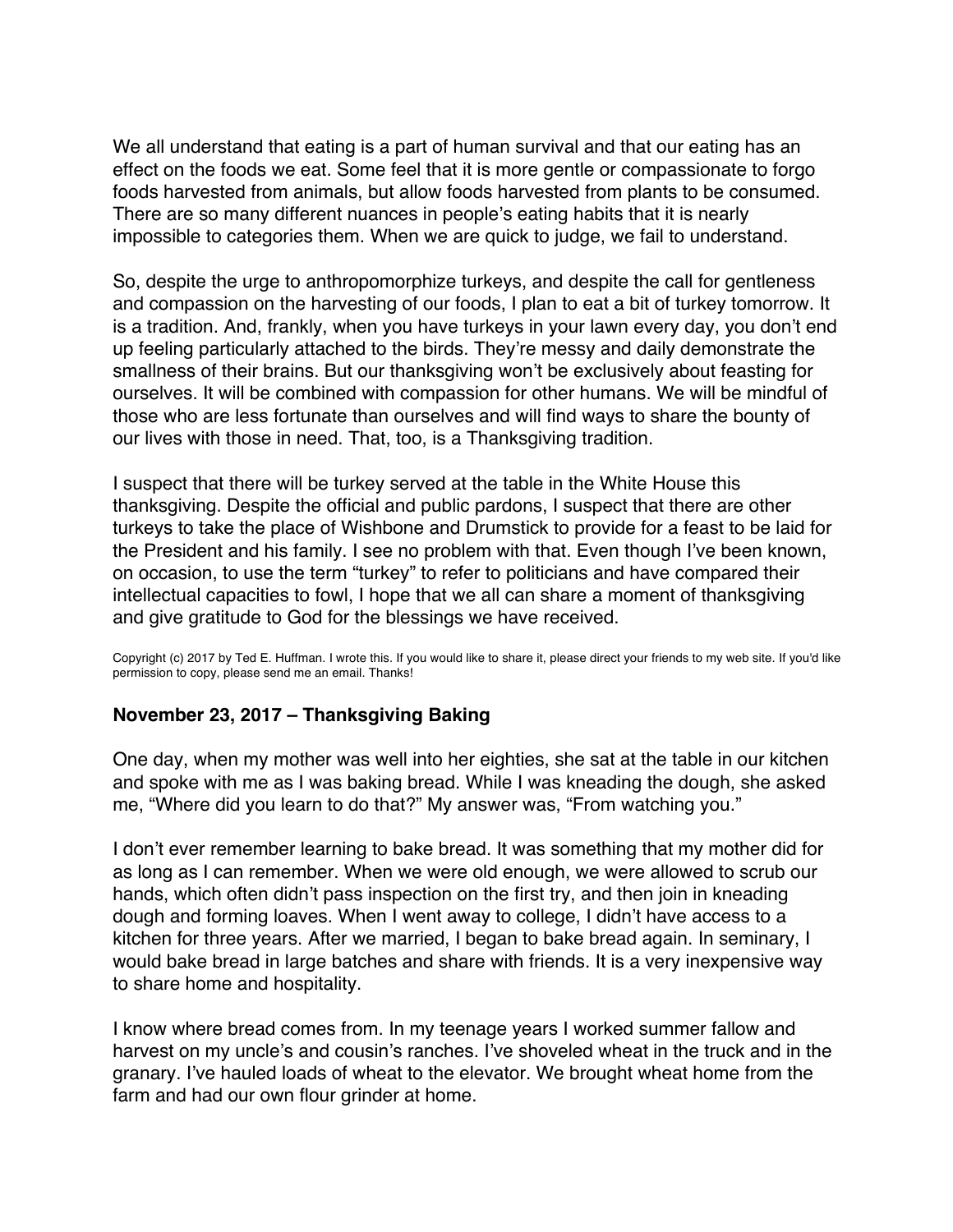The recipe has changed a bit over the years. I used to dissolve the yeast in sugar water to "feed the yeast." It turns out that the sugar is unnecessary. I sometimes add a bit of honey to the bread if I want a sweet flavor. A dash of salt helps as well. Sometimes I add an egg to the dough. Mostly bread is flour and water with a bit of yeast. I used to keep a sourdough starter going in the refrigerator, but the pace of my life these days means that I don't bake regularly so I just use dry yeast.

One of the luxuries of Thanksgiving for me is rising in the morning to bake bread. It reminds me of so many other occasions in my life, all filled with family and friends and love. Being the first one out of bed in the morning and making the dough is a kind of ritual, I guess. People are always appreciative of freshly-baked bread. And when they are expressing gratitude, they are never harsh or angry. I truly believe that a bit of freshly-baked bread would ease negotiations between conflicted parties. I've never tried it, but I wonder if you'd get a better price in negotiations to purchase a major item, like a car, if you baked fresh bread and took it with you to give to the salesman. I like to believe it would work. I should try it some time.

I do know that kneading bread is good for my aging and sometimes arthritic hands. I don't have much pain or problems, but it feels good to plunge my hands into the warm dough. The motion is repetitive, but a bit different with each push of the heels of my hands. The resistance from the dough is just right. It is interesting that in most cooking, I use measuring spoons and cups to get exactly the right amount of ingredients. When I'm making bread, I use a one cup measure to scoop the flour, but after I get the rough measurement in, I adjust the amount of flour by the feel of the dough, not by any precise measurement. I do the same with the temperature of the water. My hands know the right temperature. I have no ned of a thermometer.

People have feasted in celebration for as long as anyone can remember. The ancients held festivals to celebrate successful harvests. American Thanksgiving as a holiday claims among its roots the three days of feasting that the Wampanoag and the Plymouth colonists shared in 1621 in celebration of the pilgrim's first harvest and the successful negotiation of a treaty between the two peoples. The events are so shrouded in layers of storytelling that we probably don't come close to accurate when describing that celebration. What we do know is that the treaty was successful and both parties enjoyed it for about fifty years before relations deteriorated. Many scholars agree that it was one of the longest lasting treaties ever negotiated between indigenous Americans and settlers. We also know that in the midst of the Civil War, in 1863, President Abraham Lincoln declared a national holiday of thanksgiving. The roots of the holiday weekend we celebrate these days lie in the pain, loss, and struggle of the nation's bloodiest war.

Among the people who were present when the Wampanoag chief Massasoit and Governor William Bradford sat down to dinner was Edward Winslow, who was a writer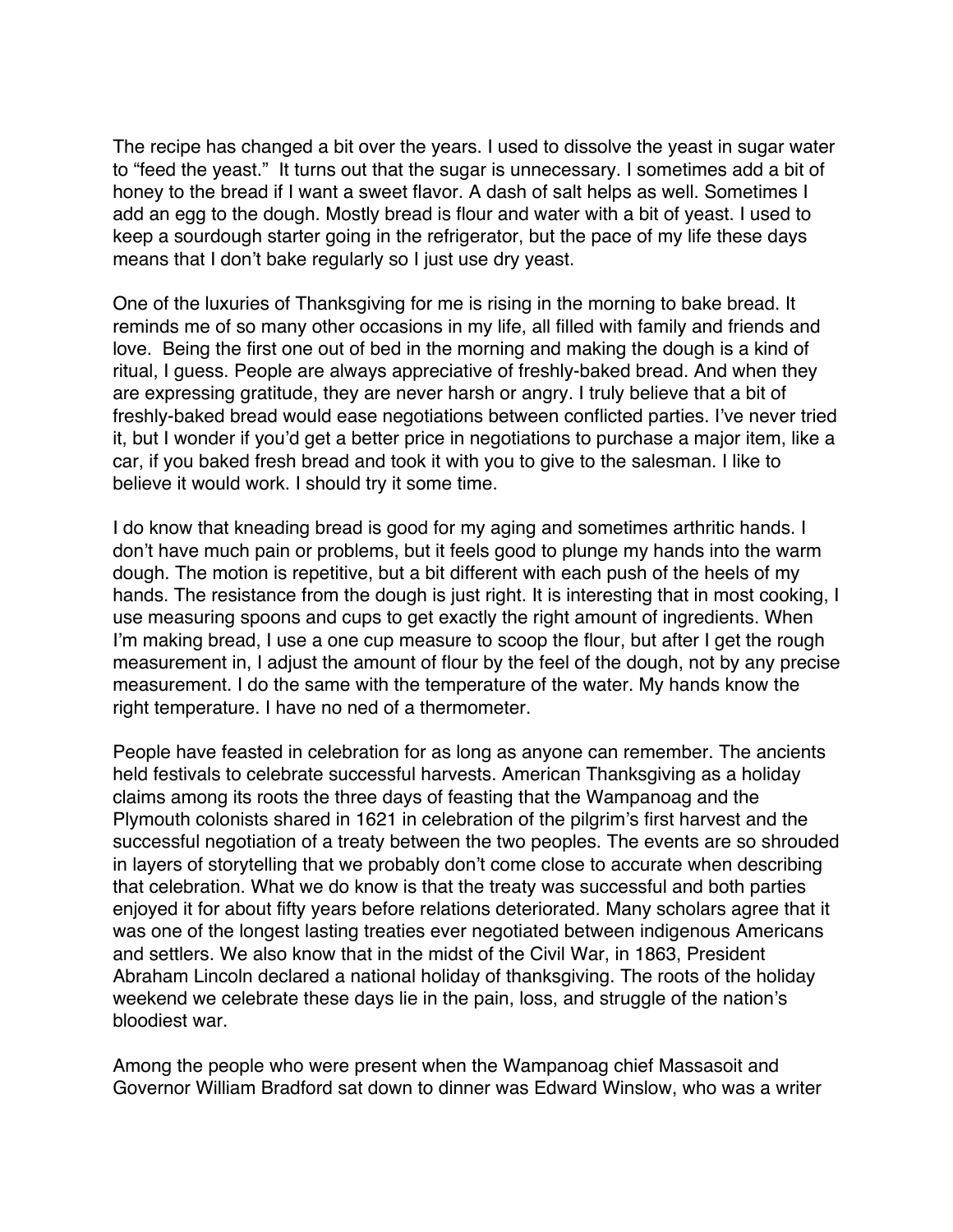<span id="page-48-0"></span>of journals. He documented much of the Pilgrim experience. From his notes we know that Governor Bradford sent four men on a "fowling" mission and that the Wampanoag supplied five deer for the feast. We also know that the sugar supply, brought on the Mayflower, had dwindled and so the meal did not feature pies, cakes or other desserts. It is likely that the meal featured Native American spices and cooking methods. Teaching the Pilgrims how to grow and prepare food was one of the provisions of the treaty. There was no celebration in 1622. The land was experiencing a drought and the harvest was much less than hoped for. The celebration returned in 1623 and the rest, as they say, is history.

In the early years, the settlers probably didn't have wheat flour and the kind of bread that we enjoy probably was not part of the feast. The would have been able to make cakes and fried breads out of corn flour. It is likely that their birds were stuffed with rice as wild rice was abundant in the area where the Pilgrims settled.

I don't claim that my tradition of baking for Thanksgiving has roots that are more ancient than just a few generations of my family. But it was certainly a wonderful way to start my day today. Instead of writing my journal first I kneaded the first batch of dough and left it to proof on the top of the stove. I'm about to go up to mix the second batch.

Life is good. There is much for which to be thankful. And there will be buns for turkey sandwiches among the leftovers.

Copyright (c) 2017 by Ted E. Huffman. I wrote this. If you would like to share it, please direct your friends to my web site. If you'd like permission to copy, please send me an email. Thanks!

#### **November 24, 2017 – Black Friday**

Black is the darkest color. It is complete in its ability to absorb light. Of the colors it reflects the smallest amount of light. I has been described as the opposite of white, but that description can be misleading. To add to the confusion, the amount or lack of color is different if you are talking about a surface or about light itself. When talking about light, black is the absence of light. Whereas white light incorporates all of the colors of the spectrum, blackness is the absence of light. Then there is the simple matter that the term blacklight is used to refer to UV-A light, which is ultraviolet, or long-wave light. Much of the light emitted from a blacklight is not visible by the human eye. What we do sense isn't black at all, but a pinkish purple.

We use the terms black and light with a lot of different connotations. Sometimes black is a negative term, implying a sense of danger, but when referring to accounting, black is the color of success. "In the black" indicates profit instead of loss.

Black Friday is the informal name to today, the day following Thanksgiving Day, which is regarded by some as the beginning of the Christmas Season. It gets its name from the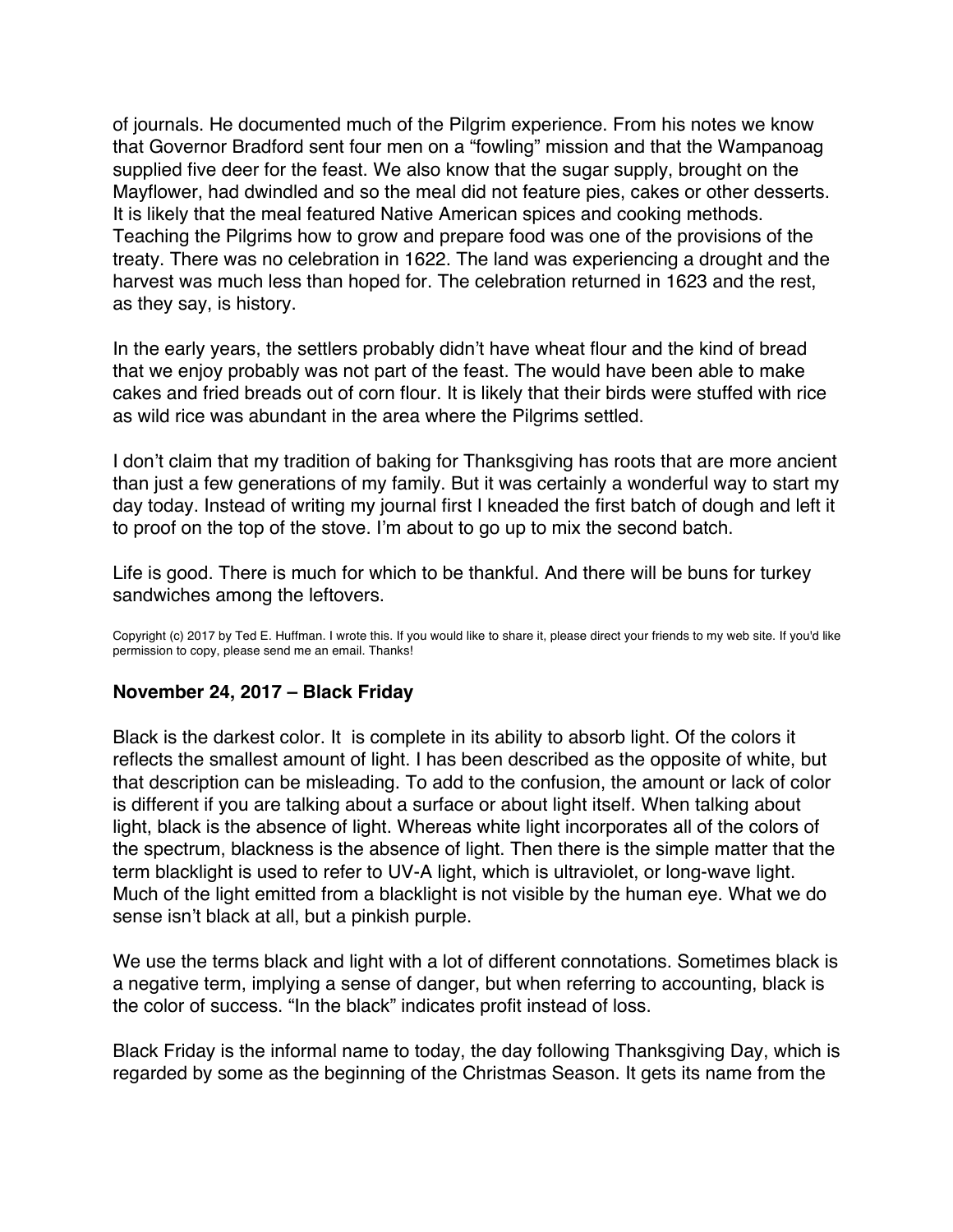profits of retail sales which are generally high on that day. Many people make it a day of holiday shopping.

The concept isn't quite as simple as it may sound, however. I noticed that the Salvation Army bell ringers showed up at the doors to the grocery stores before Thanksgiving this year. They were there, presumably, to capitalize on the generosity of shoppers preparing for the big meal. After all, more people go to the grocery store in the days leading up to the feast than in the days immediately after it. Then there are all of the ways in which retail stores seek to expand the black Friday experience by opening their stores on Thanksgiving Day and promoting special sales on other days as well. For online shoppers, Cyber Monday is the day for special sales. It didn't even get a color assigned in its day.

I'm no fan of black Friday. I'm not a very good shopper and I'm not much of a fan of crowds. I looked at some the advertisements in yesterday's newspaper and decided that there really wasn't anything being offered that I couldn't live without. I'll probably forego shopping today, unless I need a quick stop at the grocery store for some item, though the house really is filled with lots of delicious food.

What I do have planned for the day is to really enjoy a day off from work. Pastors frequently are not good at disciplining ourselves to recreation. Since we work on weekends, we are a bit hit and miss when it comes to having a day of rest for ourselves. We preach sabbath, but we aren't very good at it. Many of my colleagues take Friday as their day off then plunge back into preparation on Saturday for Sunday. Several downtown churches in our community are closed on Fridays. At our church, we try to take Mondays off. The preschool operates on a five day week and is in operation on Monday, but other church activities are light. We used to have the office staffed for phone calls, deliveries and other business, but these days we close our office on Mondays as well. It is usually a day for catching up on all of the things I don't get done in the rest of the week. I run household errands, catch up on home repair and do chores. But Thanksgiving is special for most pastors. Most of us take a three-day weekend, closing our offices for Thursday, Friday and Saturday. I've got a few bits of work that have to be done over the weekend, most of which can be done by computer from home, but I plan to practice recreation as much as possible today.

We've got warm weather, so I'll probably load up a boat and head for the lake. I may take some time to work on the kayak I'm building in the garage. I might take a nap.

It is strange to me that I have developed a lifestyle that is so immersed in the work I do that I need to make special plans to suspend work. First of all, I love my work. I am not one of those people who dreads going to work. I enjoy the people I serve and the tasks I need to accomplish are varied and interesting to me. Secondly, my work is largely intellectual. I think when I am doing all sorts of different things. I often work through sermon ideas when I am not at the church. I plan church events and activities when I'm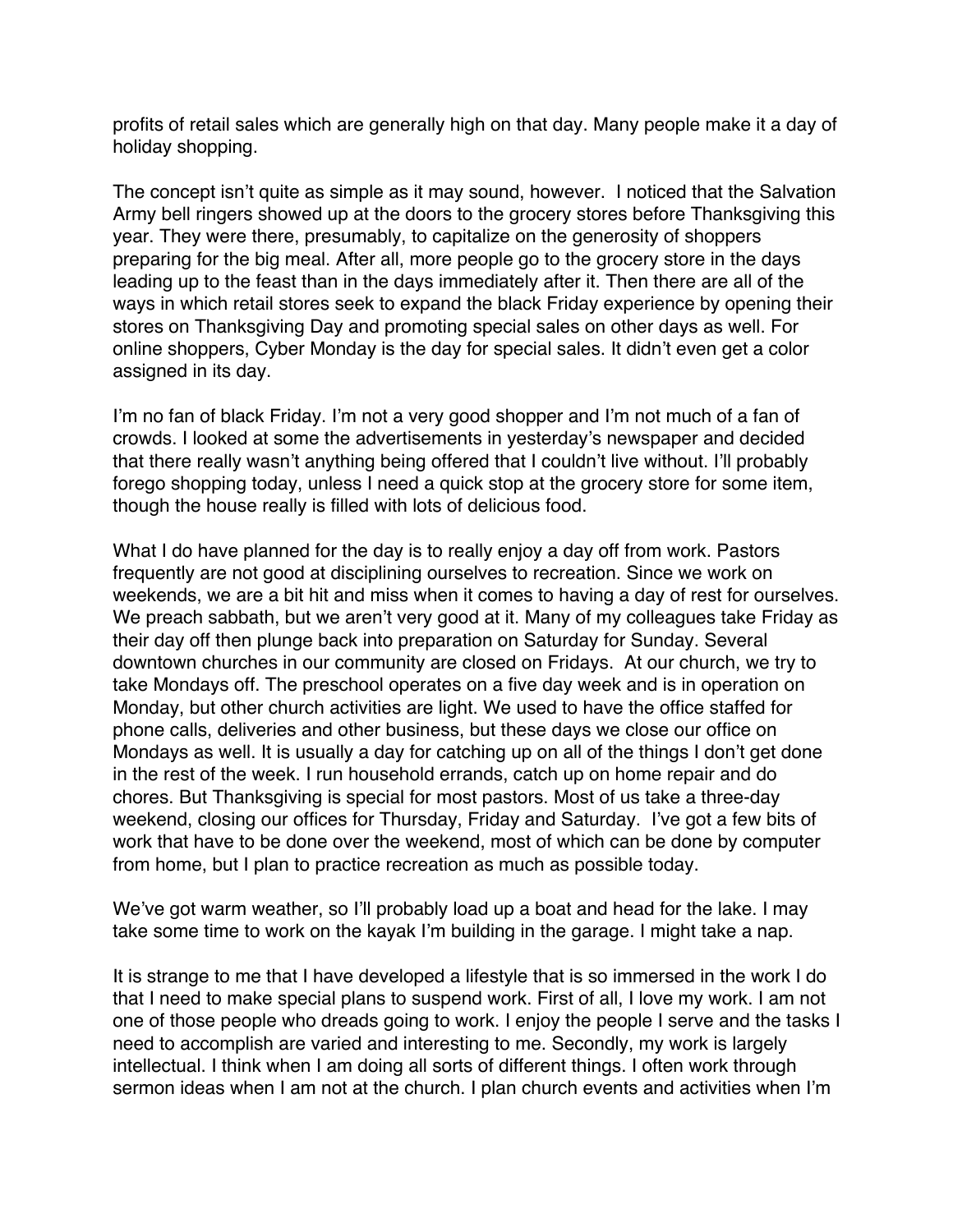<span id="page-50-0"></span>doing other things. So telling when I am working and when I am not working isn't as easy as it might at first seem. A pastor is as much who that person is as what that person does. But I will often say that I'm not very good at sleeping. I know that there is plenty of solid scientific evidence of the value of sleeping. Getting eight hours of sleep out of every 24 helps boost creativity, improves health, and raises joy and satisfaction. I'm pretty sure that it is true that those who get sufficient sleep are more productive during their waking hours. Yet, I've never been very good at sleeping - at least at sleeping eight hours in a single block. I'd much rather sleep six or seven and then have a nap sometime during the day. And, too often, I get engaged in a project and don't take the nap.

I'm a bit the same about days off. I know that I do more when I am disciplined about recreation. I know that recreation is essential to balance in my life and to my ability to be truly present with people when I am at work.

So, for me, today doesn't seem very black at all. It seems bright and sunny and I'm looking forward to being serous about recreation. For those who recreate by going shopping, have fun. I'll catch up with you later.

Copyright (c) 2017 by Ted E. Huffman. I wrote this. If you would like to share it, please direct your friends to my web site. If you'd like permission to copy, please send me an email. Thanks!

# **November 25, 2017 – Dog Overboard**

My sister has an Australian Shepherd who sometimes travels with her. The dog is named Cody and we enjoy it when he comes to visit. He is well-mannered and gentle. And he is full of life and energy. His favorite game is fetching anything that you throw. He likes to chase a ball or a stick or any other object, is good at bringing it back and dropping it at your feet. And if you ignore him, he'll pick it up and set it on your feet or in your lap or somewhere else where it can't be ignored.

He loves the water and is a strong swimmer, so I thought he'd like a ride in the canoe yesterday. He did like going to the lake and was wading in the water before I could get the canoe unstrapped from the roof rack. When I got the boat into the water I lifted the dog in and he jumped out into the water. We climbed into the boat and paddled a few strokes out into the lake and caught up with the swimming dog and I picked him up and put him in the boat again. He was very nervous in the boat. I tried to get him to sit down, but he stayed on all fours and went from side to side in the boat, rocking it. I had to shift my weight to keep him from tipping us. Then he jumped out into the water again. I gave up on giving the dog a ride for a while and paddled around the marina. He ran out on a dock, so I paddled over and pulled him into the boat. He didn't like that one bit and jumped right out. We accepted his choice and paddled near the shore as he ran around the lake.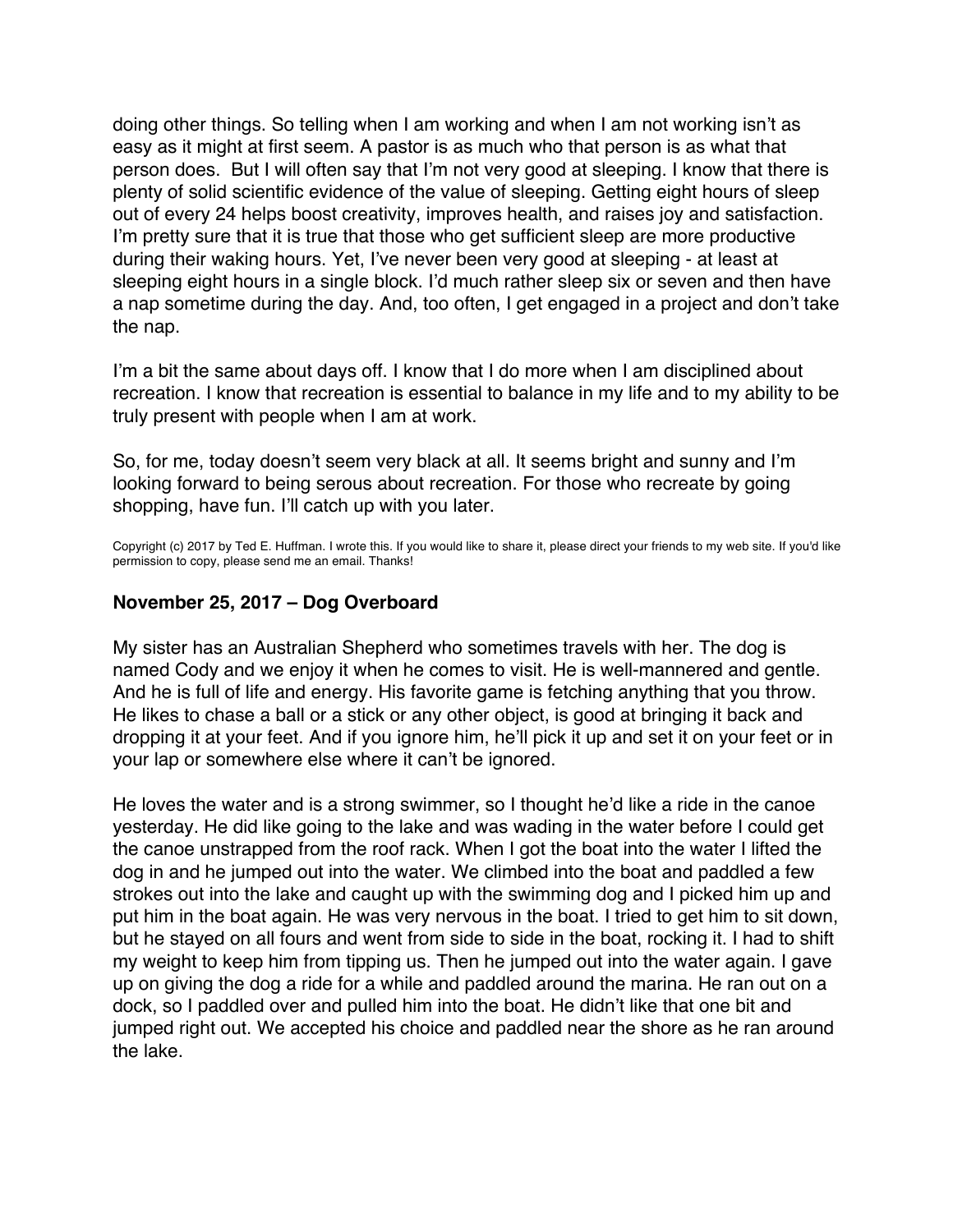When we reached sections where there were cattails, he would wade or swim around them, preferring to keep on the water side of the plants where he could see us. I ended up turning the boat around at one point because it seemed like he had been in the water too long.

What was amazing, though was what he did after a swim. He'd bound up onto the shore, shake vigorously, roll in the grass wildly and then run hard back and forth along the shore. He knew instinctively how to raise his metabolism and warm up.

My family had dogs when I was a kid, but we've not been dog people in our adult lives. I really don't know much about living with dogs, but I really like this dog. He is awake and full of energy in the day and sleeps well at night. He adapts his schedule to ours. He is protective, but also content to sit on the porch or the front lawn and wait if we run an errand. He has intense eyes and always seems to be studying you. When he is around children he is gentle and playful and they love him.

He hopped up to see what was going on when we were video chatting on the computer with our daughter later in the afternoon. She knows the dog and immediately made a suggestion that she has made many times before: "You should get a dog, Dad."

I'll take that advice into consideration.

I wonder what it would take to train a dog to enjoy riding in a canoe. It would drive me nuts to have a dog that would jump out of the boat in the middle of the lake. A somewhat lightweight dog would be a must. My sister's dog is mid-sized and we had a good harness on him so I could lift him into the boat with one hand. I'm not sure that it would be possible to get a larger dog into the boat out on the water without tipping the canoe.

Not being a dog person, I don't know much about training dogs. I suppose that one takes the dog for very short rides, extending the time in the boat over time until it becomes comfortable in the boat. I also will put a foam pad down for the dog if we give it another try. I think that the slippery bottom of the canoe made him feel less secure as he slipped and slid around. A bit of indoor-outdoor carpet should do the trick.

I suspect, however, that there are breeds of dogs that are a bit more calm by nature. The Australian shepherd seems to have only two modes: completely alert and sleeping. He's not much for calmly sitting and waiting.

So, for the record, I'm not in the market for a dog. I like the dogs that family members own and I enjoy playing with them when we visit or when they visit, but I'm not eager to have the responsibility of a dog in my life right now. I spend too much time in the office and go too many places where a dog is not welcome. I do, however, like the image of a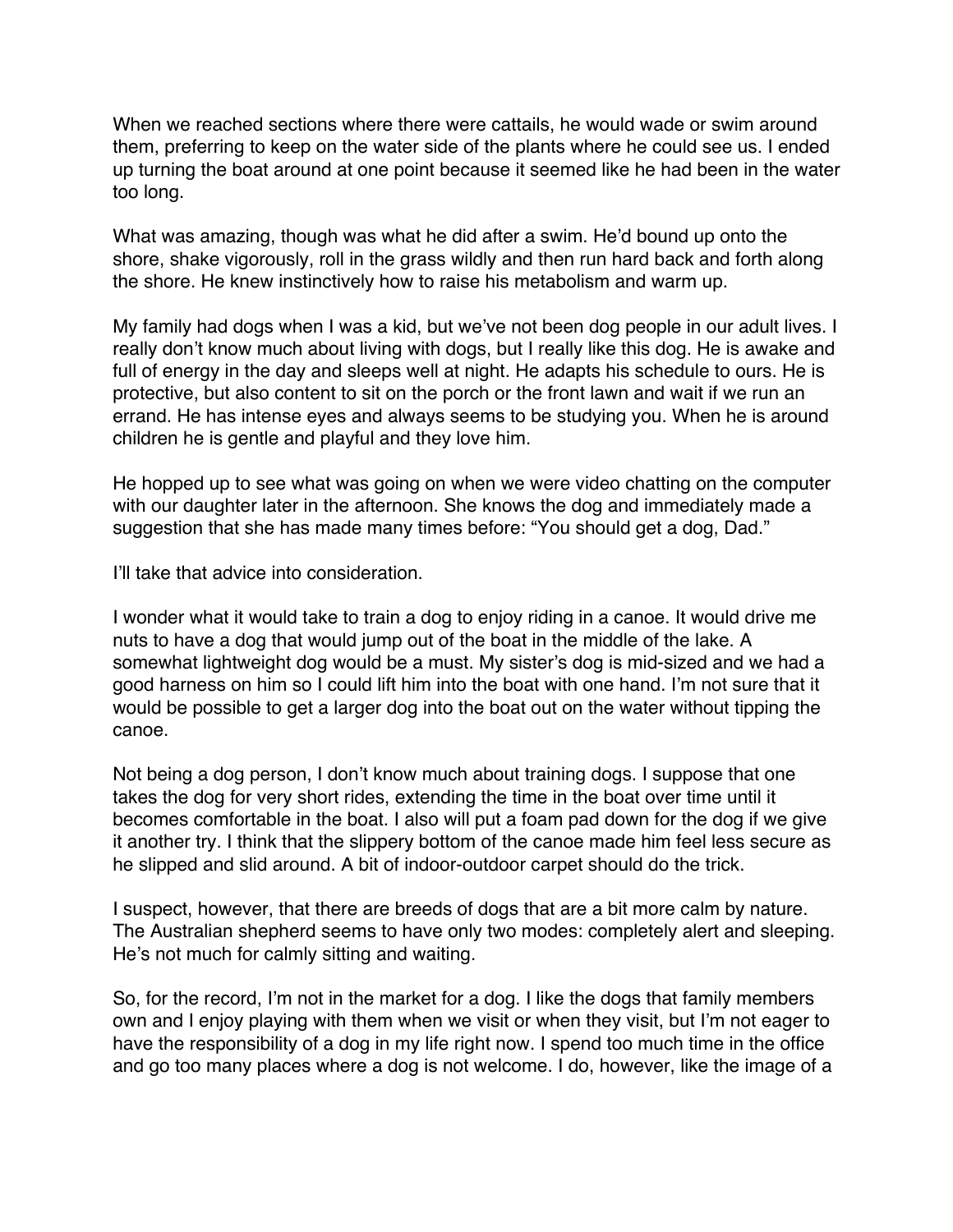<span id="page-52-0"></span>dog sitting gently in the bottom of a canoe as I paddle on calm water off to the next adventure.

All I have to do to dispel that image, however, is to recall yesterday with the dog wildly shifting from side to side of the canoe, rocking it wildly then jumping into the water and swimming. It would be a wild job training that particular dog to get in and out of the canoe on command and stay in the canoe while we paddle.

I started our grandkids out in a rowboat. It is beamy and stable and doesn't feel like it will tip. The kids can walk around in the boat and even lean out over the gunwales. We've got very good lifejackets for our grandkids and will continue to make sure that they have good safety equipment. Maybe that would be the way to start out with a dog. I know they make dog life vests.

No, I'm not going to get a dog. But I did get to thinking.

Copyright (c) 2017 by Ted E. Huffman. I wrote this. If you would like to share it, please direct your friends to my web site. If you'd like permission to copy, please send me an email. Thanks!

# **November 26, 2017 – Reign of Christ 2017**

Today is the last Sunday of the Christian calendar, a day known as Reign of Christ or sometimes referred to as Christ the King. It is a celebration of Jesus Christ as sovereign over all of the earth. And it is one of Christianity's most misunderstood holidays. Faithful Christians are as likely to misunderstand as are those who know little of Christian faith. The problems begin with our understanding of leadership. Even our language points to misunderstandings of the holiday. Christ the King uses the name of one kind of earthly leader to speak of how Christ rules over the world. Changing the name to Reign of Christ carries almost all of the same implications - the resurrected Christ is in ultimate charge of all of creation. Even the commonly used term "Lord" is a reference to a particular type of leadership and a tile that is part of the hierarchy of English feudal systems.

Our misunderstandings come from the failings and realities of earthly leadership. You don't have to look far to see examples of disastrous leadership by humans.

The world was witness to the dramatic conclusion of Former Bosnian Serb army leader Ratio Mladic, who was sentenced to life in prison Wednesday after being found guilty of genocide for atrocities committed during the Bosnian war from 1992 to 1995. Over 100,000 people were killed and another 2.2 million displaced in those years of tumult.. The former leader will be remembered by history for the communities he destroyed and the deaths he left in his wake. Any comparison of his style of leadership with the way that Christ interacts with the world is a mistake. The use of similar titles and words to describe him and the way the leadership of Christ can lead to mistaken notions of the nature of Christ.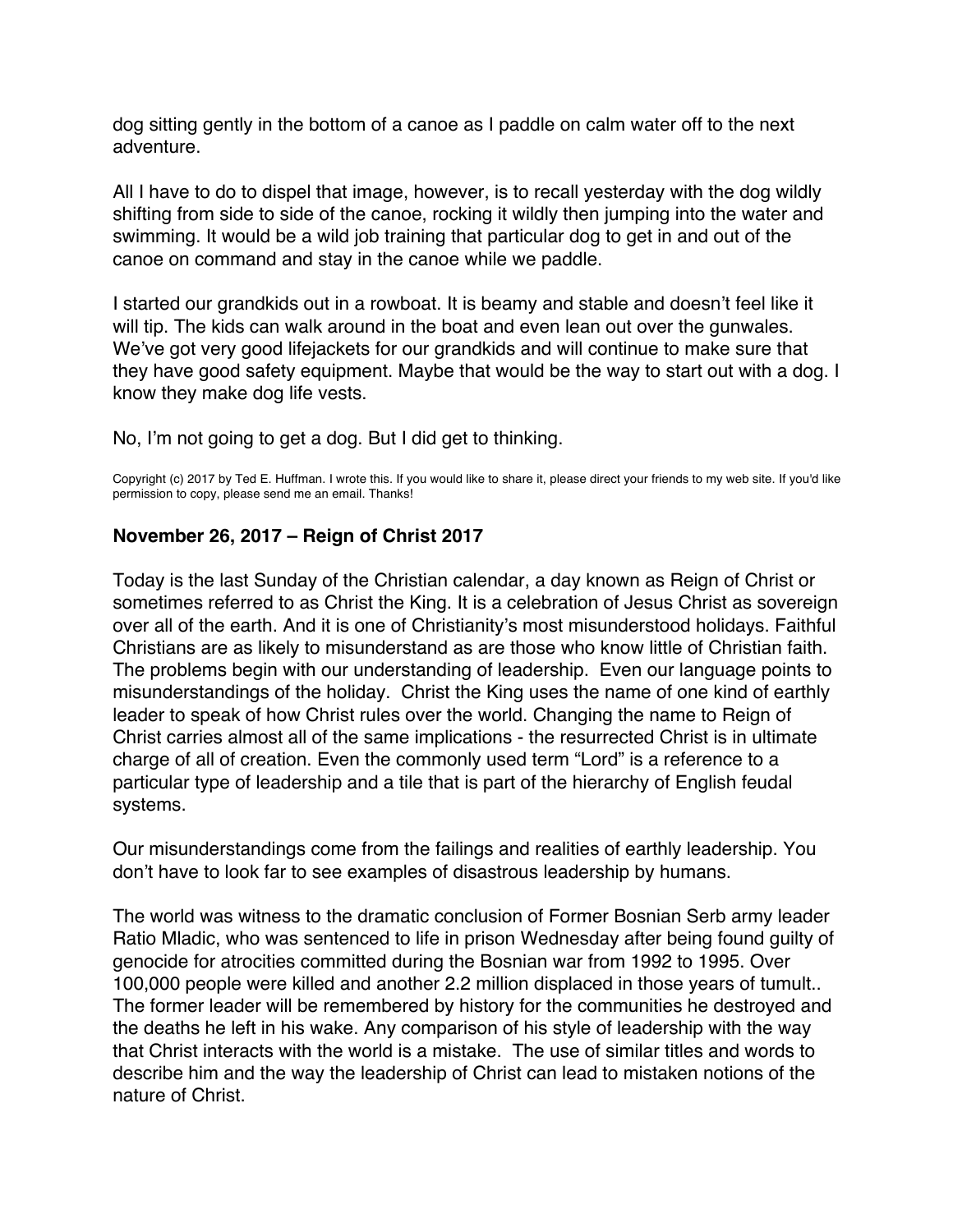Tens of thousands of Zimbabwe's citizens took to the streets in celebration of the resignation of Robert Mugabe, ending 37 years of authoritarian rule. Mugabe had become known as one of the world's harshest dictators. His ruling Zanu-PF party is associated with some of the worst atrocities committed by governments. An estimated 20,000 civilians died in the 1980's during a period of civil unrest. But the change in leadership may not signal a change in the style of government. The new president, Emerson Mnangagwa is a whole lot like the president he succeeded. He has been vice president to Mugabe for all but a short period when he was dismissed earlier this month. He has spoken of Mugabe as "a father, mentor, comrade-in-arms and my leader." He was known as the "crocodile" during the 1980's and may hold personal responsibilities of some of the nation's worst massacres.

You can say that ultimately Christ has more authority than Mugabe and Mnangagwa. You would be right. But to use the way that these particular leaders use their authority as an example of how Christ works in the world is to lead people away from a closer relationship with God in Christ.

Chancellor Angela Merkel of Germany appeared to be one of the world's most stable leaders in terms of popularity with the people of her country, but recently she has failed to form a government to rule her country. Once touted as a pillar of the European Union and head of the continent's largest economy, she has fallen in popularity as troubles from Brexit to debt to falling currency values plague Europe's once-stable economic circumstances. Merkel is an intellectual strong woman and has often considered to be among the world's elite, but she is hardly an example of how God intends the world to be organized. To say that Germany is a reflection of God's reign on earth is to ignore both its present reality and its history.

Our own country is going through a particularly trying time in reference to leadership. Our current President, who won the electoral college, but lost the popular vote by more than 3 million votes, has never achieved the approval of half of the nation's citizens. Our legislative branch of government seems to be mired in partisan politics so much that it is incapable of passing any meaningful laws or exercising its authority in any meaningful way.

The Gospel is clear. God in Christ has an entirely different way of being in the world that that way ultimately will prove to be the world's reality. And we celebrate that reality each year with a festival on the last Sunday of the Christian calendar. But we find that we don't have the language to express the way that Christ is in charge of the world. Our language is limited to our experience and our experience with earthly leaders is not the best, to put it mildly.

Today's story is the parable of the sheep and the goats from the Gospel of Matthew. The third in a series of parables of judgement, it has been touted as part of Jesus'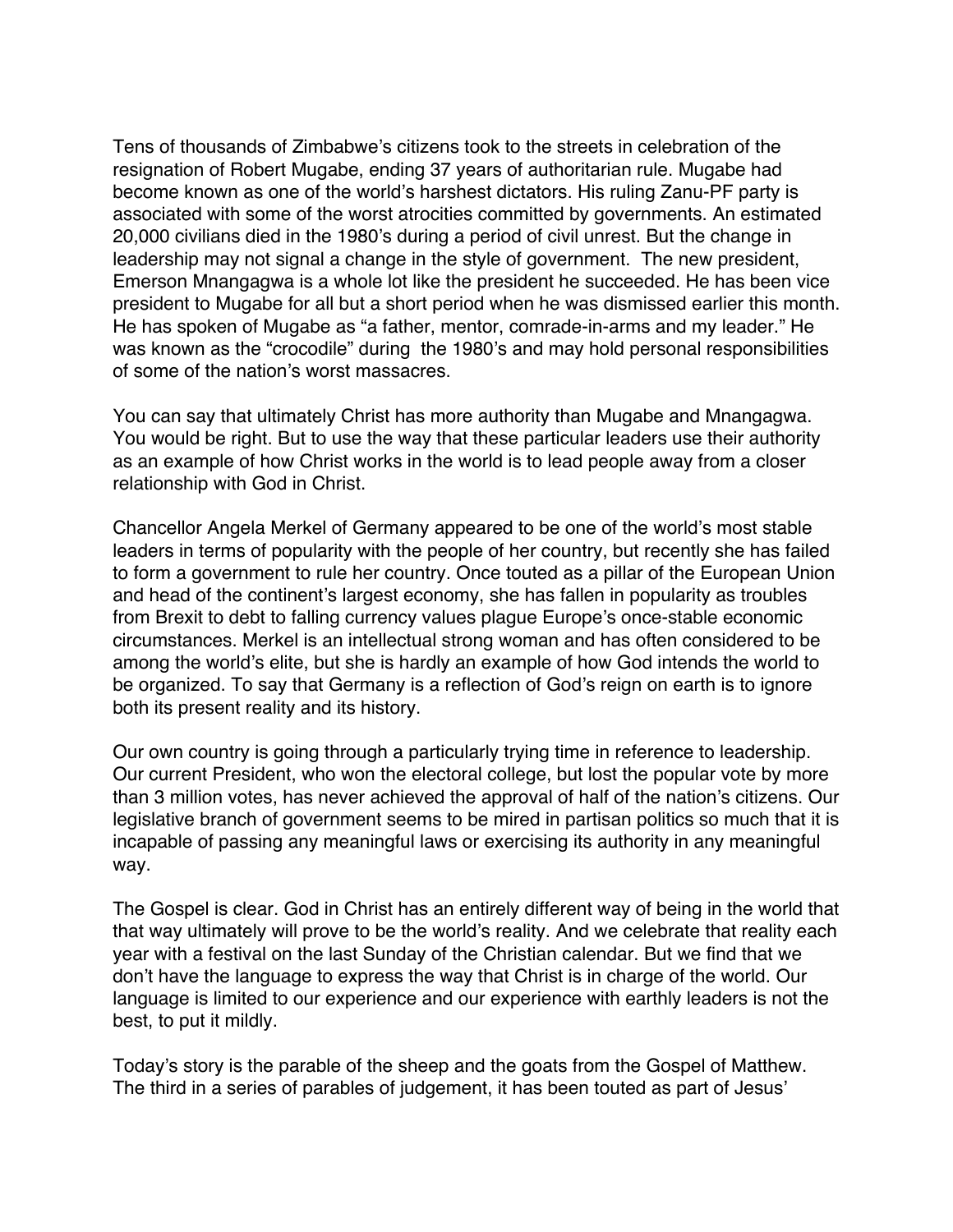<span id="page-54-0"></span>preparation of his disciples for life after his death and resurrection. It is a somewhat disturbing parable in that it is very easy to see oneself as both among the "sheep" and among the "goats." We are at the same time capable and found to do good for those in need and guilty of ignoring the needs of others. There have been times when we have responded appropriately to those in need and times when we have failed to respond. But if we look beyond our discomfort and uncertainty over our own judgment, we discover another important aspect of this parable. Christ is present in those who are in need. Using royal language and referring to God as "the King," the parable has the King declare, "I was hungry . . . I was thirsty . . . I was a stranger . . . I was naked . . . I was sick . . . I was in prison." Clearly the parable directs us to look not in the halls of power or the places of earthly authority for the savior of the world, but in those who are victims of the abuses of power that surround us.

It may well be that the language of victims - of the sick and imprisoned and immigrant and homeless - may give us more clues for speaking of Christ's reign than the language of elite leadership. We celebrate the holiday each year in part because we need the practice. We never get it quite right and we still have much to learn.

Copyright (c) 2017 by Ted E. Huffman. I wrote this. If you would like to share it, please direct your friends to my web site. If you'd like permission to copy, please send me an email. Thanks!

### **November 27, 2017 – A Time for Listening**

When I was in school, several of my classes taught and honed listening skills. Although we learn to speak and listen and communicate naturally through the process of living, it is frequently the case that our communication is incomplete or even missed entirely. There are many barriers to complete communication. I remember different classes where we were paired up with classmates and we practiced active listening.

The first step in active listening is comprehending. It requires more than just receiving sounds from the other. Words are, after all, codes that must be descrambled and discernment of the intentions of the speaker is not completely automatic. Most of the time, when we speak, we are conveying not only ideas, but also emotions. We are rarely neutral about the information we communicate. We care. Active listening is discerning ideas and feelings and taking those ideas and feelings into your own consciousness.

The second step of active listening is retaining. It is an exercise in expanding memory. Primarily relying on short-term memory, the listener has to focus attention on what is being said with sufficient intensity to be able to recall the information and the feelings communicated. This requires freeing our minds from distractions. Thinking about other worries or concerns can interfere with our ability to retain the communication in which we are engaged. Focus and the ability to avoid distraction are essential.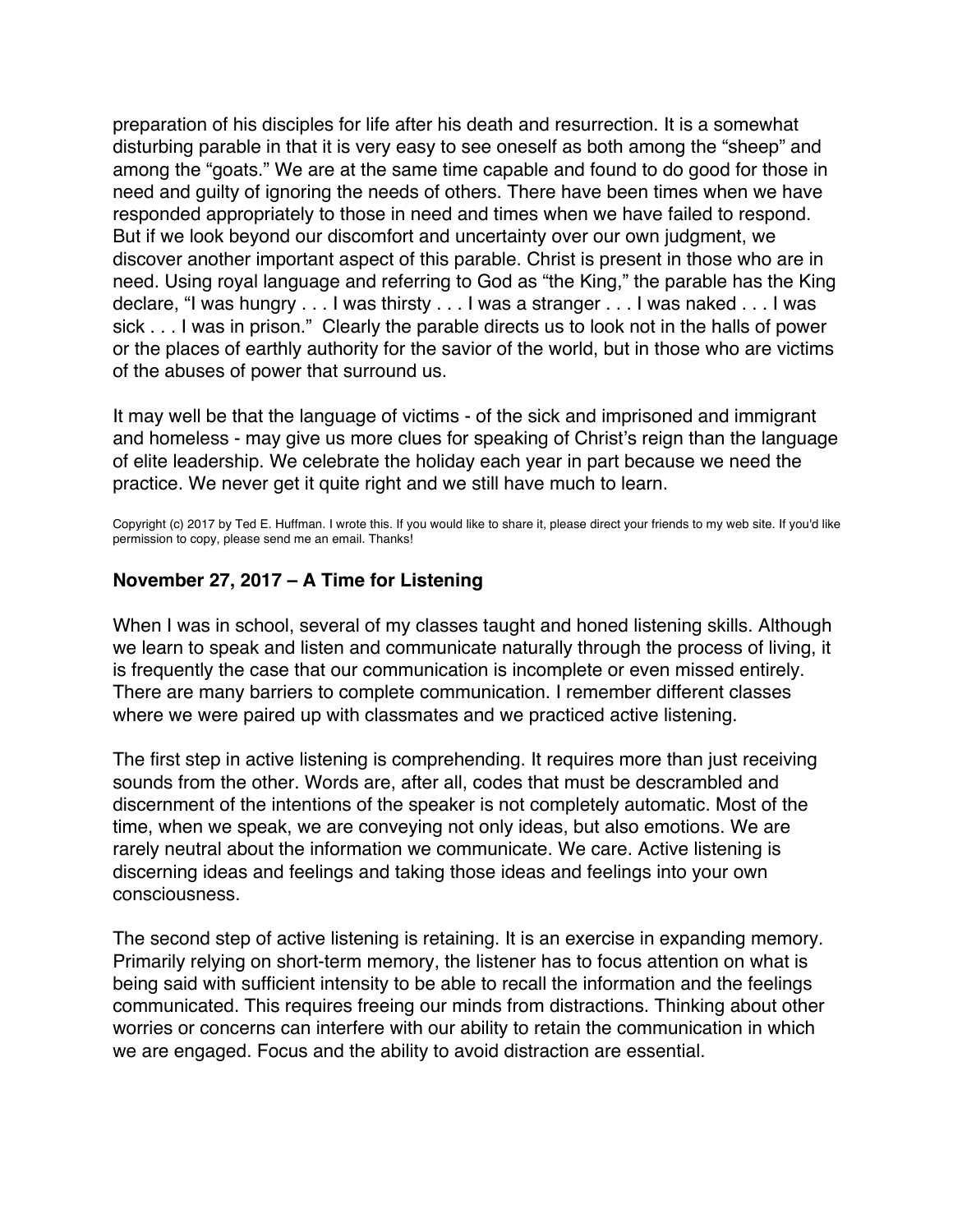The third step of active listening is responding. Communication is a two-way street. In active listening classes and practice sessions we would respond by re-stating that which had just been uttered by the speaker and checking to see if we had retained it accurately. Many times we didn't get it fully correct and we had to adjust our responses in conversation. After significant practice, we got better at listening, retaining and responding accurately.

Because my classmates also went through the process of learning active listening, and many of my colleagues since I have graduated received similar training, I have no idea how common is the experience of having practiced active listening skills. What I do know is that there are many examples in contemporary society where those skills do not seem to be employed.

Legislative bodies seem to be especially poor at genuine listening. From our city council to our county commissioners to our state legislature to the House and Senate of the United States, it seems to me that there is a lot of speaking and very little listening going on. Speakers often don't seem to be even responding to the words of their colleagues. They have come to make a speech and it appears that their minds are made up and they are not influenced by the words that others say.

Our society is plagued by more than just the failure of communication in our legislative bodies. It seems to me that the recent spate of sexual harassment claims and public outings of abusive behaviors of men has at its root a failure of communication. The #MeToo movement has given women courage to speak publicly about matters that they had previously believed would not be heard. In the past there were many times when women attempted to speak out and their voices were not taken seriously. There is something encouraging in the present moment's ability to listen when women speak out. I'm not sure that society is retaining the impact of what is being said, yet, and we are at best awkward in our responses, but some genuine communication is beginning to open up.

I've heard a bit of backlash in the forms of fears of some men. They worry if asking a woman for a date will be interpreted as harassment. They think back on their own histories and actions and worry that they may have crossed boundaries and that their past might come back to embarrass them. It is pretty clear that our sexual ethics have not always been based in compassion and love and the result is a messy set of relationships.

It seems to be a good time to go back to practicing the skills of active listening.

When women speak out, are we really listening to what is being said and what is being communicated beyond their words? Clearly there are some who are trying to silence or discount what is being said. When men, especially those who occupy powerful positions respond with quick denials and challenge the credibility of those who speak out, there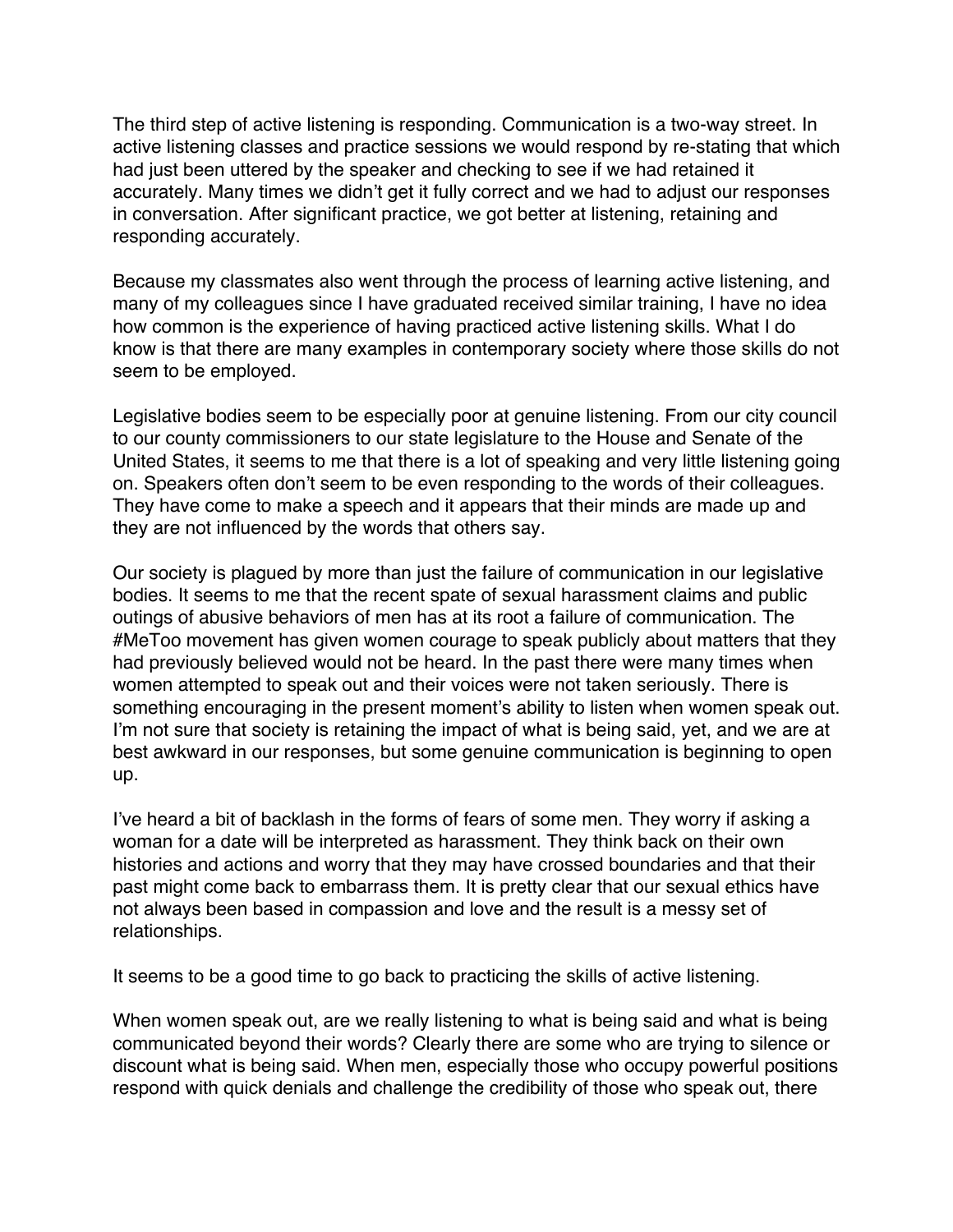<span id="page-56-0"></span>can be no completed communication. Even when men are willing to respond with an apology, they can be too quick with their response. Active listening demands comprehending and retaining before responding.

As a society, we need to allow these women to speak out and we need to comprehend what they are saying. That means receiving not only the ideas, but also the feelings that are being communicated. And we need to focus enough to retain what is being communicated.

Our current social situation does little to encourage such focus. We are distracted by our devices, distracted by a 24/7 news cycle, and distracted by the pace of modern living. We rarely think of one thing at a time. This moment in our shared history, however, demands that we listen and focus. Failure to do so will result in choosing sides and increasing divides.

The time will come when we need to respond as a society. We need to rethink our sexual ethics. We need to revise the way we raise our sons and daughters. We need to rebalance distorted distribution of power in relationships. But it may be too soon for that just yet. It seems that this is the moment for us to listen and comprehend. Those who have been victims of distorted relationships and unfair power distributions have demonstrated the courage to speak out. Their voices have given courage to others who have been silent for so long. It seems as if there are fresh allegations every day and new victims appearing at every turn. The sad state of our relationships is becoming evident.

Now is the time to listen. Even if you didn't take classes in active listening, it is a good time to practice the skills of really listening and focusing. I'm sure there are more voices yet to be heard.

Copyright (c) 2017 by Ted E. Huffman. I wrote this. If you would like to share it, please direct your friends to my web site. If you'd like permission to copy, please send me an email. Thanks!

# **November 28, 2017 – Exploring Familiar Places**

There is something a little strange about the weather. In the last week of November, I was paddling in open water in an open canoe yesterday. I was hot and sweating because I was overdressed for the air temperature. Even though I was paddling near the shore, I was dressed to survive immersion should the canoe capsize, an unlikely event on a day with a little wind and a bit of texture to the water, but little to cause worry for a 16-foot canoe. Having just ended a week when it barely dipped below freezing even at night, it looks likely that I will be able to paddle next Monday, which will add a month to my paddling season. My last paddle of 2016 was on November 25 and I used a warm kayak for that adventure. I can't remember ever paddling in December, January or February. My first paddle of 2017 was March 18, so it is likely that this year will be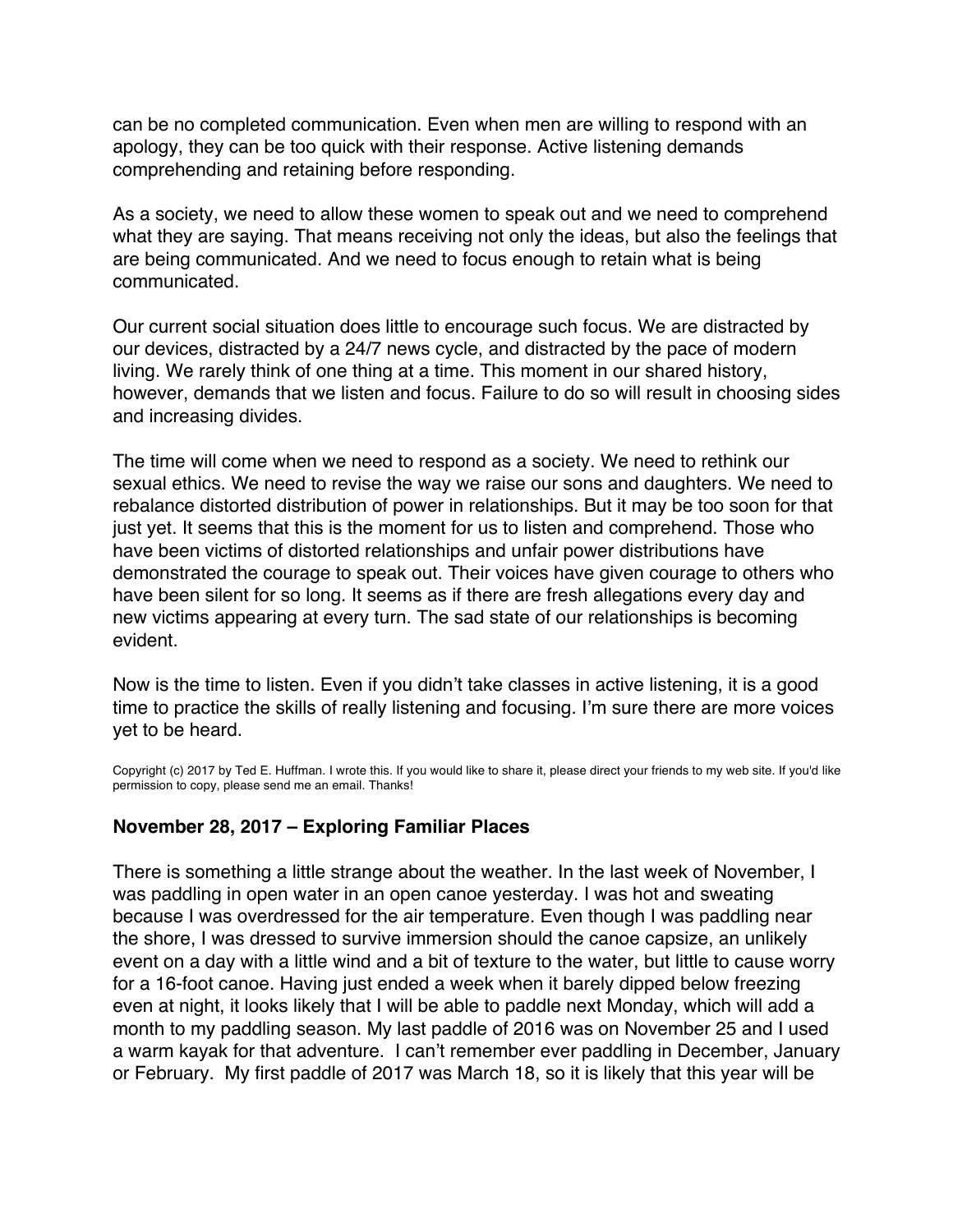the longest paddling season for me. I usually paddle from ice out to ice in, frequently sneaking in the water when there is a bit of ice in the lake.

I'm reluctant to put away the boats for the winter season. I am simply better at taking time to paddle when I can do so on real water. I have a very good rowing machine in my basement, but it just isn't the same. Combining solitude and a trip into nature with my exercise makes me more likely to get the exercise that I ned to stay healthy.

I'm pretty sure that I saw a few buffleheads on the lake yesterday. They are quite a bit smaller than the ducks we are used to seeing and they were skittish, so I couldn't get close enough to get a photograph with the point and shoot camera I carry when paddling, but the distinctive white coloring on the males was a pretty good clue. I've never seen buffleheads in South Dakota before. It is possible that their far north nesting areas mean their migrations are later in the season than I normally paddle. It is also possible that all of the rain in the Pacific northwest in recent weeks has altered their path this year and they are farther east than usual. Maybe I am just paying more attention to the birds after having the fun of chasing a couple of rafts of coots around the lake earlier this fall.

There are many in the paddling community who hunger for new and exciting places to paddle. I have friends who have invested large amounts of money to paddle in the Nisultin or Teslin or Yukon Rivers up north. Others head to Central America to paddle in Belize or Costa Rica. River rats from the United States have traveled to China and Nepal to try their hands at exotic and remote and previously unpadded waters. I understand the lure of such adventures and have read many books chronicling the trials and rewards of expedition paddling. Sometimes I have thought about making big trips to paddle in distant waters. I've even had the experience of making a lot of miles with a boat strapped to the top of my vehicle. I've paddled a boat that I built with my own hands in the Bay of Fundy, the Puget Sound and several of the Great Lakes.

However, there is a particular value in paddling in familiar waters. Sheridan Lake, close to my home is a rather small reservoir. I can paddle all the way around the shore of the lake in less than two hours. I can cross the lake at its widest point in 20 minutes or less. Some might say that there is little adventure and little to see in such a small lake. I, however, find it to be fascinating. It is as if there is always something new to discover.

One year a young beaver decided to leave the lodge up the creek and migrate into the lake. I saw him several times and even got a few photographs of him crossing longer stretches of water. He chose a place up a small bay to build a new lodge and I watched him all fall long as he brought branches to his new home. During the winter, when the lake was iced in, I made a couple of trips to check on him. Although I didn't see him in the winter I could see plenty of signs of his presence. In the spring when the Ice went out of the lake I headed straight for his lodge to check. He, however, had used the open water as a path to abandon the lodge and return into the creek. I suspect that it was a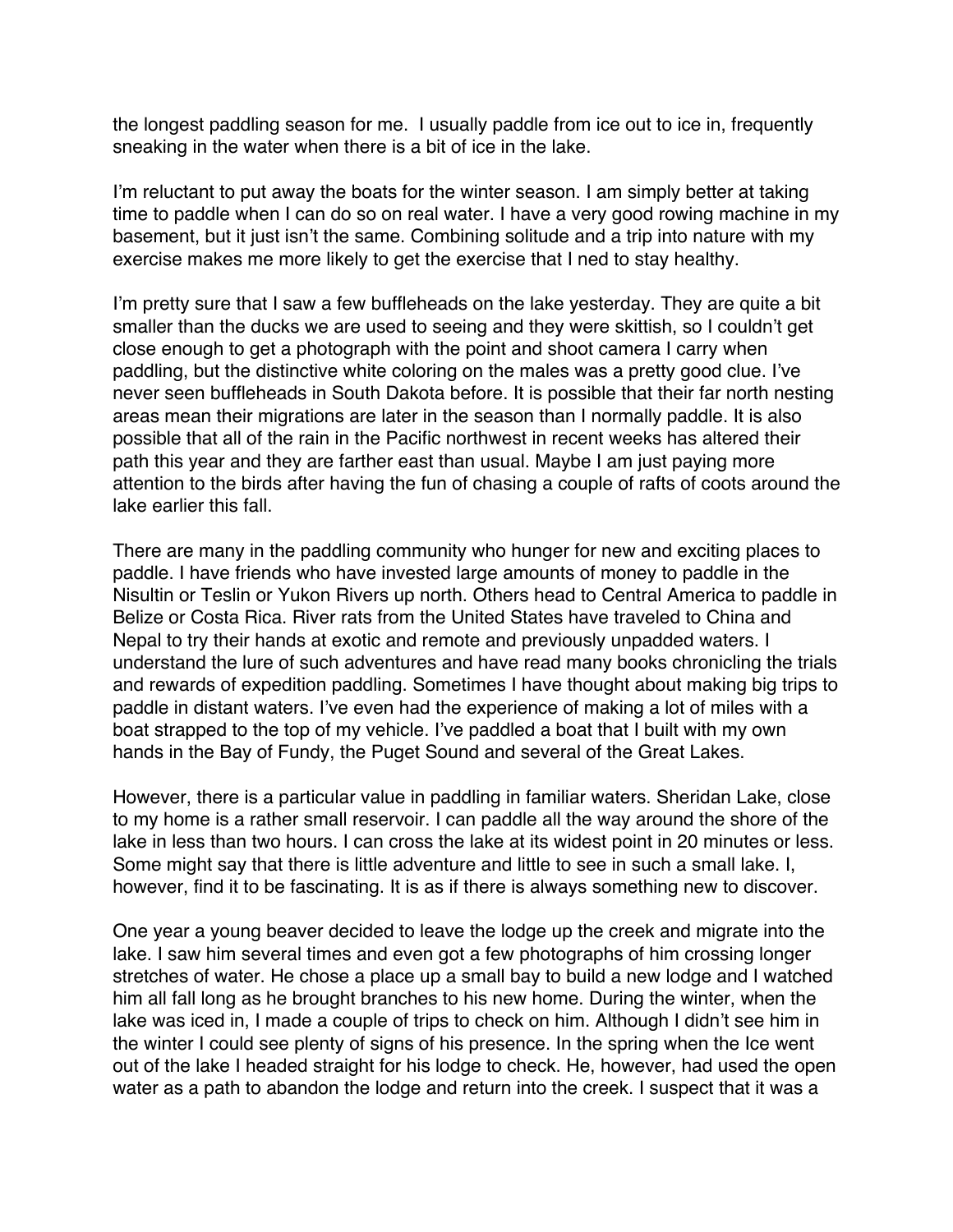<span id="page-58-0"></span>long and lonely winter for a beaver, who was used to having other beavers around. I don't know how unusual that behavior was for beavers, but it was the only time I've observed it.

This fall it seems to be the waterfowl. Maybe there is a continual parade of migrating birds who stop by the lake every year. Some stay for very short periods of time and I miss them because I don't happen to paddle that day. Then, on a day like yesterday, I happen to be there on the same day as a half dozen buffleheads make a short stop and I see something new. It seems as if the lake always has a surprise for me.

Some people enjoy the challenge of crafting large boats and sailing around the world. I seem to be content with a tiny boat on a little lake. If your lake is too small, try getting a smaller boat.

Years ago we lived in Chicago for four years while studying. I don't remember it as being a burden to be in the midst of a city. We visited museums and went to the symphony and walked along the lakeshore. We rode the rains and experienced the crush of city crowds. It was an adventure. But I do not long to return to the city. I am happy here in the hills and feel privileged to have deer and turkeys in my yard each day. They make fine neighbors.

Some find going to the places that make them happy to be important. I understand because I love to travel. But I also know that being happy in the place where I am is a wonderful blessing.

Copyright (c) 2017 by Ted E. Huffman. I wrote this. If you would like to share it, please direct your friends to my web site. If you'd like permission to copy, please send me an email. Thanks!

# **November 29, 2017 – Reflections on the Life of a Pastor**

Life as a pastor involves a lot of balancing acts. Congregations are complex and diverse. It has been said that being a pastor means learning to have as many different bosses as there are members of the congregation. I had to learn early in my career that I don't have the capacity to make everyone in the congregation happy. I also had to learn, through a process that took a lot more time and a lot more careful effort, not to take everything that occurs in the congregation personally. That one is hard for me, because I am personally invested in the church and committed to its future. But God did not call me into the church to be in charge. God called me into the church to serve.

One of my balancing acts has to do with the simple fact that I am finite. I am not able to do everything. I am not able to work without ceasing. I run out of time and energy. Even though I enjoy long days and long weeks working in the church, I have my limits. I have had to learn to discipline myself when it comes to recreation. I have had to learn to recognize the symbols that I am not taking enough time for myself and allowing enough time for my family. Even when I am focused on my work, it is impossible for me to get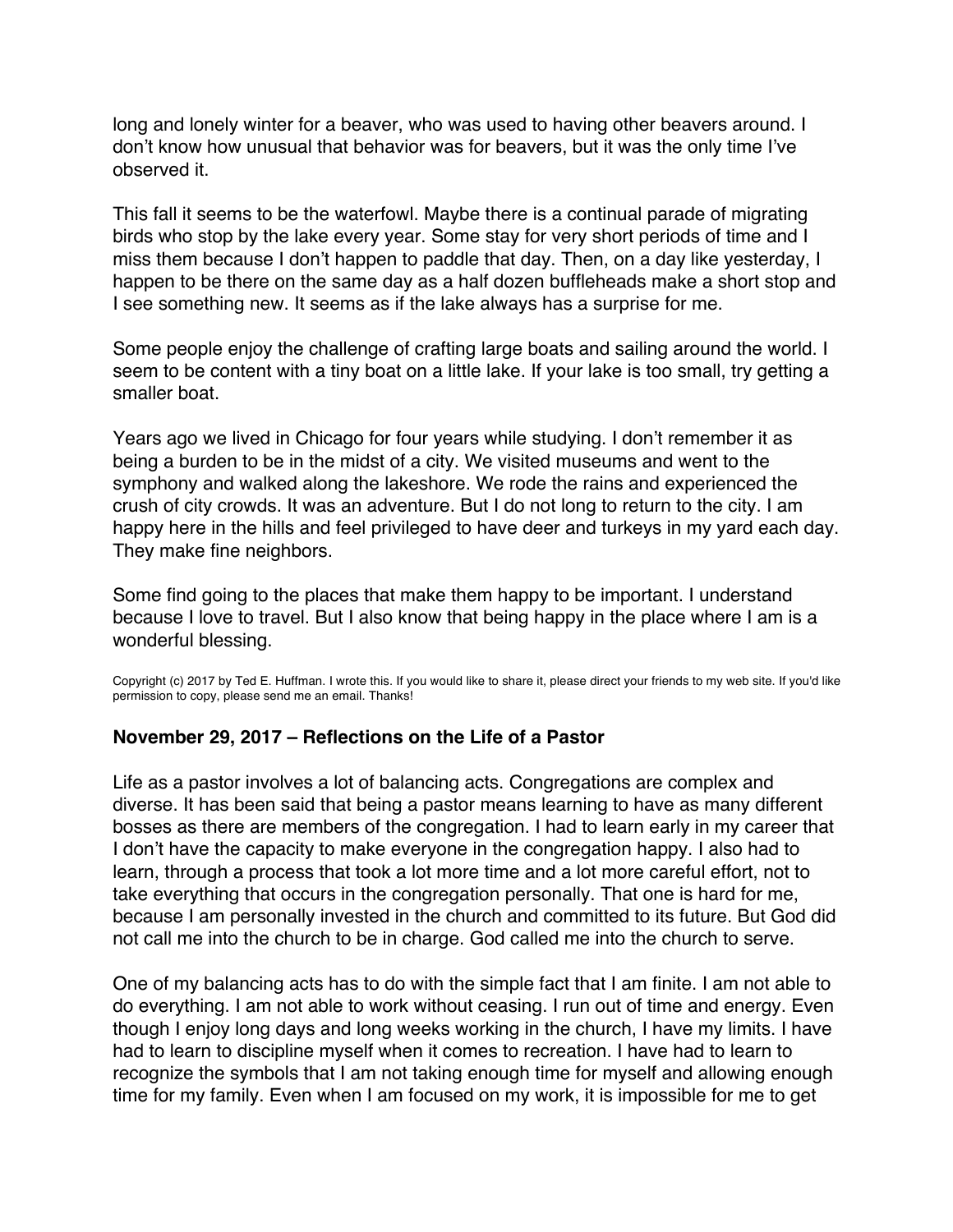everything done. Being a pastor involves learning to leave the office with work undone. No matter how large the church staff, there are always more things that could be done. Furthermore, there is no rigid line between being on duty and being off duty. Part of the preaching task is using one's imagination. I am often mulling my sermon when I am doing other tasks. Creative ideas come to me at all times of the day and of the night.

I have to make choices. Do I catch up with paperwork or do I make one more call? Do I finish my work on the newsletter or do I chat with a visitor who has dropped by my office? Some of those choices are relatively easy. I almost always choose face-to-face contact when it is available. I work hard to provide hospitality and that includes anyone who comes into our church building. I have learned that responding to interruptions is as important as the ability to occasionally focus on a task until it is finished.

So much of the work a pastor does is devoid of immediate feedback. We are often investing in the distant future and the effects of our work cannot be seen for a long time. I will occasionally hear from someone I worked with decades ago about how their life has been changed for the better. Far more frequent are people whom I attempt to help whose stories remain unknown by me. Give a sermon to 200 people and its effect will be different in each life. Some will tell you what meanings they received, most will not. People are quick to say, "good sermon," on their way out of the church, but that may or may not mean that it was what they needed to hear on that particular day.

One of the balancing acts with which I struggle a bit is between serving the needs of the people in my congregation and reaching out beyond the congregation. Both are important. If the church becomes too inwardly focused it loses its sense of mission. It cannot be a church if it exists only to take care of itself. Mission and outreach are at the core of my service to the church. Enabling people to become engaged in serving others is a primary task of a pastor. And I often choose to lead by example. I feel deeply called to reach out beyond the walls of my church in service to my community and the world. The choices sometimes are between working on a project for Habitat for Humanity or visiting in a nursing home. When I am visiting someone in the jail, I am not engaged in revising the policy manual.

I maintain those balances primarily by instinct. Although I listen carefully and take seriously feedback from the congregation, I also make independent choices every day. It isn't unlike parenting. There are times when what is best for a child is different than what the child asks you to do for them. While the people in my congregation are not all children and it is important that I don't treat adults as if they were children, just giving into requests and demands is not the sole calling of a pastor. There have been times in my career when I felt called to stand up to a bully and I have not regretted having done so.

I don't think that my vocation is somehow more demanding than others. There are many whose jobs are bigger than available time. There are many who have to make priority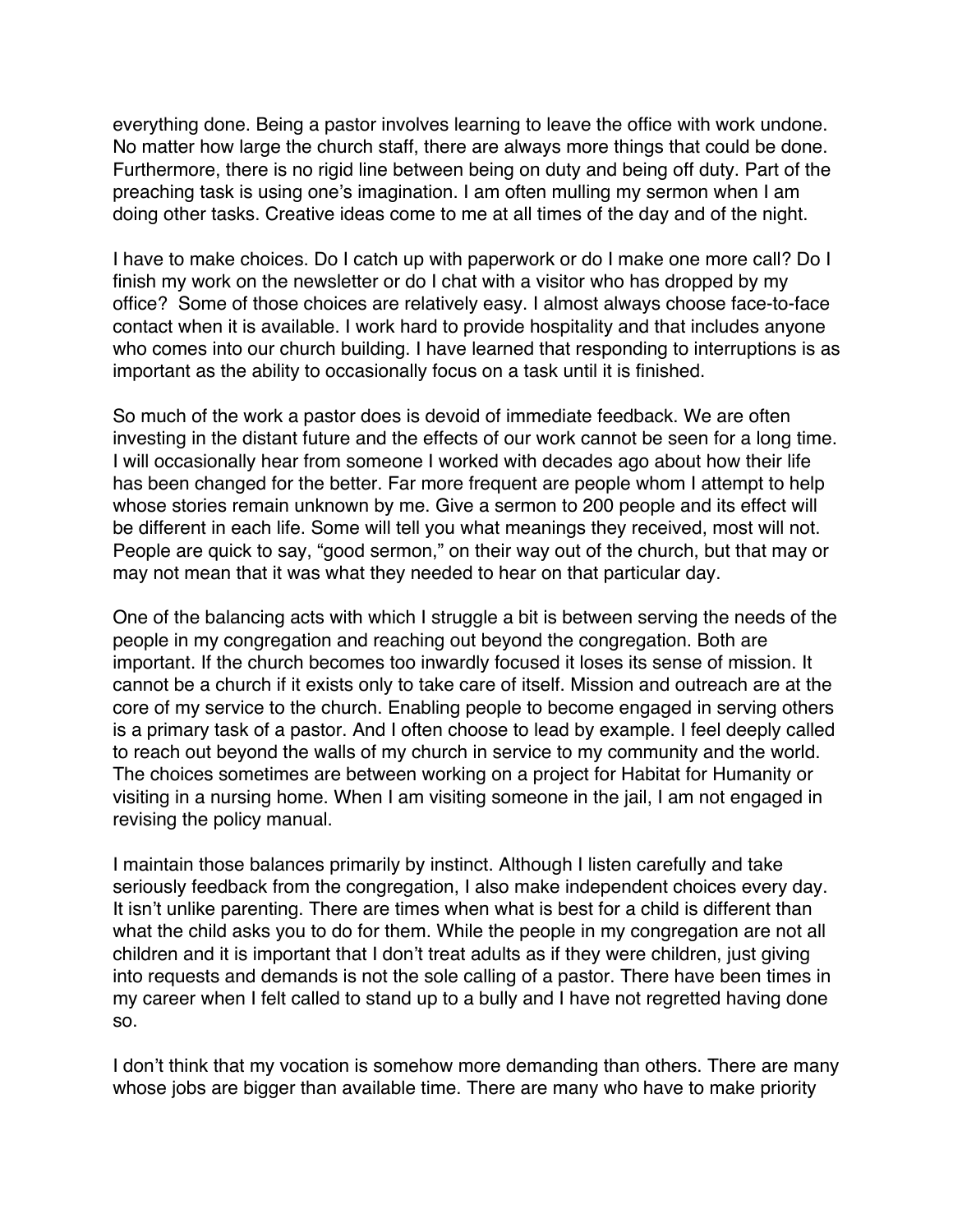<span id="page-60-0"></span>decisions. There are many who have lots of "bosses." I don't write this to complain. I am a very fortunate person if for no other reason that I am able to do what I love to earn my living. Serving in the church is something for which I am deeply grateful. I love the people whom I have been called to serve. I enjoy conversations with the members of my church even when they ramble on and on. I am not as distressed by the clutter in my office or the list of tasks to be accomplished as some others might be. My days are never boring. There is always something that needs to be done.

Once in a while I am especially conscious about how someone else looks at me and the work I do. Occasionally I struggle to explain why I have made the decisions I have. I am, after all, called to work on behalf of others.

So I begin this day with great hope and high expectations. There is much to be done. May I reach the end of the day having accomplished important tasks, but may I also find time to be distracted by an interruption and to respond to genuine need when I encounter it. And may I find the strength to get up tomorrow and do it again.

Copyright (c) 2017 by Ted E. Huffman. I wrote this. If you would like to share it, please direct your friends to my web site. If you'd like permission to copy, please send me an email. Thanks!

# **November 30, 2017 – The Scene at the Manger**

We're busy getting ready for the First Sunday of Advent at the church and there are parts f our preparations that are a lot of fun. One of the things that we do is to get out creche scenes that have been packed up for most of the year. We have many different types of scenes: large rattan figures from the Philippines, hand=carved wooden sets from Israel, clay figurines from Mexico, and many more different types of sets. Most of the sets are designed for children to engage din play. A few are for special display where tiny hands cannot reach. A family donated a new set this year. Made of wood, from Montana, it has some rather unusual characters, such as a moose and an angel dressed in traditional native garb with a feather. Surprisingly, there are no sheep in the set, something that I would expect, having grown up in sheep country in Montana.

As we looked at the sets and engaged in other preparations, I got to thinking about how our way of seeing some events is shaped by the words of the Bible. It is often true that we take a few words from the Bible and expand them into whole stories.Then other words are somewhat ignored.

There are no stories of Jesus' birth that appear in all four of the Gospels. Mark doesn't even have a birth narrative. John's opening prologue sort of makes a reference to the birth of Jesus, but doesn't describe any events. Instead it uses symbolic language about the Word becoming flesh. Matthew invests several paragraphs listing the genealogy of Joseph, who was married to Mary, the mother of Jesus. It then goes on to say that there is no genetic link between Joseph and Jesus by describing how Mary was found to be with child and how an angel intervened to prevent Joseph from divorcing Mary. About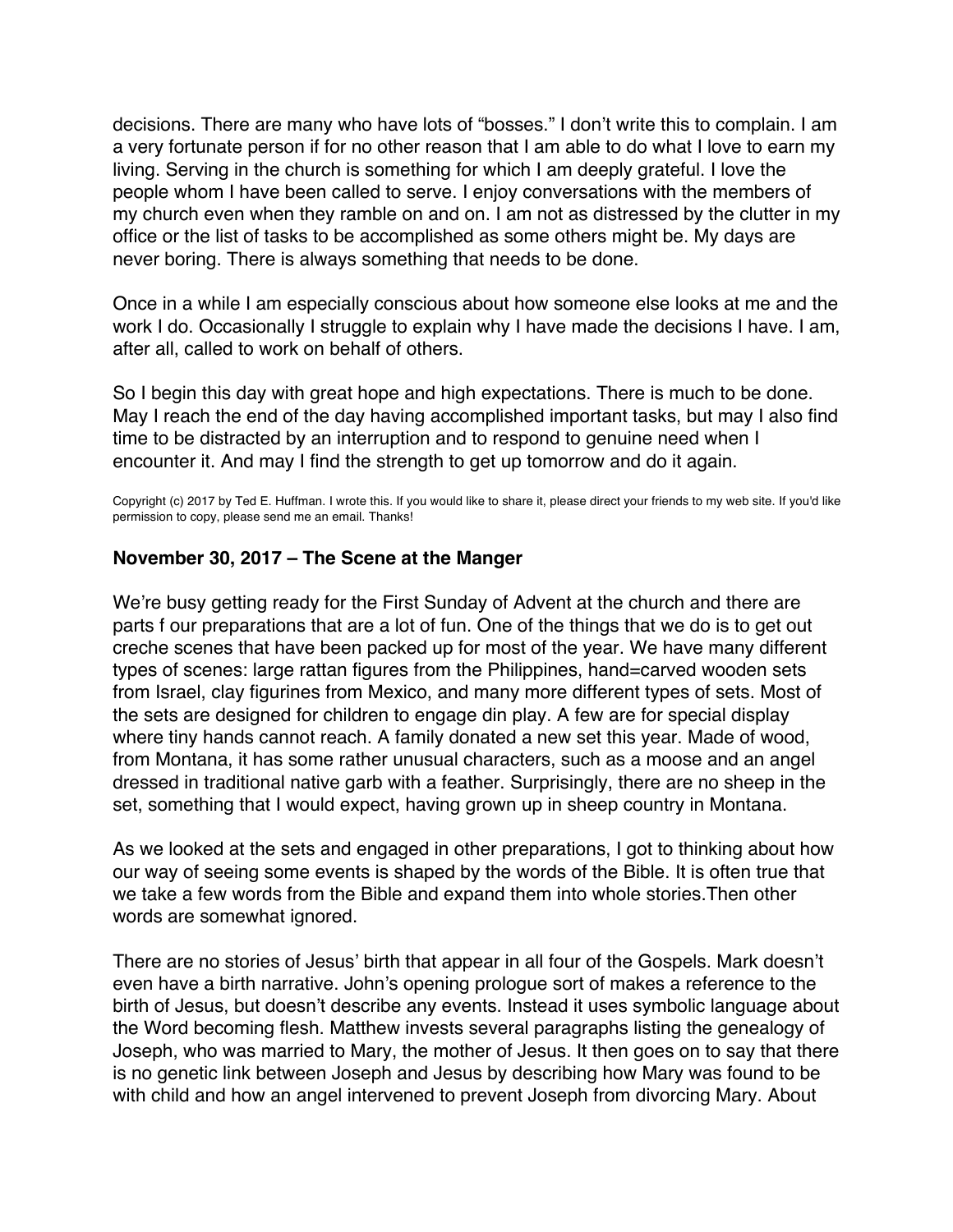the birth, it says little except to say it occurred. Matthew is the only Gospel to report of the visit of the Magi.

Most of the stories we tell about the birth of Jesus come from the Gospel of Luke. Luke sets the stage by describing the circumstances of the birth of John the Baptist and a meeting between Elizabeth the mother of John and Mary the mother of Jesus. It includes songs by Elizabeth and Zechariah as well as a song by Mary, all of which are used in Advent worship as responses.

One sentence from the second chapter of Luke has inspired a whole lot of Christmas images and stories: "And she gave birth to her first-born son and wrapped him in swaddling cloths, and laid him in a manger, because there was no place for them in the inn." It is that sentence that has inspired the commonly held image that Jesus was born in a stable after his mother and father searched the city of Bethlehem being rejected by the keepers of public houses which were all full. It doesn't report that they asked for public accommodation, something that seems very unlikely, giving their poverty. Most likely they were staying with relatives. The word that is translated as inn is not a reference to such aa place. It is the upper room of a common house. It was fairly common for family homes in the region to be built into hillsides, with two rooms. The upper room, which also features in the story of the last supper, was for sleeping. The lower room was for cooking. It also was a place where animals were kept when they needed to be brought in from the weather, which explains the presence of a manger, or simple feed box. Since the upper room had no room, probably due to other relatives visiting, the baby was born where there was a manger. The Gospel goes on to report that there were shepherds in the region out keeping watch over their flocks at night, so there were probably no animals present at the birth. The family wouldn't have been rich enough to afford a cow, and a few sheep or goats were probably out with the communal flocks and the shepherds.

But we like to tell the story of the couple's search for a place to stay. We like our creche scenes with stables and barns and lots of animals in attendance. We didn't really get those ideas from the book, we get them from generations and generations of story telling. So it doesn't bother us to have 3 kings join shepherds in the same scene, even though the wise men from the east are not identified as kings, nor is their number ever counted in the Bible. Matthew does report three gifts. And Matthew identifies the wise men as having come from the east. There is no mention of camels. But we like to have camels in our creche scenes, except for the one from Montana which substitutes a moose, though it is unlikely that anyone has ever ridden a moose and survived to tell the story.

We like to have angels that look like little children, or in some cases like adult women. None of our creche scenes has an angel that is specifically male, though the story in Luke speaks of the fear the angel inspires. We don't like frightening angels and none appear in our scenes.